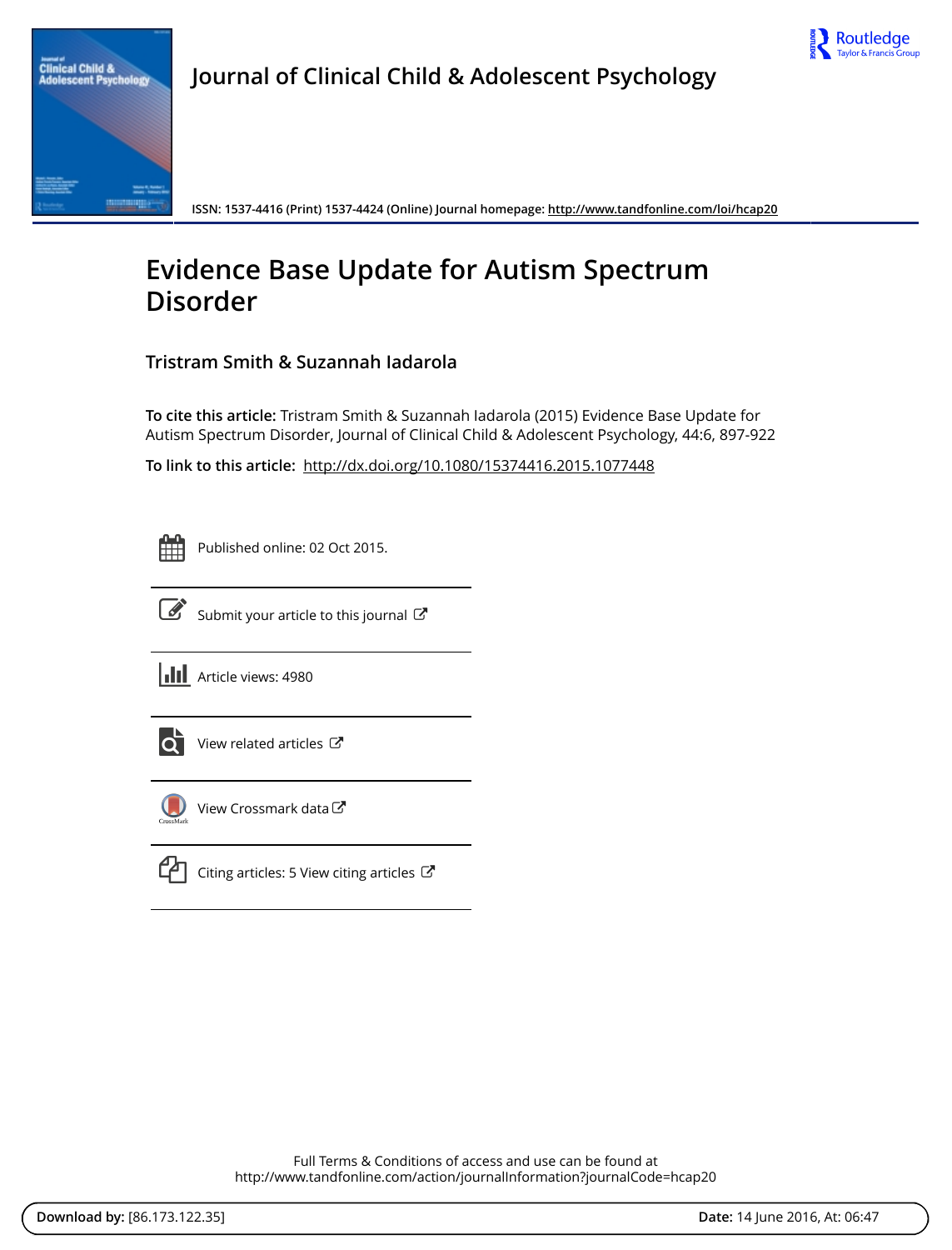

## EVIDENCE BASE UPDATE

# Evidence Base Update for Autism Spectrum Disorder

Tristram Smith and Suzannah Iadarola

Department of Pediatrics, University of Rochester Medical Center

This evidence base update examines the level of empirical support for interventions for children with autism spectrum disorder (ASD) younger than 5 years old. It focuses on research published since a previous review in this journal (Rogers & Vismara, [2008\)](#page-24-0). We identified psychological or behavioral interventions that had been manualized and evaluated in either (a) experimental or quasi-experimental group studies or (b) systematic reviews of single-subject studies. We extracted data from all studies that met these criteria and were published after the previous review. Interventions were categorized across two dimensions. First, primary theoretical principles included applied behavior analysis (ABA), developmental social-pragmatic (DSP), or both. Second, practice elements included scope (comprehensive or focused), modality (individual intervention with the child, parent training, or classrooms), and intervention targets (e.g., spoken language or alternative and augmentative communication). We classified two interventions as well-established (individual, comprehensive ABA and teacher-implemented, focused  $ABA + DSP$ ), 3 as probably efficacious (individual, focused ABA for augmentative and alternative communication; individual, focused  $ABA + DSP$ ; and focused DSP parent training), and 5 as possibly efficacious (individual, comprehensive  $ABA + DSP$ ; comprehensive ABA classrooms; focused ABA for spoken communication; focused ABA parent training; and teacher-implemented, focused DSP). The evidence base for ASD interventions has grown substantially since 2008. An increasing number of interventions have some empirical support; others are emerging as potentially efficacious. Priorities for future research include improving outcome measures, developing interventions for understudied ASD symptoms (e.g., repetitive behaviors), pinpointing mechanisms of action in interventions, and adapting interventions for implementation with fidelity by community providers.

Autism spectrum disorder (ASD) is defined by difficulties with reciprocal social communication and stereotyped interests or behaviors (American Psychiatric Association [APA], [2013\)](#page-21-0) that usually emerge in early childhood. About one third of children with ASD have delays in cognitive development and daily living skills (Autism and Developmental Disabilities Monitoring Network, 2014). Co-occurring behavior problems (tantrums, aggression, self-injury, impulsivity, anxiety, extreme food selectivity, insomnia) and medical conditions (e.g., seizure disorder, gastrointestinal disturbance) are also common. Although ASD almost always persists across the lifespan, early intervention can alleviate symptoms (Rogers & Vismara, [2008\)](#page-24-0).

ASD has a prenatal origin related to genetic risk and environmental events; however, the precise etiology has not been determined (Volkmar, Paul, Rogers, & Pelphrey, 2014). Although once considered rare, ASD is now estimated to occur in approximately 1 in 68 individuals (Autism and Developmental Disabilities Monitoring Network, 2014). It remains unknown whether the greater detection of ASD solely reflects changes in practice (broadened diagnostic criteria, heightened awareness,

Correspondence should be addressed to Tristram Smith, Division of Neurodevelopmental and Behavioral Pediatrics, Department of Pediatrics, University of Rochester Medical Center, 601 Elmwood Avenue, Box 671, Rochester, NY 14642. E-mail: [Tristram\\_](mailto:Tristram_Smith@URMC.Rochester.edu) [Smith@URMC.Rochester.edu](mailto:Tristram_Smith@URMC.Rochester.edu)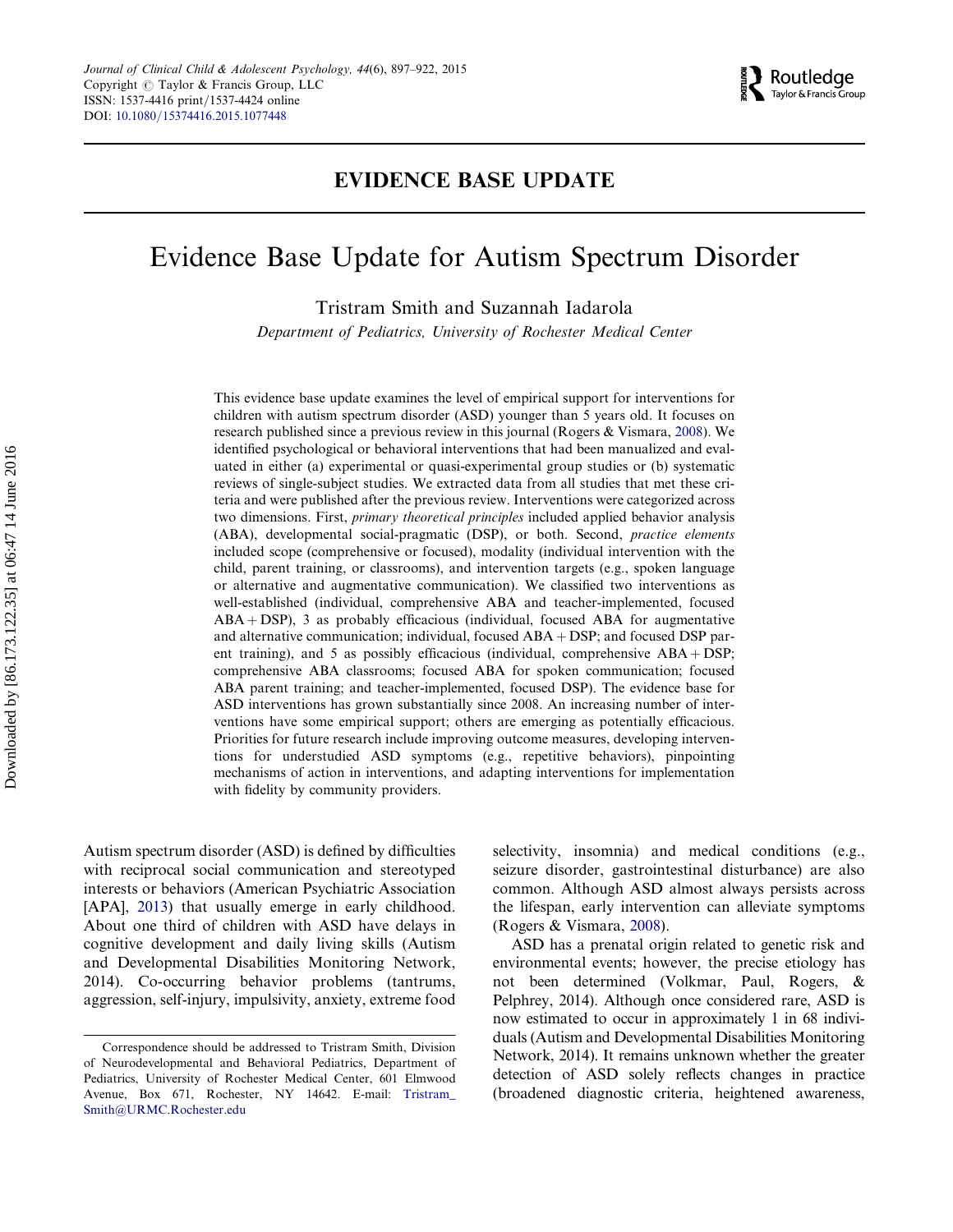and improved screening), or whether there is also an actual rise in ASD. The lifetime cost of caring for an individual with ASD often exceeds \$2 million (Buescher, Cidav, Knapp, & Mandell, [2014\)](#page-21-0). However, because this cost does not account for collateral effects of the disorder, such as stress on caregivers and families, it may underestimate the broader public health impact of ASD.

The previous review in this journal (Rogers & Vismara, [2008](#page-24-0)) portrayed findings on ASD interventions as promising but preliminary. Studies indicated that some interventions have the potential to mitigate core and associated features of ASD and possibly even enable some children with ASD to catch up to their peers. However, few of these studies incorporated methodologically rigorous designs. This situation was (and continues to be) a source of tension between families of children with ASD, who often are eager to enroll their children into what appear to be promising interventions, and funders, who often decline payment for interventions they deem as having insufficient empirical support (Rogers & Vismara, [2008\)](#page-24-0). The tension may be exacerbated by the expense of ASD interventions, some of which involve many hours of highly specialized, individualized services that last 2 or more years.

The confluence of rising prevalence estimates, increasingly precise calculations of financial and social costs associated with ASD, and controversies about empirical support for interventions inspired federal and local legislation that transformed ASD intervention research. Notably, the Combating Autism Act (2006 Initiative, reauthorized in 2011 and 2014), ''considered by some to be the most comprehensive piece of single-disease legislation ever passed by the United States Congress'' (Autism Speaks, [2011](#page-21-0)), funded more than \$1 billion for research on ASD. Much of this research has focused on intervention (Interagency Autism Coordinating Committee [IACC], 2014). As a result, the literature now includes many more wellcontrolled intervention studies than were available at the time of the prior review. Whereas Rogers ([1998\)](#page-24-0) did not identify any randomized clinical trials (RCTs) on psychological or behavioral interventions for ASD, and Rogers and Vismara ([2008](#page-24-0)) located only five, approximately 50 additional RCTs have been published as of this writing (Weitlauf et al., 2014). Moreover, the pace of ASD intervention research continues to accelerate rapidly (IACC, 2014).

At the local level, 42 states in the United States have now passed legislation mandating insurance coverage of ASD interventions (Autism Speaks, [2015\)](#page-21-0), and many publicly funded early intervention and preschool programs also offer such interventions (Simpson, Mundschenk, & Heflin, [2011\)](#page-21-0). Similar initiatives have taken place in Canada (Perry et al., [2008\)](#page-24-0), the United Kingdom (Kendall et al., [2013\)](#page-23-0), and elsewhere. Growing demand for treatments has also led to an

increasing number of specialty providers, such as Board Certified Behavior Analysts. It remains to be seen how successfully these initiatives promote access to and availability of behaviorally based services. Greater public awareness about specialized treatments may also intensify demands for these treatments. Although insurance reimbursement is intended to improve service dissemination, the need for providers and variations in coverage by state may unintentionally raise expectations for access to services that are not immediately available or that differ from services provided in research settings (IACC, 2014). These complex public health and policy issues require scrutiny of the ASD intervention literature. Using diverse methodologies, systematic reviews have been conducted under the auspices of the Cochrane Collaboration (Reichow, Barton, Boyd, & Hume, [2012](#page-24-0)), RAND Corporation (Maglione et al., [2012\)](#page-23-0), government agencies in the United States (Warren, Veenstra-VanderWeele et al., [2011;](#page-25-0) Weitlauf et al., 2014; What Works Clearinghouse, [2010](#page-26-0)) and United Kingdom (Kendall et al., [2013](#page-23-0)), and many other organizations and teams of investigators (Reichow, [2012](#page-24-0)). Given all the changes in the climate for research on ASD interventions, an update on the empirical status of such interventions, based on Journal of Clinical Child & Adolescent Psychology's (JCCAP's) methods criteria (developed specifically for evaluating studies of treatments for childhood behavior disorders), is timely.

## FINDINGS FROM THE 2008 JCCAP REVIEW

Rogers and Vismara (2008) reviewed evidence on early intervention programs for toddlers and preschoolers with ASD. They classified one such intervention as well-established and three others as possibly efficacious. The well-established approach was O. Ivar Lovaas's [\(1987](#page-23-0)) model of early intensive behavioral intervention (EIBI). This EIBI model is highly intensive (up to 40 hr per week of one-to-one intervention for 2–3 years) and is based upon applied behavior analysis (ABA), which utilizes learning principles to teach socially significant behaviors in real-life settings (Smith, [2011](#page-25-0)). Learning readiness, communication, social, and academic skills are broken down into small steps and taught systematically. Over time, intervention strategies become less structured, supporting children's entry into community settings such as schools.

Rogers and Vismara (2008) classified Pivotal Response Treatment (PRT; Koegel & Koegel, [2006](#page-23-0)) as possibly efficacious. An ABA approach, PRT aims to teach ''pivotal'' responses that, when acquired, have the potential to improve performance across many other skill areas. It emphasizes incidental teaching, in which intervention occurs in the context of natural learning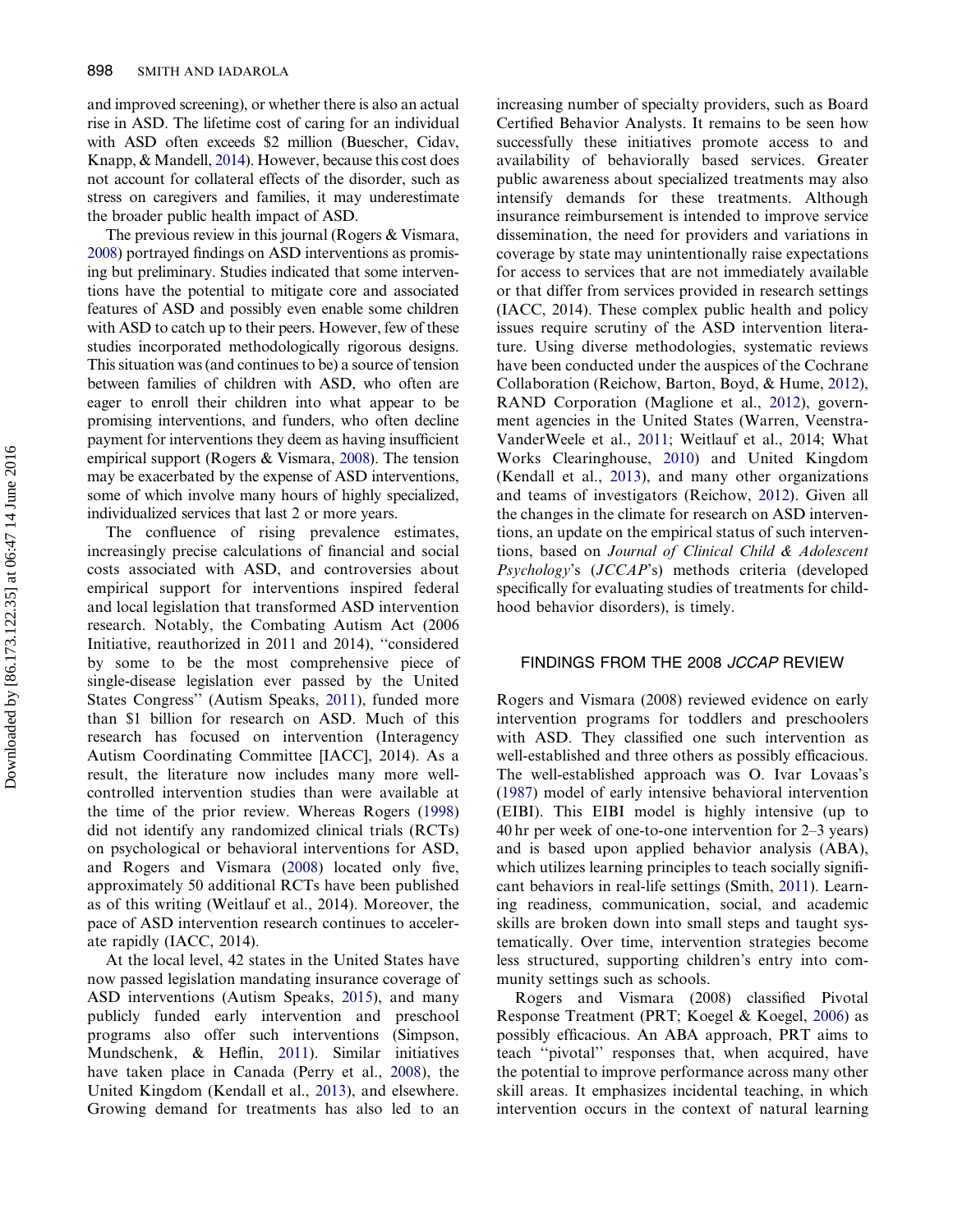opportunities that arise throughout an individual's day, unlike the more contrived, structured format associated with early stages of intervention in EIBI.

Rogers and Vismara (2008) identified three other possibly efficacious treatments. One was a 12-week training program for parents and day care providers (Jocelyn, Casiro, Beattie, Bow, & Kneisz, 1998). Because replications of this program have not been reported, the program is not considered further in the current review. The remaining two possibly efficacious interventions were both parent training programs to promote the child's social communication, (Aldred, Green, & Adams, [2004](#page-21-0); Drew et al., [2002](#page-21-0)). In addition, Rogers and Vismara presented evidence that psychotropic medications showed promise for treating behavior problems associated with ASD in older children and youth with ASD but cautioned that the applicability of this evidence to young children with ASD was unclear. Further, they commented that many other interventions exist for children with ASD but have not been adequately evaluated. Finally, they documented that little information was available on mediators and moderators of response to any intervention for ASD.

## METHOD FOR THE CURRENT REVIEW

#### Parameters

#### Population

In keeping with the previous review (Rogers & Vismara, [2008\)](#page-24-0), we focus on interventions for young children with ASD, age 5 years or younger at entry into treatment. This focus is based on two considerations: First, more research is available on interventions for young children with ASD than for older individuals (Taylor et al., [2012\)](#page-25-0). Such intervention is likely to have the largest impact because young children with ASD have not yet fallen as far behind and may be more amenable to change than older individuals (Myers & Johnson, [2007](#page-24-0)). Second, although interventions for younger and older individuals with ASD overlap somewhat in terms of treatment goals and approach, they tend to differ in key respects. Notably, interventions for young children usually occur at home or school and address broad developmental domains (e.g., increasing intellectual functioning or reducing ASD symptoms). In contrast, interventions for older individuals often take the form of outpatient psychotherapies (e.g., social skills groups) and target specific problems (e.g., cognitive-behavioral therapy for reducing anxiety). Although interventions for older individuals with ASD lie outside the scope of the current review, they are important and have attracted increasing research in recent years (Weitlauf et al., 2014). Thus, the literature on these interventions likely warrants a separate review in the near future.

#### Intervention

We examine psychological and behavioral interventions for children with ASD. The previous review (Rogers & Vismara, [2008\)](#page-24-0) also included studies on psychopharmacological treatments for behavior problems associated with ASD. However, given the exponential growth in the volume of ASD intervention research, we have narrowed the scope of the current review. We refer readers to McPheeters et al. ([2011\)](#page-24-0), Dove et al. [\(2012](#page-21-0)), and Siegel and Beaulieu (2012) for systematic reviews of empirical reports on psychopharmacological treatments.

#### Study Design

Rogers and Vismara (2008) sought to summarize all group studies on interventions for children with ASD, including uncontrolled case series. In contrast, evidence tables in the current review present only studies that used random or quasi-experimental assignment to groups and that met all of the remaining JCCAP methods criteria (summarized in Table [1](#page-4-0)). The intensity of some ASD interventions impedes randomization (Lord et al., [2005](#page-23-0)); we therefore consider quasi-experimental studies along with experimental studies in order to present a complete picture of ASD intervention research.

Because children with ASD are an extremely heterogeneous population and frequently present with idiosyncratic problems, there is a long, rich tradition of single-subject studies in the ASD literature, resulting in the publication of many hundreds of such studies. We cite systematic reviews of such studies in the text. Based on JCCAP's methods criteria (Table [1](#page-4-0)), single-subject studies can form the basis for classifying an intervention as ''possibly efficacious'' because they can meet Evidence Criterion 3.3 (''Two or more clinical studies showing the treatment to be efficacious, with two or more meeting the last four [of five] *Methods Criteria*, but none being randomized controlled trials''). However, group studies are required to designate an intervention as ''probably efficacious'' or ''well-established.''

#### **Outcomes**

We include studies that contain validated measures of associated or defining features of ASD. Associated features that are often targeted in intervention include (a) cognitive delays, evaluated with scores on standardized intelligence tests (i.e., IQ); (b) adaptive behavior (a child's ability to use his or her skills functionally to cope with daily life), measured by standardized observational or parent-report scales; and (c) disruptive behavior, measured by observational or parent-report scales. Evaluation of defining features of ASD may involve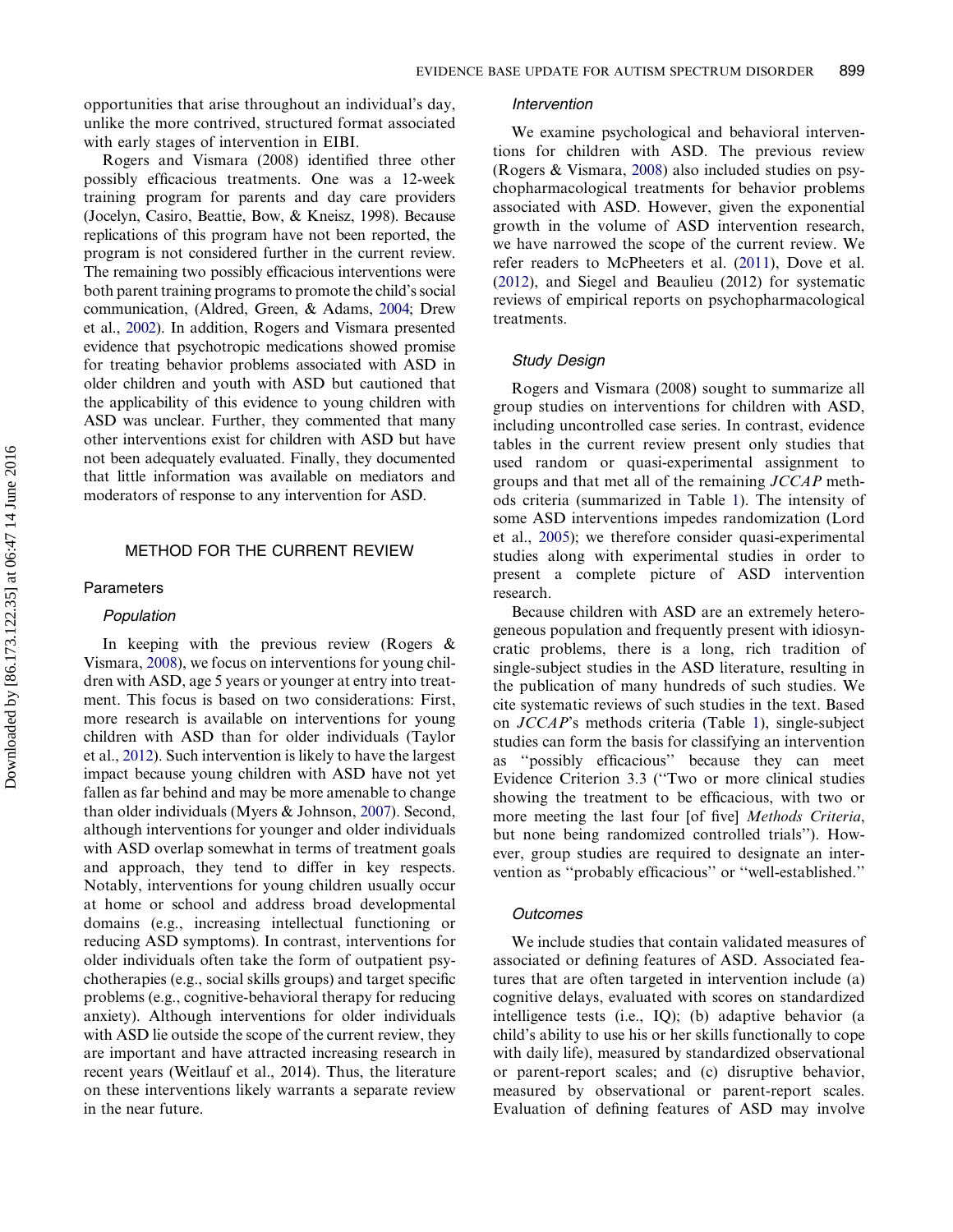#### TABLE 1

<span id="page-4-0"></span>Journal of Clinical Child & Adolescent Psychology Evidence Base Updates Evaluation Criteria

#### Methods Criteria

M.1. Group design: Study involved a randomized controlled design M.2. Independent variable defined: Treatment manuals or logical

- equivalent were used for the treatment
- M.3. Population clarified: Conducted with a population, treated for specified problems, for whom inclusion criteria have been clearly delineated
- M.4. Outcomes assessed: Reliable and valid outcome assessment measures gauging the problems targeted (at a minimum) were used
- M.5. Analysis adequacy: Appropriate data analyses were used and sample size was sufficient to detect expected effects

#### Level 1: Well-Established Treatments

Evidence Criteria

- 1.1. Efficacy demonstrated for the treatment by showing the treatment to be either:
- 1.1.a. Statistically significantly superior to pill or psychological placebo or to another active treatment OR
- 1.1.b. Equivalent (or not significantly different) to an already well-established treatment in experiments AND
- 1.1c. In at least two (2) independent research settings and by two (2) independent investigatory teams demonstrating efficacy AND
- 1.2. All five (5) of the Methods Criteria

#### Level 2: Probably Efficacious Treatments

Evidence Criteria

- 2.1. There must be at least two good experiments showing the treatment is superior (statistically significantly so) to a wait-list control group OR
- 2.2. One (or more) experiments meeting the Well-Established Treatment level except for criterion 1.1c (i.e., Level 2 treatments will not involve independent investigatory teams) AND

2.3 All five (5) of the Methods Criteria

Level 3: Possibly Efficacious Treatments

Evidence Criteria

3.1. At least one good randomized controlled trial showing the treatment to be superior to a wait list or no-treatment control group AND

3.2. All five (5) of the Methods Criteria OR

3.3. Two or more clinical studies showing the treatment to be efficacious, with two or more meeting the last four (of five) Methods Criteria, but none being randomized controlled trials.

Level 4: Experimental Treatments

Evidence Criteria 4.1. Not yet tested in a randomized controlled trial OR

4.2. Tested in 1 or more clinical studies but not sufficient to meet level 3 criteria.

#### Level 5: Treatments of Questionable Efficacy

5.1. Tested in good group-design experiments and found to be inferior to other treatment group and/or wait-list control group; i.e., only evidence available from experimental studies suggests the treatment produces no beneficial effect.

either a global assessment of all ASD symptoms (i.e., social-communication and repetitive behavior), usually with a standardized rating scale or behavioral assessment, or a specific symptom such as joint attention, shared enjoyment, and social initiation that contribute to ASD but are not a sufficient proxy for ASD symptomatology on their own. Our approach is more inclusive than many previous reviews, some of which have focused mainly on associated features rather than core features (e.g., Eldevik et al., [2009\)](#page-22-0) or vice versa (e.g., Kendall et al., [2013\)](#page-23-0), or have required that studies contain at least one global or standardized measure (e.g., Rogers & Vismara, [2008\)](#page-24-0). As the variability among reviews suggests, a consensus does not yet exist on which outcome measures are most clinically meaningful and psychometrically sound. Thus, we review studies with a broad range of measures, and in each section we highlight the targeted intervention outcomes.

## Other Considerations

Two of JCCAP's methods criteria are controversial in the ASD literature: giving more weight to group studies than single-subject studies and requiring that interventions be standardized in a manual. Other reviews of the ASD intervention literature emphasize single-subject studies more or less than do JCCAP's methods criteria. At one extreme, single-subject and group studies are regarded as equally useful sources of evidence (e.g., Wong et al., [2013](#page-26-0)); at the other, single-subject studies are excluded from reviews, and only findings from group studies are considered (e.g., Weitlauf et al., 2014). The intermediate position of single-subject studies in JCCAP's criteria is most consistent with consensus guidelines for designing studies of psychological and behavioral interventions for ASD (Smith et al., [2007\)](#page-25-0). According to these guidelines, studies with single-subject designs are especially useful for initial development of a new intervention. Advantages of single-subject studies include (a) individualized, continuous monitoring of intervention effects, providing opportunities to refine treatment techniques and (b) small sample sizes, making it possible for independent practitioners and small teams to have a central role in testing novel therapeutic strategies (Hayes, Barlow, & Nelson-Gray, 1999). However, group studies are needed to evaluate the efficacy of an intervention with a large, representative sample of children with ASD, multiple clinicians, and a range of outcome measures (Smith et al., [2007](#page-25-0)). For these reasons, we regard JCCAP's methods criteria as suitable for evaluating the strength of evidence for an ASD intervention from single-subject and group studies.

Manuals are controversial in ASD intervention research because of concerns that they do not allow

Note: Adapted from Silverman and Hinshaw [\(2008](#page-25-0)) and Division 12 Task Force on Psychological Interventions' reports (Chambless et al., [1998;](#page-21-0) Chambless et al., [1996](#page-21-0)), from Chambless and Hollon ([1998\)](#page-21-0), and from Chambless and Ollendick [\(2001](#page-21-0)). Chambless and Hollon [\(1998](#page-21-0)) described criteria for methodology.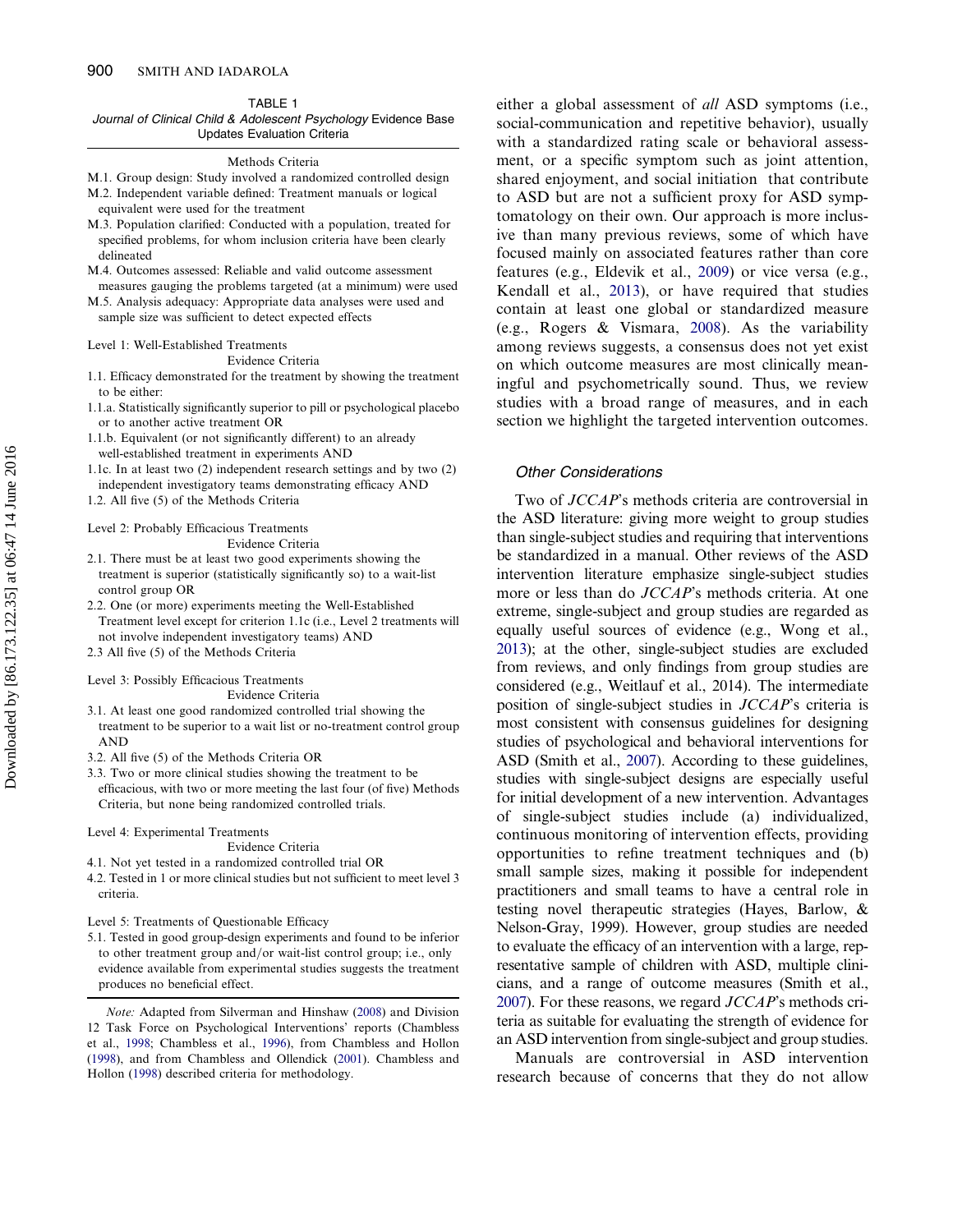enough flexibility to customize intervention to meet the diverse individual needs of children with ASD (Smith, [2012\)](#page-25-0). However, a manual that provides step-by-step guidance on implementing an intervention, accompanied by measures of adherence to the manual, is currently the only methodology available to make a multifaceted intervention replicable by independent investigators and clinicians (McHugh & Barlow, [2012](#page-24-0)). In addition, there are now many resources that describe how to incorporate flexibility into a manual (Smith et al., [2007](#page-25-0)). Thus, the current review examines only interventions that have manuals.

#### **Summary**

As shown in the PICO (Population-Intervention-Comparator-Outcome) chart in Table 2, the current review concentrates on psychological and behavioral interventions for children with ASD who are 5 years old or younger. It examines evidence from (a) group studies that used random or quasi-experimental designs and that met JCCAP methods criteria M.2–M.5 (see Table [1](#page-4-0)) and (b) systematic reviews of single-subject studies that met JCCAP methods criteria M.2–M.5 (Table [1\)](#page-4-0). It uses  $JCCAP$  criteria for classifying the level of evidence for an intervention as ''well-established,'' ''probably efficacious,'' ''possibly efficacious,'' ''experi-mental," or "questionable" (Table [1\)](#page-4-0).

## Procedures

We searched for relevant studies on PsycINFO and Medline using the terms autism and early intervention or the treatment name from 2007 to the time of this writing (February 2014). In addition, we hand-searched the three most detailed reviews of the literature (Kendall et al., [2013;](#page-23-0) Warren et al., [2011](#page-26-0); Weitlauf et al., 2014). We included all studies that fell within the scope of our review (described in the preceding section and Table 2). We relied on cross-checking and consensus between the authors for complete identification of studies and accurate extraction of data. We did not include

|              | TABI F 2<br>Focus of the Review                                                                                                                                             |
|--------------|-----------------------------------------------------------------------------------------------------------------------------------------------------------------------------|
| Population   | Children With ASD Younger Than 5 Years                                                                                                                                      |
| Intervention | Psychological or behavioral intervention                                                                                                                                    |
| Comparison   | No treatment or alternative treatment (group)<br>designs); baseline performance on outcome<br>measures (single-subject designs)                                             |
| Outcomes     | Associated or defining features of ASD (e.g.,<br>symptom reduction, IQ, adaptive behavior,<br>challenging behavior, social-communication skills,<br>and social engagement). |

*Note:* Adaptive behavior = Flexible use of skills to meet the demands of everyday situations.  $ASD =$  autism spectrum disorder.

"gray literature" (e.g., unpublished dissertations or non-peer-reviewed manuscripts such as online reports), conduct a systematic evaluation of publication bias, or generate a quantitative meta-analysis of study findings. However, we report information from such evaluations when available from prior reviews. We focused on child outcome measures at the end of treatment. When possible, we present results in terms of effect size (Cohen's d) and 95% confidence intervals, as reported by the investigators or derived from Wilson's [\(n.d.\)](#page-26-0) effect size calculator, which uses formulas presented by Lipsey and Wilson [\(2001](#page-23-0)). Findings from follow-up evaluations, analyses of mediators and moderators, and assessments of family impact are described in the text when available.

#### Classification of Interventions

Interventions for children with ASD are many and varied. In keeping with guidelines for JCCAP's evidence-based updates (Southam-Gerow & Prinstein, 2014), we categorized interventions into "treatment families" that share theoretical principles and practice elements, instead of concentrating on individual, ''brand name'' treatments. This approach has the advantage of emphasizing potential mechanisms of action for efficacious treatments, as opposed to specific intervention programs.

#### Theoretical Principles

The two predominant sets of theoretical principles in ASD intervention research are ABA (Smith, [2011\)](#page-25-0) and developmental social-pragmatic (DSP) models (also called developmental, interactive, transactional, or interpersonal; Ingersoll, Dvortcsak, Whalen, & Sikora, [2005\)](#page-22-0). ABA interventions are based on the view that ASD is a learning difficulty that can be addressed with operant conditioning strategies such as systematically reinforcing target behaviors and teaching children to distinguish between different cues (Smith, [2011](#page-25-0)). Strategies range from highly structured, adult-led didactic instruction (e.g., DTT) to child-led interactions that may occur in the context of play activities or the child's everyday routine. Target behaviors include a range of defining and associated features of ASD, with the goal of improving a child's overall functioning in everyday settings and increasing access to inclusive environments such as general education classrooms (Smith, [2010](#page-25-0), [2011\)](#page-25-0). In contrast, DSP interventions are based on the view that a core feature of ASD is an impaired ability to engage in activities jointly with another person and that this impairment leads to a cascade of other problems with social communication and interaction (Mundy & Crowson, [1997\)](#page-24-0). DSP intervention strategies are derived from findings in developmental psychology that show a strong association between caregivers'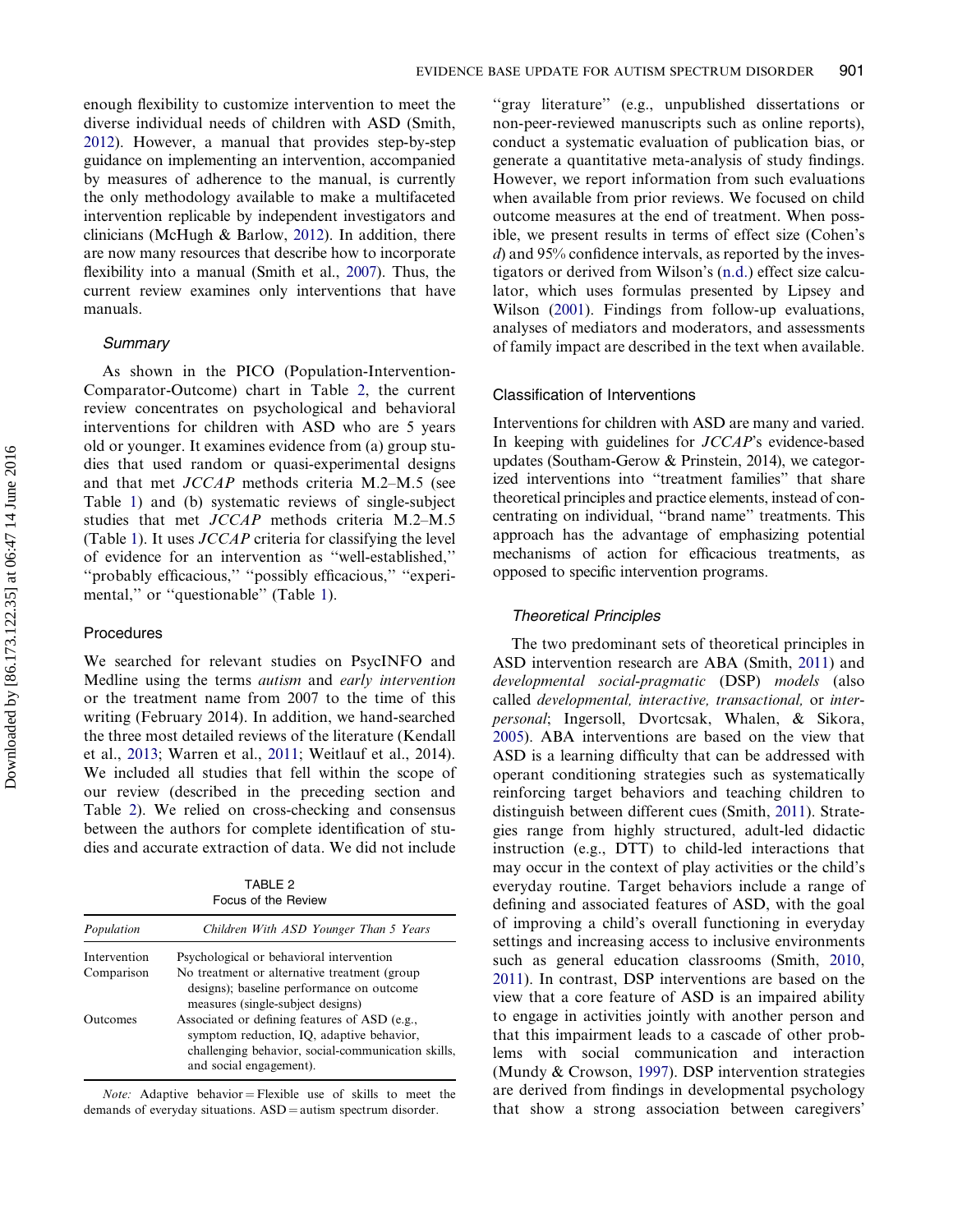<span id="page-6-0"></span>responsivity to their young children and the children's subsequent acquisition of skills for communicating and interacting with others (Prizant & Wetherby, [2005](#page-24-0)). Relying on strategies similar to ones used in interventions to help caregivers be more sensitive to their young, typically developing children (Siller, Morgan et al., 2014; Wallace & Rogers, [2010\)](#page-26-0), DSP interventionists aim to promote social communication and interaction by being responsive to the child in ways such as imitating, expanding on, or joining into play activities that the child initiates (Ingersoll et al., [2005](#page-22-0)).

ABA and DSP interventions overlap in some respects. Notably, ABA interventions, like DSP interventions, are intended to be appropriate to the child's developmental level and to address deficits in social interaction and communication (Smith, [2011\)](#page-25-0). DSP interventions, like ABA interventions, emphasize helping children with ASD learn new skills (Ingersoll et al., [2005](#page-22-0)). However, there are also differences. As previously noted, ABA interventions target a range of defining and associated features, whereas defining deficits in social communication and interaction tend to be the highest priority in DSP interventions. Also, ABA interventions involve discrete teaching trials or separate learning units with a clear beginning and end. In contrast, DSP interventions aim for a continuous flow of back-and-forth social communication (Prizant & Wetherby, [2005](#page-24-0)). DSP interventions also seek to reinforce this communication by imitating the child's actions and verbalizations and by prompting or modelling ways to build on the interaction (Rogers & Dawson, [2009](#page-24-0)), rather than delivering a reinforcer selected on the basis of the child's individual preferences (e.g., praise or a preferred toy), as is characteristic of ABA strategies. Thus, both DSP and ABA involve reinforcement, but the reinforcement strategies tend to differ.

Some interventions explicitly combine ABA and DSP strategies. For example, they may begin a session with structured ABA intervention strategies and then proceed to play-based, DSP interventions (Kasari, Freeman, & Paparella, [2006](#page-23-0)). Alternatively, they may incorporate ABA strategies into DSP play sessions (Rogers & Dawson, [2009](#page-24-0)). We refer to these interventions as  $ABA + DSP$ interventions. Another term is ''naturalistic developmental behavioral interventions'' (Schreibman et al., [2015\)](#page-24-0).

## Practice Elements

Some ASD interventions are comprehensive, aiming to address all areas of need (e.g., EIBI), whereas others are focused, having a more circumscribed set of goals (e.g., parent training to promote children's social communication; Odom, Boyd, Hall, & Hume, [2010](#page-24-0)). Comprehensive interventions entail many hundreds of hours of direct intervention with the child with ASD (usually more than 1,000 hr). Focused interventions involve fewer than 50 hr of intervention.

ASD intervention strategies diverge along several dimensions, including the recipient of the intervention, techniques, and provider of the treatment. Intervention can involve working individually with the child with ASD, engaging a teacher and peers (e.g., classroom-wide

Scope Recipient Theoretical Principles  $ABA$   $DBP$   $ABA + DSP$ Comprehensive Child Adult-led 1:1 instruction — DSP play sessions for social engagement + ABA (e.g., priming or instruction on specific skills) Teacher/peers Classroom-wide intervention to promote interactions among children with and without ASD Structured teaching and environmental manipulation $a$ Parent  $-$ Focused Child Spoken communication; AAC Play sessions for increasing social engagement Adult-led ABA instruction +child-led DSP play session Teacher/peers — Teacher/peer training for social Teacher training for social engagement engagement  $+$  instruction on specific skills Parent Parent training for reducing disruptive behavior or increasing communication Parent training on strategies to increase social engagement + provide instruction on specific skills

TABLE 3 Intervention Categories

Note: ABA = applied behavior analysis;  $DSP =$  developmental social-pragmatic;  $ASD =$  autism spectrum disorder;  $AAC =$  augmentative and alternative communication.

Structured teaching models also emphasize instructional strategies based on research on neuropsychology and learning style in ASD.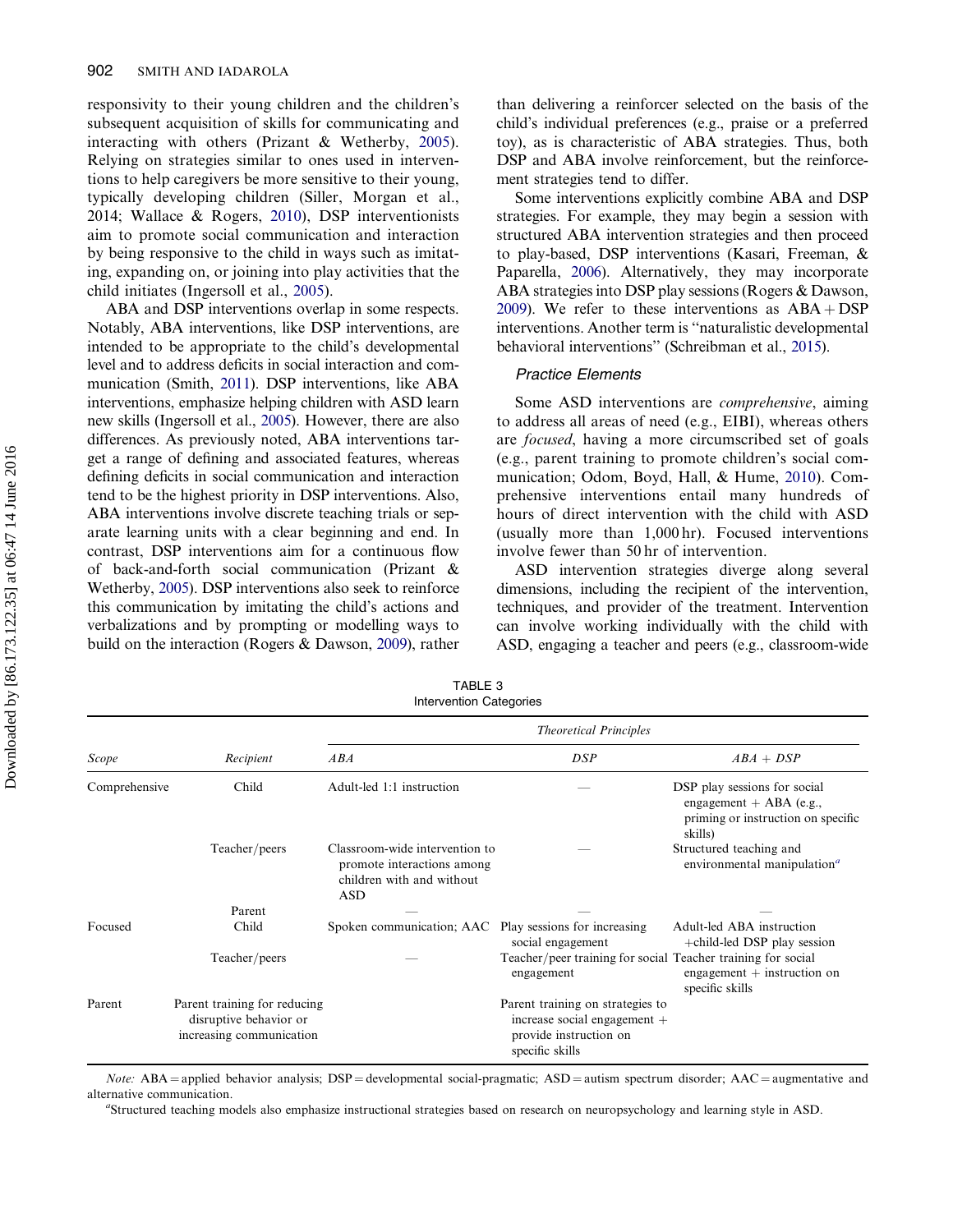<span id="page-7-0"></span>models), or guiding a parent to deliver intervention. It can emphasize oral communication or augmentative and alternative communication (AAC) systems such as the use of picture symbols or voice output devices to express wants, needs, and interests.

Table [3](#page-6-0) displays the classification of interventions in the current review. The columns correspond to the primary theoretical principles (ABA, DSP, or  $ABA + DSP$ ). The rows separate comprehensive from focused interventions and different recipients of service. Within each box (e.g., individual, comprehensive ABA), we identify treatment families. The remainder of this review examines treatment families presented in each row of Table [3](#page-6-0) (individual, comprehensive treatments for the child; then comprehensive, classroom-based treatments; etc.).

## COMPREHENSIVE TREATMENTS

#### Individual, Comprehensive ABA

Individual, comprehensive ABA interventions are commonly referred to as EIBI in the ASD literature. These interventions consist of 20–40 hr per week of treatment for 2–3 years, beginning prior to age 5 years. They involve individualized, adult-led intervention based on a broad curriculum that addresses communication,

| TABLE 4                                                 |  |  |  |  |  |  |
|---------------------------------------------------------|--|--|--|--|--|--|
| Comprehensive Interventions for Young Children With ASD |  |  |  |  |  |  |

| Study (Design, N. Age)                                                                | Treatment                                                                                                                                                                                                                   | <b>Outcomes</b>                                                                                                                                                                                                        |  |  |
|---------------------------------------------------------------------------------------|-----------------------------------------------------------------------------------------------------------------------------------------------------------------------------------------------------------------------------|------------------------------------------------------------------------------------------------------------------------------------------------------------------------------------------------------------------------|--|--|
| Individual, Comprehensive ABA                                                         |                                                                                                                                                                                                                             |                                                                                                                                                                                                                        |  |  |
| Eikeseth et al. (2007) Quasi-Experiment<br>$N = 25, 4 - 7$ Years                      | Lovaas model delivered in public school<br>$(n=13, M=28$ hr per week in 1st year,<br>tapering thereafter) vs. TAU $(n=12,$<br>$M = 29$ hr per week)                                                                         | EIBI>TAU: $\Delta$ IQ (Bayley/WPPSI) $d = 1.27$ ,<br>95% CI [.32, 2.22] $\Delta$ VABS $d = .96$ , 95% CI<br>[.04, 1.87]                                                                                                |  |  |
| Eldevik et al. (2012) Quasi-Experiment<br>$N = 43$ , 2–5 Years                        | Lovaas model delivered in public preschool<br>for 2 years ( $n = 31$ , $M = 14$ hr per week, 2<br>years) vs. TAU $(n=12, 5 + hr/weck)$                                                                                      | EIBI > TAU: IQ (Bayley/SB), $d = 1.06$ , 95%<br>CI [.34, 1.72] VABS, $d = .75$ , 95%<br>$CI$ [.05, 1.36]                                                                                                               |  |  |
| Eikeseth et al. (2012) Quasi-Experiment<br>$N = 59$ , 2–7 Years                       | Lovaas Model in public school ( $n = 35$ ,<br>$M = 23$ hr/week, 1 year) vs. TAU ( $n = 24$ ,<br>amount unspecified)                                                                                                         | EIBI > TAU: VABS $d = .93, 95\%$<br>$CI$ [.38, 1.48]                                                                                                                                                                   |  |  |
| Peters-Scheffer et al. (2010) Quasi-<br>Experiment $N = 34, 4-7$ Years                | Both groups in TEACCH classes in public<br>schools, with addition of Lovaas model<br>$(n=12, M=6.5 \text{ hr}/\text{week}$ for 8 months) vs.<br>no additional treatment $(n=22)$                                            | EIBI>No Tx, $\Delta$ IQ $d = 1.86$ , 95% CI [1.03,<br>2.69] $\triangle$ VABS $d = 1.42$ , 95% CI [.64, 2.20] $\triangle$<br>CBCL $d = .23, 95\%$ CI [-.48, .93] $\Delta$<br>PDD-MRS $d = .09$ [-.62, .79]              |  |  |
| Individual, Comprehensive $ABA + DSP$                                                 |                                                                                                                                                                                                                             |                                                                                                                                                                                                                        |  |  |
| Dawson et al. (2010) RCT $N = 48$ (45)<br>Completers), 18–30 Months                   | ESDM ( $n = 24$ , 20 hr/week for 2 years +<br>parent training twice monthly) vs. TAU<br>$(n=24,$ outcome data $n=21$ , amount<br>unspecified)                                                                               | ESDM>TAU: MSEL $d = .62, 95\%$ CI [.02,<br>1.22] VABS $d = .79$ , 95% CI [.18, 1.40]<br>ESDM = TAU: ADOS $d = .24$ , 95% CI [-<br>.34, .83] RBS $d = .18$ , 95% CI [-.41, .77]                                         |  |  |
| <b>ABA Classrooms</b>                                                                 |                                                                                                                                                                                                                             |                                                                                                                                                                                                                        |  |  |
| Strain & Bovey (2011) RCT $N = 294$ in<br>Preschool ( <i>M</i> age = 50 Months)       | LEAP ( $n = 177$ , 13.75–15 hr per week for 2<br>years) or TAU $(n = 117)$ , 13.75–15 hr/week<br>for 2 years                                                                                                                | LEAP>TAU: CARS $d = .59, 95\%$ CI [.38,<br>.83] PLS-4 $d = .92$ , 95% CI [.67, 1.17] MSEL<br>$d = .89, 95\%$ CI [.65, 1.13] SSRS – Positive<br>$d = 1.22$ [.97, 1.47] SSRS – Negative $d = .62$ ,<br>95% CI [.38, .86] |  |  |
| $ABA + DSP$ Classrooms                                                                |                                                                                                                                                                                                                             |                                                                                                                                                                                                                        |  |  |
| Boyd et al. (2014) Quasi-Experiment<br>$N=198$ (185 Completers), M age = 48<br>Months | LEAP ( $n = 54$ , half-day of school for 2 years),<br>TEACCH ( $n = 85$ , five classrooms half-day<br>and 20 classrooms full-day for 2 years),<br>TAU ( $n = 59$ , 21 classrooms half-day and<br>seven full-day for 1 year) | $LEAP = TEACCH = TAU$ : ASD symptoms,<br>communication, repetitive behaviors, social<br>interaction, fine motor skills                                                                                                 |  |  |

*Note:* ASD = autism spectrum disorder; ABA = applied behavior analysis; TAU = treatment as usual;  $\Delta$  = change from pre- to postintervention; EIBI = early intensive behavioral intervention; Bayley = Bayley Scales of Infant Development, 3rd edition, Mental Development Index (Bayley, [2005\)](#page-21-0); WPPSI = Wechsler Preschool and Primary Scales of Intelligence, 3rd Edition, Full Scale IQ (Wechsler, [2002\)](#page-26-0);  $d$  = Cohen's  $d$ ; VABS = Vineland Vineland Adaptive Behavior Scales, Survey Edition–Composite Standard Score (Sparrow, Cicchetti, & Balla, [2005](#page-25-0)); CI=confidence interval;  $TEACCH = Treatment$ ; and Education of Autistic and related Communication Handicapped Children;  $Tx = Treatment$ ; CBCL = Child Behavior Checklist–Total Score (Achenbach & Rescorla, [2000\)](#page-21-0); PDD-MRS = Pervasive Developmental Disorder Mental Retardation Scale (Kraijer, [1999](#page-23-0));  $RCT =$ randomized clinical trial;  $ESDM =$  Early Start Denver model; MSEL = Mullen Scales of Early Learning (Mullen, [1995](#page-24-0)); ADOS = Autism Diagnostic Observation Schedule; RBS = Repetitive Behavior Scale (Bodfish, Symons, & Lewis, [1998\)](#page-21-0) LEAP = Learning Experiences: An Alterna-tive Program for Preschoolers and Parents; CARS = Childhood Autism Rating Scale (Schopler, Reichler, & Renner, [1988](#page-24-0)); PLS-4 = Preschool Language Scale, 4th Edition (Zimmerman, Steiner, & Pond, 2001); SSRS = Social Skills Rating Scale; SB = Stanford-Binet Intelligence Test, 5th Edition, Full-Scale IQ (Roid, [2003\)](#page-21-0).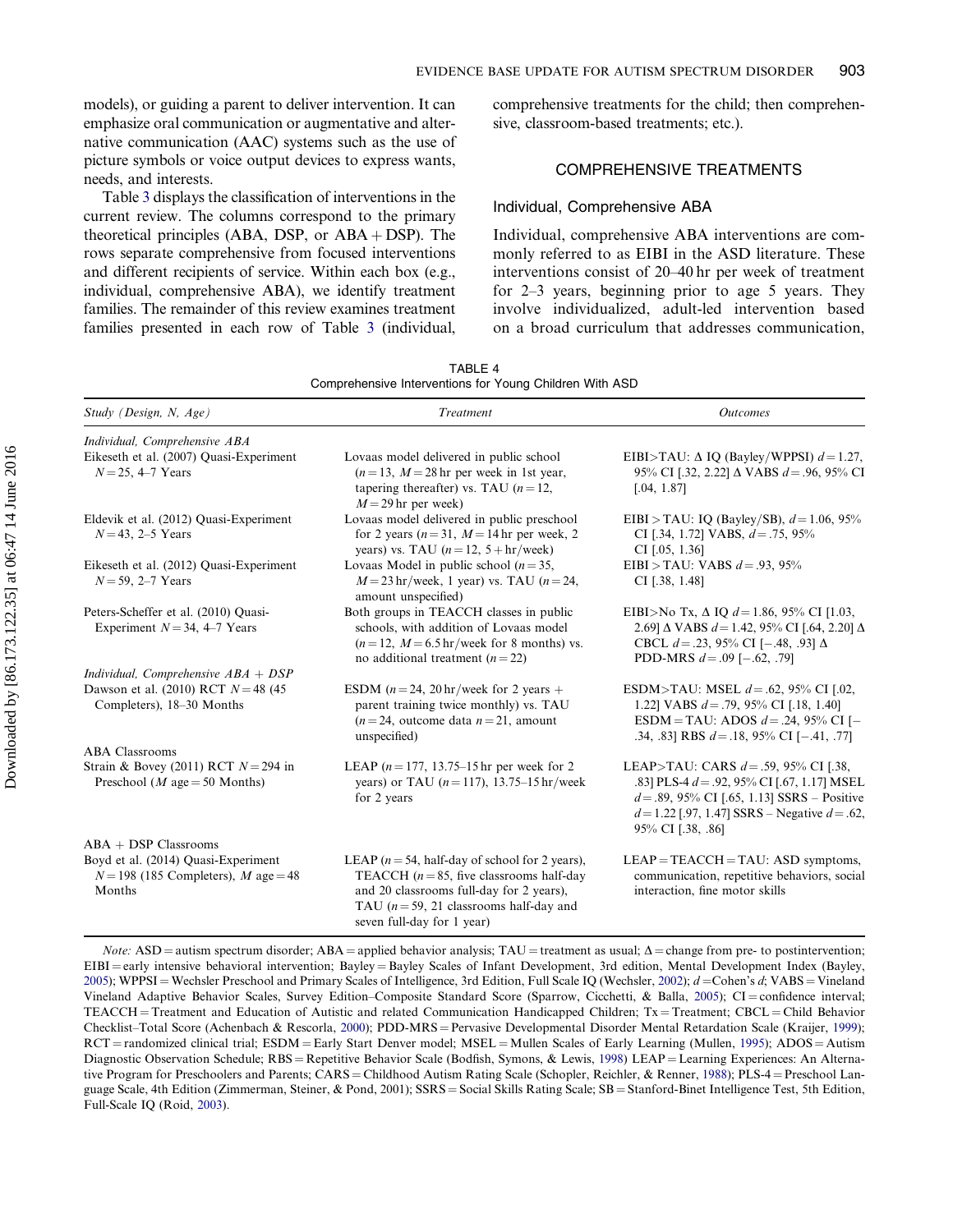social skills, self-management, cognition and preacademic skills such as imitation, matching, letter, and number concepts (Smith, [2011](#page-25-0)). Many structured EIBI models exist (Handleman & Harris, [2001](#page-22-0)), of which the best known was developed by Lovaas and colleagues at UCLA (Smith, [2010](#page-25-0)). As already mentioned, Rogers and Vismara ([2008\)](#page-24-0) classified the Lovaas model as a well-established treatment. Four subsequent quasiexperimental studies on this model met our criteria for inclusion in Table [4](#page-7-0) (Eikeseth, Klintwall, Jahr, & Karlsson, [2012;](#page-21-0) Eikeseth, Smith, Jahr, & Eldevik, [2007](#page-22-0); Eldevik, Hastings, Jahr, & Hughes, [2012;](#page-22-0) Peters-Scheffer, Didden, Mulders, & Korzilius, 2010). One study (Eikeseth et al., [2007\)](#page-22-0) was a follow-up of a report reviewed by Rogers and Vismara (Eikeseth, Smith, Jahr, & Eldevik, [2002](#page-22-0)). All studies indicated that the Lovaas model has large effects on IQ, adaptive behavior, or both (Table [4](#page-7-0)). Encouragingly, these favorable effects were obtained in school settings, rather than in the home (where Lovaas recommended that intervention take place), and with 6–28 hr per week, instead of 40 (as Lovaas advised). Thus, there may be a variety of efficacious ways to implement this model. Of concern, however, the only study that examined changes in ASD symptoms and problem behavior (Peters-Scheffer et al., 2010) found that EIBI had little effect on functioning in these domains. In addition, all of the findings from recent studies must be viewed with caution because they were obtained in quasi-experimental rather than experimental studies.

The extent to which findings on the Lovaas model extend to the rest of the treatment family (i.e., other individual, comprehensive ABA approaches) is difficult to determine. Studies of such approaches have not met our criteria for inclusion in Table [4](#page-7-0) and have yielded mixed results. Two quasi-experimental studies reported favorable results (Flanagan, Perry, & Freeman, [2012](#page-22-0); Howard, Sparkman, Cohen, Green, & Stanislaw, 2005, summarized by Rogers & Vismara, [2008](#page-24-0)); one found gains at the end of treatment (Remington et al., [2007\)](#page-24-0) but not at a follow-up 2 years later (Kovshoff, Hastings, & Remington, [2011\)](#page-23-0); and two reported no statistically significant differences between EIBI and treatment as usual (TAU; Magiati, Charman, & Howlin, [2007,](#page-23-0) with a follow-up by Magiati, Moss, Charman, & Howlin, [2011;](#page-23-0) Zachor & Itzchak, 2010). Thus, while most findings indicate that various individual, comprehensive ABA programs result in at least temporary developmental gains for children with ASD, the evidence is limited and inconsistent.

Given that results have been predominately favorable, we retain Rogers and Vismara's ([2008\)](#page-24-0) classification of the Lovaas model as well-established and extend this classification to the treatment family of individual, comprehensive ABA interventions, with the qualification that the evidence is currently more compelling for the Lovaas model than for other models. As is apparent

from the preceding discussion and Table [4](#page-7-0), evidence from EIBI has come from numerous teams in a wide range of community settings.

Our conclusion accords with nearly all of the many other systematic reviews and meta-analyses that have been performed on studies of individual, comprehensive ABA (Reichow, [2012](#page-24-0)). Available reviews generally yield moderate to large effect sizes for IQ, ranging from 0.69 (Reichow & Wolery, [2009](#page-24-0)) to 1.10 (Eldevik et al., [2009\)](#page-22-0) and moderate effect sizes for adaptive behavior (0.66; Eldevik et al., [2009](#page-22-0)). About 30% of children in EIBI make reliable gains (beyond what could be attributed to random fluctuations in performance) in IQ, and about 20% make reliable gains in adaptive behavior, compared to 7% and 6%, respectively, of children in TAU groups Eldevik et al., [2010\)](#page-22-0).

Nevertheless, reviews revealed that, despite meeting some or all of JCCAP's methods criteria, studies on individual, comprehensive ABA have substantial shortcomings. Notably, both RCTs of this approach (Sallows & Graupner, [2005;](#page-24-0) Smith, Groen, & Wynn, [2000\)](#page-25-0) enrolled small numbers of participants ( $N = 24$  and 28, respectively). Moreover, the control group in one of these RCTs (Sallows & Graupner, [2005](#page-24-0)) received nearly the same intervention as the Lovaas model group, and the intervention and control groups achieved similar outcomes. As such, the study did not allow for comparison of the Lovaas model against alternative approaches. Also, reviewers have questioned whether intervention fidelity has been documented adequately (Kasari, [2002](#page-23-0)). Further, the precise amount of services often is not reported (Howlin, Magiati, & Charman, [2009\)](#page-22-0). In addition, although most studies have used developmental tests such as IQ as outcome measures, little attention has been devoted to other potentially important outcomes, including reductions in the social communication difficulties that characterize ASD and the impact of intervention on the family (Howlin et al., [2009](#page-22-0)).

#### Individual, Comprehensive  $ABA + DSP$

One prominent comprehensive treatment, Early Start Denver model (ESDM), blends ABA strategies, especially PRT (an incidental teaching approach described earlier), with DSP approaches. The DSP component consists of child-led activities, imitation of child behavior, matching of child affect, and sensory regulation. ESDM was evaluated in a well-designed RCT with 48 toddlers with ASD, age 18–30 months at entry into treatment (Dawson et al., [2010\)](#page-21-0). Children in the ESDM group received 20 hr per week of intervention for 2 years. The RCT indicated that ESDM had medium to large beneficial effects, relative to TAU, on measures of developmental quotient and adaptive behavior, but only small, nonsignificant effects on ASD symptoms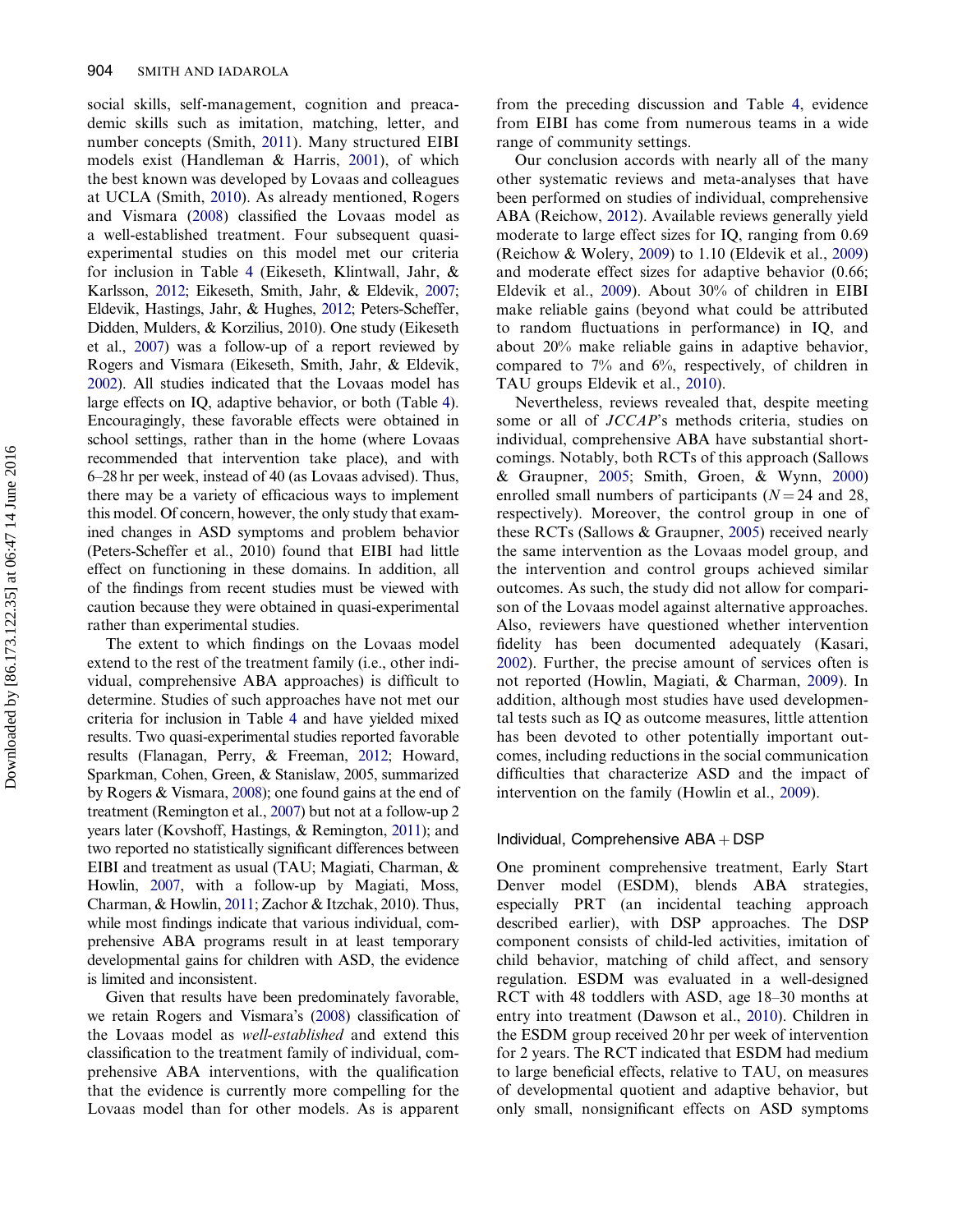(Table [4\)](#page-7-0). Follow-up evaluations suggested that ESDM may normalize children's attention to faces (Dawson et al., [2012](#page-21-0)). Although independent replications and well-controlled studies of comprehensive  $ABA + DSP$ interventions are currently unavailable, the strengths of the Dawson et al. study, notably its exceptionally broad assessment of outcomes and follow-up evaluation, gives individual, comprehensive  $ABA + DSP$  a classification of possibly efficacious (support from ''at least one good randomized controlled trial''; Table [1,](#page-4-0) Criterion 3.1).

## Comprehensive ABA Classrooms

Learning Experiences: An Alternative Program for Preschoolers and Parents (LEAP) integrates children with ASD with typically developing peers in early childhood education settings and emphasizes ABA strategies to improve peer interactions. Impressively, a well-controlled, cluster RCT of 294 children with ASD in 56 preschool classes over 2 years found that, compared to TAU, LEAP had moderate, beneficial effects on ASD symptoms and large, positive effects on developmental quotient, language, and social interaction (Strain & Bovey, [2011](#page-25-0); Table [4](#page-7-0)). However, a subsequent quasi-experimental study of 198 children with ASD in 75 classrooms found no statistically significant differences among LEAP, another classroom model called Project Treatment and Education of Autistic and related Communication Handicapped Children (TEACCH; Mesibov, Shea, & Schopler, [2004\)](#page-24-0), or TAU for 1 year. (TEACCH does not fit entirely within the ABA or DSP classifications; rather it is a structured teaching intervention that integrates research on cognitive styles characteristic of individuals with ASD, along with antecedent-based ABA strategies such as environmental manipulations and visual supports; Mesibov et al., [2004](#page-24-0).) Pending further research to resolve the conflicting findings, we follow Chambless and Hollon's [\(1998\)](#page-21-0) recommendation to be conservative and classify classroom ABA interventions as *possibly efficacious*.

#### Comprehensive  $ABA + DSP$  Classrooms

As noted in the preceding section,  $ABA + DSP$  classrooms usually incorporate not only ABA and DSP strategies, but also strategies based on other sources such as research on cognitive style in ASD. Some studies suggest that these classrooms are as effective as ABA classrooms (Boyd et al., [2014](#page-21-0); Magiati et al., [2007,](#page-23-0) [2011;](#page-23-0) Zachor & Itschak, 2010), whereas other studies suggest they are less effective (Eikeseth et al., [2007](#page-22-0), [2012](#page-21-0); Eldevik et al., [2012;](#page-22-0) Howard et al., [2005;](#page-22-0) Peters-Scheffer et al., [2010\)](#page-22-0). (See ''Individual, Comprehensive ABA'' and ''Comprehensive ABA Classrooms'' for a description of these studies.) As the available research on specialized classrooms is mixed and does not include evaluation of manualized intervention, we designate this approach as experimental.

## FOCUSED TREATMENTS

Individual, Focused Interventions

## Individual, Focused ABA for Spoken **Communication**

As mentioned previously, Rogers and Vismara ([2008\)](#page-24-0) classified one incidental teaching approach, PRT, as a comprehensive intervention. In the single-subject literature, PRT has been successful for teaching a variety of skills and particularly for reducing social deficits (Koegel, Koegel, Shoshan, & McNerney, [1999;](#page-23-0) Kuhn, Bodkin, Devlin, & Doggett, [2008\)](#page-23-0). Although PRT has broad applications (Koegel et al., [1999](#page-23-0); Koegel & Koegel, [2006;](#page-23-0) Kuhn et al., [2008](#page-23-0)), group studies and systematic reviews are available only for spoken communication. Thus, the current review classifies PRT as a focused intervention. Rogers and Vismara documented support for PRT from numerous single-subject studies of children with ASD. A recent review located 21 such studies, including nine on preschoolers, all of which reported substantial improvements in spoken communication or play (Sham & Smith, [2014\)](#page-25-0). The review uncovered evidence of publication bias, as published articles yielded larger effect sizes than unpublished dissertations with similar methodologies. However, even including unpublished reports, PRT appeared efficacious, and the quality of the research was high. PRT is also one of the primary components of ESDM, which, as noted previously, has shown promise in an initial RCT. However, one study that compared PRT to another established approach for increasing social communication (i.e., Picture Exchange Communication System [PECS]) did not yield any group differences (Schreibman & Stahmer, [2014](#page-24-0); Table [5\)](#page-12-0). Other incidental teaching approaches have support from single-subject studies (Wong et al., [2013\)](#page-26-0), although most do not have manuals. Because group studies have not confirmed these findings, our application of the JCCAP methods criteria leads us to classify incidental teaching approaches such as individual, focused ABA for spoken communication as possibly efficacious. However, given the large amount of evidence from single-subject studies and the inclusion of PRT in an intervention that has support from an RCT (ESDM), larger scale investigations of interventions in this treatment family are warranted.

#### Individual, Focused ABA for AAC

AAC systems such as sign language, gestures, or pictures are used to increase communication in minimally verbal children with ASD. The PECS is a popular ABA-based approach that aims to teach children with ASD to select picture symbols and hand them to another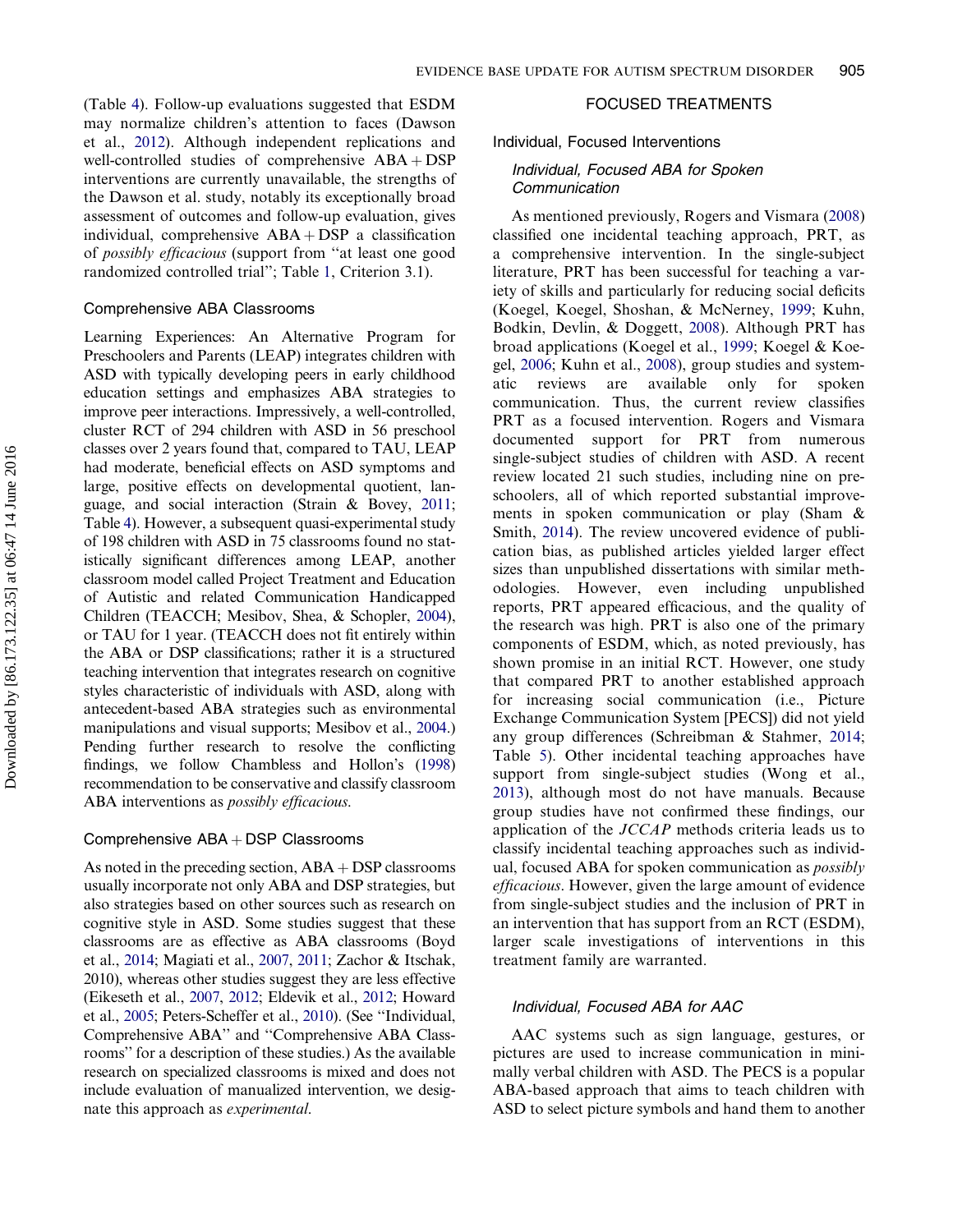| Study (Design, N, Age)                                                                                              | Design and Treatment                                                                                                                                                                             | <b>Outcomes</b>                                                                                                                                                                                                                                                                                                                                                                                                                                                                                                                                                                                                 |
|---------------------------------------------------------------------------------------------------------------------|--------------------------------------------------------------------------------------------------------------------------------------------------------------------------------------------------|-----------------------------------------------------------------------------------------------------------------------------------------------------------------------------------------------------------------------------------------------------------------------------------------------------------------------------------------------------------------------------------------------------------------------------------------------------------------------------------------------------------------------------------------------------------------------------------------------------------------|
| Individual, focused ABA for AAC<br>Yoder and Stone (2006a, 2006b)<br>RCT $N = 36$ , (21–54 Months)                  | PECS $(n = 18)$ and parent training for social<br>communication ( $n = 18$ ), 20-min sessions<br>$3\times$ /week for 6 months                                                                    | Parent training > PECS Object exchange turns $d = .82$ ,<br>95% CI [.14, 1.50] PECS > parent training Spoken acts<br>$d = .63, 95\%$ CI [-.04, 1.29] Spoken words $d = .50$ ,<br>95% CI $[-.16, 1.16]$                                                                                                                                                                                                                                                                                                                                                                                                          |
| Individual, Focused ABA for<br>Spoken Communication<br>Schreibman and Stahmer (2014)<br>RCT $N = 39$ (20–45 Months) | PRT $(n=20, M=247$ hr) vs. PECS $(n=19,$<br>$M = 247$ hr)                                                                                                                                        | PRT = PECS MSEL Expressive Language $d = .41, 95\%$<br>CI $[-.22, 1.05]$ MacArthur number of raw words<br>$d = .06, 95\%$ CI [-.57, .68] VABS Communication<br>$d = .59, 95\%$ CI [ $-.05, 1.24$ ]                                                                                                                                                                                                                                                                                                                                                                                                              |
| Individual, Focused $ABA + DSP$<br>Ingersoll (2010) RCT $N = 21$ (27-<br>47 Months)                                 | RIT $(n=11, 10 \text{ hr total})$ vs. No-Treatment Control<br>$(n=10)$                                                                                                                           | RIT > Control: Elicited imitation $d = 0.92$ , 95% CI [.02,<br>1.82] Spontaneous imitation $d = 1.20$ , 95% CI [.27,<br>2.13] Follow-Up Analyses (Ingersoll, 2012)<br>RIT > Control: JA initiations $d = .97, 95\%$ CI [.06,<br>1.87] Bayley SES $d = 1.09$ , 95% CI [.17, 2.01]                                                                                                                                                                                                                                                                                                                                |
| Kasari et al. (2006, 2008, 2012)<br>RCT 12-Month Follow-Up to<br>Kasari et al. (2006) $N = 53$ (3-4)<br>Years)      | JA ( $n = 20$ , 30 min per day for 5–6 weeks) vs.<br>Symbolic Play ( $n = 17$ , 30 min per day for 5–6<br>weeks) vs. TAU ( $n = 16$ , amount unspecified)                                        | JA > TAU: Expressive language $d = .59$ , 95% CI [-.08,<br>1.26] JA initiation $d = 1.01$ , 95% CI [.31, 1.71] Joint<br>engagement $d = .83$ , 95% CI [.15, 1.52] JA = TAU: JA<br>responding $d = .18, 95\%$ CI [-.28, .83] Receptive<br>language $d = .36, 95\%$ CI [-.30, 1.03]                                                                                                                                                                                                                                                                                                                               |
| Teacher-Implemented, Focused DSP<br>Lawton & Kasari (2012) RCT<br>$N = 16$ (3–5 Years)                              | weeks) vs. Delayed Treatment $(n=7)$                                                                                                                                                             | JASPER $(n=9, 1-hr)$ workshop +1 hr per week for 5 JASPER > Delayed Treatment: JA initiations $d=1.85$ ,<br>95% CI [ $-.86, 2.59$ ] Pointing $d = 2.02, 95\%$ CI [.72,<br>2.30] Showing $d = 1.85$ , 95% CI [1.16, 1.85] Object<br>engagement $d = 1.41$ , 95% CI [.14, 2.27]<br>JASPER = Delayed Treatment: Giving $d = 1.09$ , 95%<br>CI [.04, 2.15] ESCS IJA $d = .67$ , 95% CI [-.35, 1.68]<br>IJA during play $d = 2.70$ , 95% CI [1.34, 4.06]                                                                                                                                                             |
| Teacher-Implemented, Focused ABA + DSP<br>Goods et al. (2013) RCT $N = 15$<br>$(3-5$ Years)                         | JASPER ( $n = 7$ , 30-min sessions, twice per week for<br>12 weeks) vs. TAU ( $n = 8$ , $M = 30$ hr per week in<br>regular school program)                                                       | JASPER > TAU: Academic Engagement $d = -1.63$ ,<br>95% CI [-2.96, -.24] Spontaneous Play $d = .77, 95%$<br>CI [-.46, 2.00] Requesting $d = 1.60$ , 95% CI [.24, 2.97]<br>JASPER = TAU: ESCS Behavior Requests $d = .37$ ,<br>95% CI [-.82, 1.56] ESCS Joint Attention $d = -0.42$ ,<br>95% CI $[-1.62, .78]$                                                                                                                                                                                                                                                                                                    |
| Kaale et al. (2012) RCT $N = 61$<br>$(29-60$ Months)                                                                | weeks) vs. TAU $(n=27,$ amount unspecified)                                                                                                                                                      | JA Intervention ( $n = 34$ , 80 20-min sessions across 8 JA Intervention > TAU: Frequency of JA with teacher<br>$d = .55, 95\%$ CI [.04, 1.07] Joint Engagement with<br>mother $d = .64$ , 95% CI [.13, 1.16] JA<br>Intervention = TAU: ESCS JA $d = .00$ , 95% CI [-.51,<br>.50] Frequency of JA with mother $d = .44$ , 95% CI [-<br>.06, .96] Joint engagement with teacher $d = .16$ , 95%<br>CI [-.34, .67] 12-month follow-up (Kaale et al., 2014)<br>JA Intervention > TAU: JA Initiation with teacher<br>Joint engagement with mother $JA = TAU$ : Language<br>(RDLS) Social-Communication skills (SCQ) |
| Landa et al. (2011) RCT $N = 50$<br>$(21-33$ Months)                                                                | Developmental Intervention plus Interpersonal<br>Synchrony Condition ( $n = 25$ , 2.5 hr per day for 6<br>months) vs. Developmental Intervention alone<br>$(n=25, 2.5)$ hr per day for 6 months) | DI plus IS > DI Alone: Socially Engaged Imitation<br>$d = .29$ DI plus IS = DI Alone: IJA $d = .31$ SPA $d = .21$<br>MSEL Expressive Language $d = .15$ MSEL Visual<br>Reception $d = .31$                                                                                                                                                                                                                                                                                                                                                                                                                      |
| <b>ABA</b> Parent Training<br>Hardan et al. (2014) RCT $N = 53$<br>$(24-83$ Months)                                 | Parent-mediated PRT $(n=27, 1)$ session per week in<br>groups of 4–6 parents for 12 weeks) vs. Parent<br>psychoeducation ( $n = 26$ , 1 session per week for 12<br>weeks)                        | PRT > Psychoeducation: Total utterances $d = .42, 95\%$<br>CI [-.16, 1.0] VABS Communication $d = 34$ , 95% CI<br>$[-23, .91]$ CGI Severity $d = -.47, 95\%$ CI $[-1.05, .11]$<br>PRT = Psychoeducation MCDI $d = .50, 95\%$ CI [-.08,<br>1.08]                                                                                                                                                                                                                                                                                                                                                                 |
| Strauss et al. (2012) RCT $N=44$<br>$(26-81$ Months)                                                                | Parent-mediated EIBI ( $n = 24$ , $M = 14$ hr per week)<br>vs. Eclectic ( $n = 20$ , $M = 12$ hr per week)                                                                                       | EIBI > Eclectic: ADOS Total $d = .08$ , 95% CI [-.67,<br>.51] GMDS-ER $d = -.31, 95\%$ CI [-.91, .28] MCDI<br>Production $d = .48, 95\%$ CI [-.11, 1.08]<br>EIBI = Eclectic: VABS Composite $d = .31, 95\%$<br>$CI[-.28, .91]$                                                                                                                                                                                                                                                                                                                                                                                  |

TABLE 5 Focused Treatments for Young Children With Autism Spectrum Disorder

(Continued )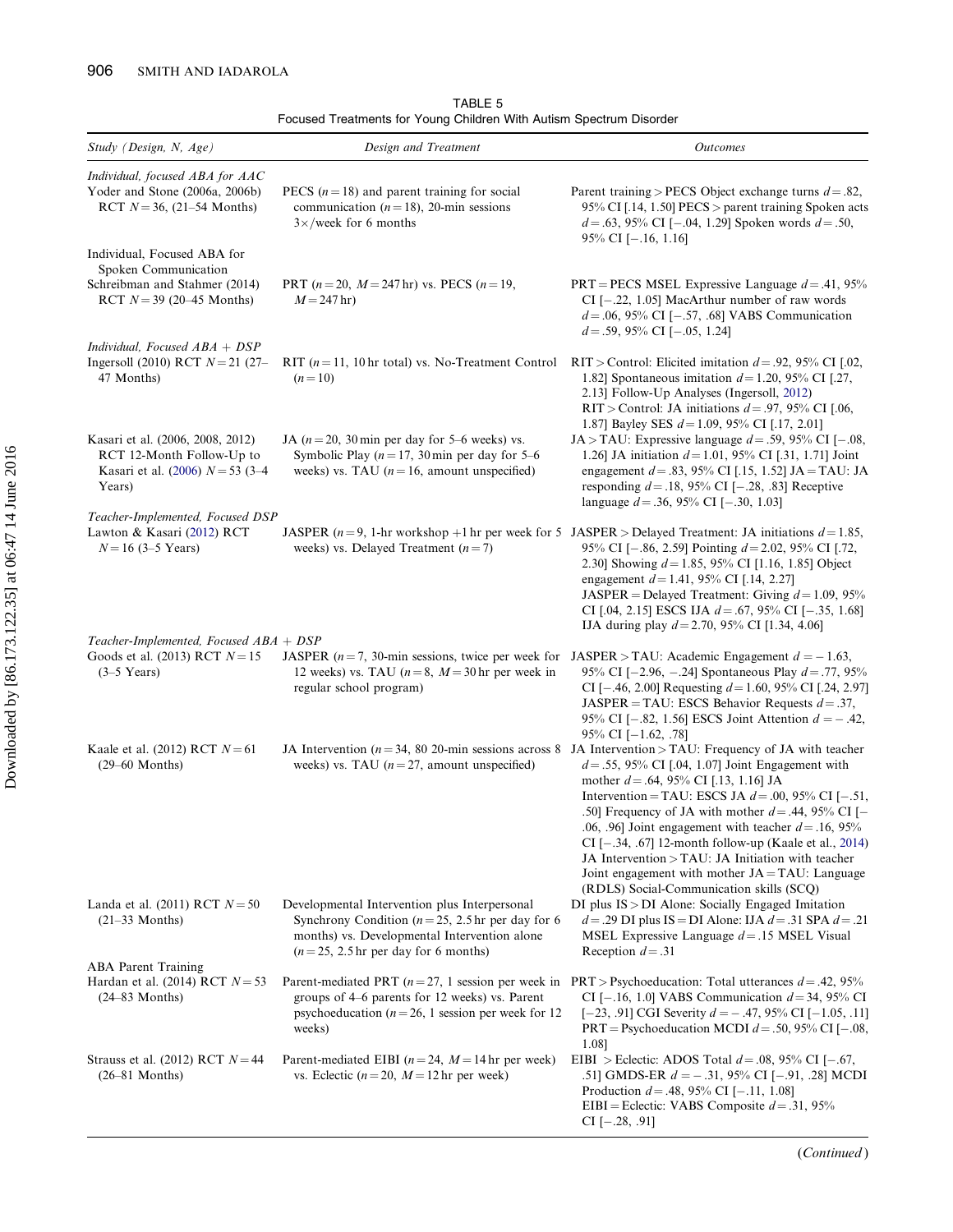| TABLE 5   |  |
|-----------|--|
| Continued |  |

| Study (Design, N, Age)                                                              | Design and Treatment                                                                                                                                                                                                       | <b>Outcomes</b>                                                                                                                                                                                                                                                                                                                                                                                                                                              |
|-------------------------------------------------------------------------------------|----------------------------------------------------------------------------------------------------------------------------------------------------------------------------------------------------------------------------|--------------------------------------------------------------------------------------------------------------------------------------------------------------------------------------------------------------------------------------------------------------------------------------------------------------------------------------------------------------------------------------------------------------------------------------------------------------|
| Tonge et al. $(2012)$<br>Quasi-Experiment $N = 105$ (2-5)<br>Years)                 | Skills training ( $n = 35$ , 10 sessions) vs. Parent<br>education ( $n = 35$ , Ten 6-min sessions and ten<br>90-min groups) vs. TAU ( $n = 35$ , amount<br>unspecified)                                                    | Skills > Education: VABS Daily Living $d = -.52, 95\%$<br>CI [-1.01, -.04] VABS Motor Skills $d = -0.59, 95\%$<br>CI [-.93, .03] Skills > TAU: DBC-ASA $d = -.69$ ,<br>95% CI $[-1.17, -0.21]$ VABS Communication* Skills<br>and Education > TAU: VABS Socialization*<br>$S$ kills = Education = TAU: PEP-R DQ, RDLS III<br>Comprehension/Expressive Language, CARS<br>*Moderated by lower pre-treatment scores                                              |
| <b>DSP</b> Parent Training<br>Carter et al. (2011) RCT $N = 62$<br>$(15-24$ Months) | HMTW ( $n = 32$ , 8group sessions +3 in-home<br>coaching sessions) vs. TAU ( $n = 30$ , amount<br>unspecified)                                                                                                             | HMTW = No Treatment <sup>*</sup> : ESCS IJA $d = .12,95\%$ CI [-<br>.67, .43] ESCS Behavior Request $d = .19$ , 95% CI [-<br>.37, .74] PCFP Comm. $d = .20$ , 95% CI [-.80, .40]<br>PIA-CV Nonverbal Comm. $d = .09, 95\%$ CI [-.67, .48]<br>*Gains for HMTW moderated by object interest                                                                                                                                                                    |
| Casenhiser et al. (2011) RCT<br>$N = 51$ (2–5 Years)                                | MEHRIT center-based training and ongoing<br>consultation ( $n = 25$ , 3 weeks initial $+2$ hr per<br>week) vs. TAU ( $n = 26$ , $M = 3.9$ hr per week)                                                                     | MEHRIT > TAU: Enjoyment in Interaction $d = .63$ ,<br>95% CI [.06, 1.18] Involvement $d = .77$ , 95% CI [.21,<br>1.34] Imitation of Joint Attention $d = 1.02$ , 95% CI<br>[.52, 1.70] mCBRS: Attention to activity $d = .69, 95\%$<br>$CI$ [.11, 1.24] MEHRIT = TAU: Language<br>Assessment (CASL/PSL-4): $d = .35$ , 95% CI [-.20,<br>.91]                                                                                                                 |
| Green et al. (2010) RCT $N = 152$<br>$(2-5$ Years)                                  | PACT $(n = 77, 2)$ hr every 2 weeks for 6 months +<br>monthly boosters for 6 months) vs. TAU ( $n = 75$ ,<br>$M = 9.8$ hr per week)                                                                                        | PACT > TAU: Child initiations $d = .48, 95\%$ CI [-.07,<br>1.02] Shared attention $d = .32, 95\%$ CI [-.22, .87]<br>PACT = TAU: ADOS-G $d = .14$ , 95% CI [-.46, ,18]<br>PLS Receptive $d = .09, 95\%$ CI [-.22, .41] PLS<br>Expressive $d = .00, 95\%$ CI [ $-.32, .32$ ] Teacher VABS<br>$d = .17, 95\%$ CI [-.49, .15]                                                                                                                                    |
| Kasari et al. (2010) RCT $N = 38$<br>$(21-36$ Months)                               | Joint Engagement Intervention ( $n = 19$ , 24 sessions<br>across 8 weeks) vs. Waitlist ( $n = 19$ , $M = 22.1$ hr,<br>excluding school hours)                                                                              | Joint Engagement > Waitlist: Frequency of JA<br>Responses $d = 3.22$ , 95% CI [2.25, 4.18] Functional<br>Play Acts $d = .86, 95\%$ CI [.19, 1.52] Joint Engagement<br>$d = 0.87, 95\%$ CI [.20, 1.53] Object Engagement $d = -$<br>1.09, 95% CI $[-1.77, -0.41]$ Joint<br>Engagement = Waitlist: Engagement $d = .87, 95\%$ CI<br>[.20, 1.53] Frequency of JA Initiations $d = .18$ , 95% CI<br>$[-.82, .45]$ Symbolic Play $d = .24, 95\%$ CI $[-.88, .40]$ |
| Years)                                                                              | workshop $+10$ home-based consults) vs.<br>Self-Directed Video Based Intervention ( $n = 22$ ,<br>amount unspecified)                                                                                                      | Keen et al. (2010) RCT $N = 39$ (2-4 Professionally Supported Intervention ( $n = 17$ , 2-day Supported > Self-Directed: CSBS – Caregiver $d = .38$ ,<br>95% CI $[-.25, 1.02]$ Supported = Self-Directed: CSBS<br>- Behavior $d = .05$ , 95% CI [-.58, .68] SIB-R $d = .51$ ,<br>95% CI [-.13, 1.15]                                                                                                                                                         |
| Pajareyea & Nopmaneejumruslers<br>$(2011)$ RCT $N = 32$ (2–6 Years)                 | FloortimeTM ( $n = 15$ , $M = 15.2$ hr per week) vs.<br>TAU ( $n = 16$ , M estimate = 21 hr per week)                                                                                                                      | Floortime > TAU: CARS $d = .50, 95\%$ CI [-.21, 1.21]<br>FEAS $d = .77, 95\%$ CI [.04, 1.5]1. FEDQ $d = .90, 95\%$<br>CI $[.16, 1.64]$                                                                                                                                                                                                                                                                                                                       |
| $(2-5$ Years)                                                                       | Roberts et al. (2011) RCT $N = 84$ Center-based (CB; $n = 29$ , 2hours per week for 40<br>weeks) vs. Home-based (HB; $n = 27$ , 2 hr every<br>other week for 40 weeks) vs. Waitlist (WL; $n = 28$ ,<br>no treatment hours) | HB > WL: VABS Socialization $d = -.71, 95\%$ CI [-<br>1.25, -.16] CB = WL: DBC $d = .58$ , 95% CI [.05, 1.11]<br>Reynell Comprehension $d = .32, 95\%$ CI [-.20, .84]<br>Reynell Expression $d = .21$ , 95% CI [-.31, .73] VABS<br>Communication $d = .12, 95\%$ CI [-.40, .63] VABS<br>Socialization $d = .04$ , 95% CI [-.56, .47]                                                                                                                         |
| Years)                                                                              | Siller et al. (2013) RCT $N = 70$ (3-7 Focused Playtime Intervention ( $n = 36$ , $M = 90$ min<br>per week across 12 weeks) vs. Parent Advocacy<br>Coaching ( $n = 34$ , $M = 90$ min per month)                           | FPI = PAC: MSEL Expressive Language $d = .73,95\%$<br>CI [.24, 1.21] Baseline expressive language moderated<br>treatment outcomes in favor of FPI Secondary<br>analysis (Siller, Swanson et al., 2014) FPI > PAC<br>Avoidant Behavior Scale $d = .50, 95\%$ CI [.03, .98]<br>FPI = PAC MPCA $d = .55$ , 95% CI [.08, 1.03] PCSB<br>$d = .21,95\% \text{ CI } [-.26, .68]$                                                                                    |
| $(32-71$ Months)                                                                    | Solomon et al. (2014) RCT $N = 112$ PLAY ( $n = 57$ , 3-hr monthly consultation across 12<br>months +110 TAU hr) vs. TAU $(n = 55, 102$ hr)                                                                                | PLAY > TAU FEAS $d = .48, 95\%$ CI [.11, .86] MBRS<br>$d = .62, 95\%$ CI [.25, 1.0] CBRS $d = .54, 95\%$ CI [.17,<br>.92] PLAY = TAU MSEL developmental quotient<br>$d = 0.27, 95\%$ CI [-.10, .65] MacArthur $d = 0.13, 95\%$ CI<br>$[-.24, .50]$ SCQ $d = .01, 95\%$ CI $[-.38, .36]$                                                                                                                                                                      |

(Continued )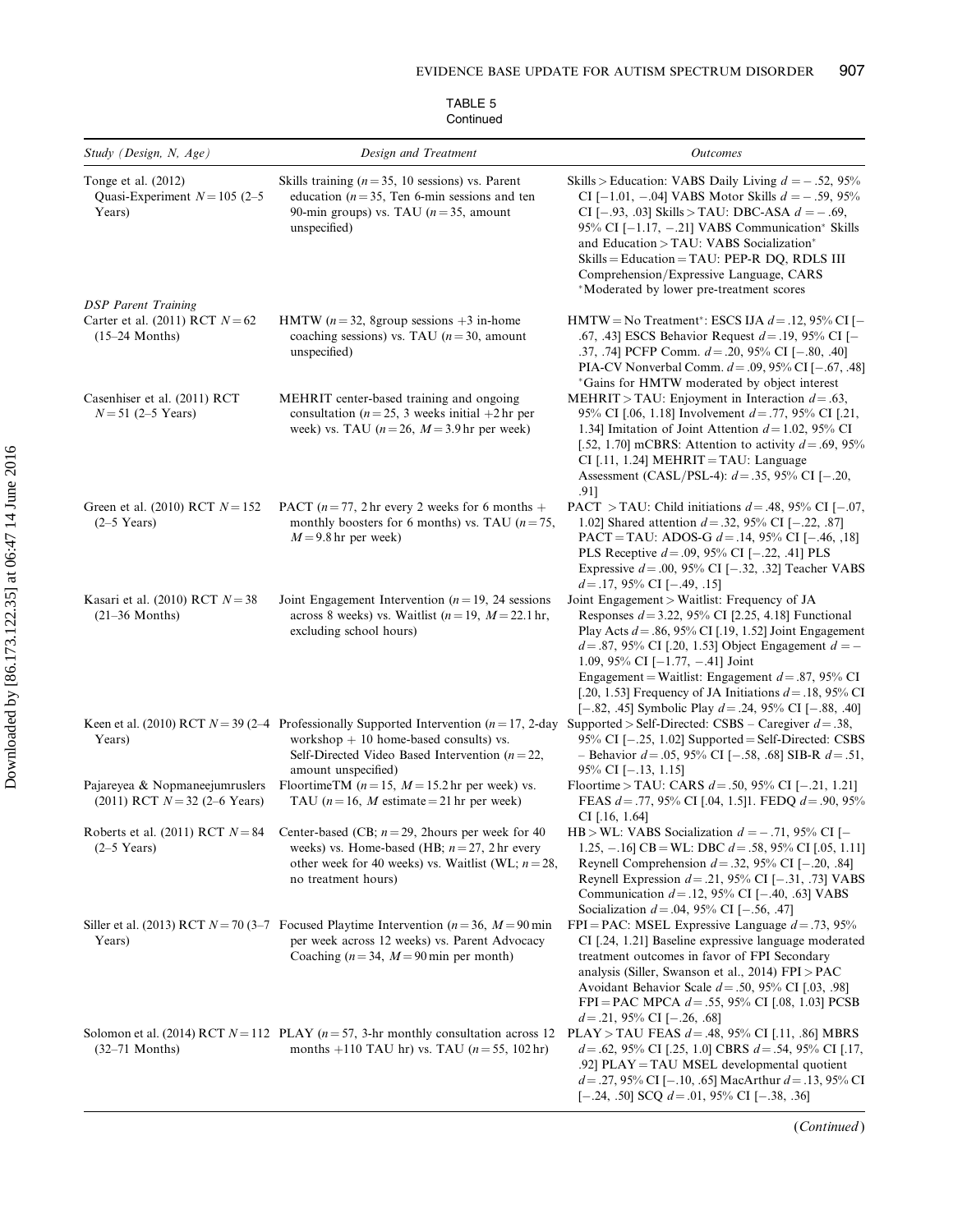<span id="page-12-0"></span>

| Study (Design, N, Age)                                | Design and Treatment                                                                                                                                  | <i>Outcomes</i>                                                                                                                                                                                                                                                                                                                                                                                    |
|-------------------------------------------------------|-------------------------------------------------------------------------------------------------------------------------------------------------------|----------------------------------------------------------------------------------------------------------------------------------------------------------------------------------------------------------------------------------------------------------------------------------------------------------------------------------------------------------------------------------------------------|
| Venker et al. (2012) RCT $N = 14$<br>$(28-68$ Months) | Verbal Responsiveness ( $n = 7$ , 8 parent education<br>sessions and 3home visits plus 24-hr small group)<br>vs. Waitlist $(n=7,$ amount unspecified) | Verbal Responsiveness > Waitlist: Child prompted<br>communication $d = .77, 95\%$ CI [-.31, 1.86] Verbal<br>$Responsiveness = Waitlist$ : Child spontaneous<br>communication $d = -.53, 95\%$ CI [-1.6, .53]                                                                                                                                                                                       |
| $ABA + DSP$ Parent Training                           |                                                                                                                                                       |                                                                                                                                                                                                                                                                                                                                                                                                    |
| $N = 98$ (14–24 Months)                               | Rogers et al. (2012) Multisite RCT ESDM $(n=49, 12 \text{ hr total})$ vs. TAU $(n=49, 12 \text{ hr})$<br>$M = 11.06$ hr per week)                     | ESDM = TAU: ADOS Social Affect $d = .07, 95\%$ CI [-<br>.47, .32] MCDI Phrases Understood $d = .24$ , 95% CI<br>$[-.63, .16]$ MCDI Vocab Comprehension $d = .18, 95\%$<br>CI [-.59, .21] MCDI Vocab Production $d = .05, 95\%$<br>CI [-.34, .45] MCDI Gestures $d = .13, 95\%$ CI [-.53,<br>.26] MSEL Composite $d = .01$ , 95% CI [-.39, .40]<br>VABS Composite $d = 0.27, 95\%$ CI [-0.67, 0.12] |

TABLE 5 **Continued** 

*Note:* ABA = applied behavior analysis;  $AAC =$  alternative and augmentative communication;  $RCT =$  randomized clinical trial;  $PECS =$  Picture Exchange Communication System;  $d =$  Cohen's  $d$ ; CI = confidence interval; PRT = Pivotal Response Training; MSEL = Mullen Scales of Early Learning; VABS = Vineland Adaptive Behavior Scales; DSP = developmental social-pragmatic; RIT = Reciprocal Imitation Training;  $SES = Social-Emotional Scale; TAU = treatment as usual; JA = Joint Attention; JASPER = Joint Attention Symbolic Play Engagement and Regu$ lation; ESCS = Early Social Communication Scales; IJA = Initiating Joint Attention; RDLS-III = Reynell Developmental Language Scales III; SCQ = Social Communication Questionnaire; SPA = Structured Play Assessment; CGI = Clinical Global Impressions; MCDI = MacArthur Communicative Development Inventory;  $EIBI = early$  intensive behavioral intervention;  $ADOS =$ Autism Diagnostic Observation Schedule; GMDS-ER = Griffiths Mental Development Scale–Extended Revision; DBC-ASA = Developmental Behavior Checklist–Autism Disorder Screening Algorithm; PEP-RDQ = Psychoeducational Profile–Revised Developmental Quotient; RDLS = Reynell Developmental Language Scales; CARS = Childhood Autism Rating Scale; HMTW = Hanen's More Than Words; PCFP = Parent–Child Free Play Procedure; PIA-CV = Parent Interview for Autism–Clinical Version; MEHRIT = Milton & Ethel Harris Research Initiative Treatment program; CBRS = Child Behavior Rating Scale; CASL = Comprehensive Assessment of Spoken Language; MBRS = Maternal Behavior Rating Scale; ADOS-G = Autism Diagnostic Observation Schedule–Generic; PACT = Preschool Autism Communication Trial; PLS = Preschool Language Scale; CSBS = Communication and Symbolic Behavior Scales; SIB-R = Scales of Independent Behavior–Revised; FEAS = Functional Emotional Assessment Scale; FEDQ = Functional Emotional Developmental Questionnaire; MPCA = Maternal Perception of Child Attachment Questionnaire; PCSB = Proximity/Contact Seeking Behavior; PLAY = Play and Language for Autistic Youngsters; ESDM = Early Start Denver Model.

person in order to make requests or comments (Bondy & Frost, [2001\)](#page-21-0). Other AAC systems rely on voice output communication aides, which incorporate technology to translate pictorial or textual icons into spoken words (Shane et al., [2012\)](#page-25-0). As documented in multiple systematic reviews, many single-subject studies indicate that PECS can establish communication in minimally verbal children and older individuals with ASD (Flippin, Reszka, & Watson, [2010;](#page-22-0) Preston & Carter, [2009](#page-24-0); Tien, [2008](#page-25-0); Tincani & Devis, [2010](#page-25-0)). Similarly, a meta-analysis of 24 single-subject studies of 58 individuals with ASD, including 27 preschoolers, showed that voice output communication aides consistently have positive effects on communication (Ganz et al., [2012\)](#page-22-0). However, the extent to which these improvements transfer to new settings and last over time is less clear. One RCT that compared PECS to parent training for social communication (Yoder & Stone, [2006a](#page-26-0), [2006b](#page-26-0); Table 5) indicated that PECS was moderately more effective than parent training in increasing the number and type of spoken words at posttreatment; parent training was much more effective than PECS in increasing turn-taking, and the groups did not differ in requesting. However, these differences were not maintained at a 6-month follow-up evaluation (Yoder & Stone, [2006a](#page-26-0)). Comparable findings were reported in an RCT of PECS in 84 school-age children with ASD (Howlin, Gordon, Pasco, Wade, & Charman, 2007) and a quasi-experimental study of 3- to 7-year-old children with ASD (24 receiving PECS and 17 receiving TAU, of insufficient rigor to include in Table 5; Carr & Felce, [2007\)](#page-21-0). Schreibman and Stahmer [\(2014](#page-24-0)) conducted a direct comparison of PRT and PECS to teach social communication, with both interventions including direct service and parent training. Although children in both groups gained language, no significant differences were found between the interventions. Furthermore, without a no-treatment control group it cannot be determined whether these treatment effects were uniquely related to the interventions. Nevertheless, because evidence for the efficacy of AAC comes from systematic reviews of single-subject studies, an RCT of preschool children, an RCT of children in early elementary school, and a quasi-experimental group study, ABA-focused AAC is classified as a probably efficacious intervention, with the caution that effects may be situation specific and time limited.

#### Individual, Focused  $ABA + DSP$

Individual, focused  $ABA +DSP$  often targets joint attention (JA), which is an early social-communication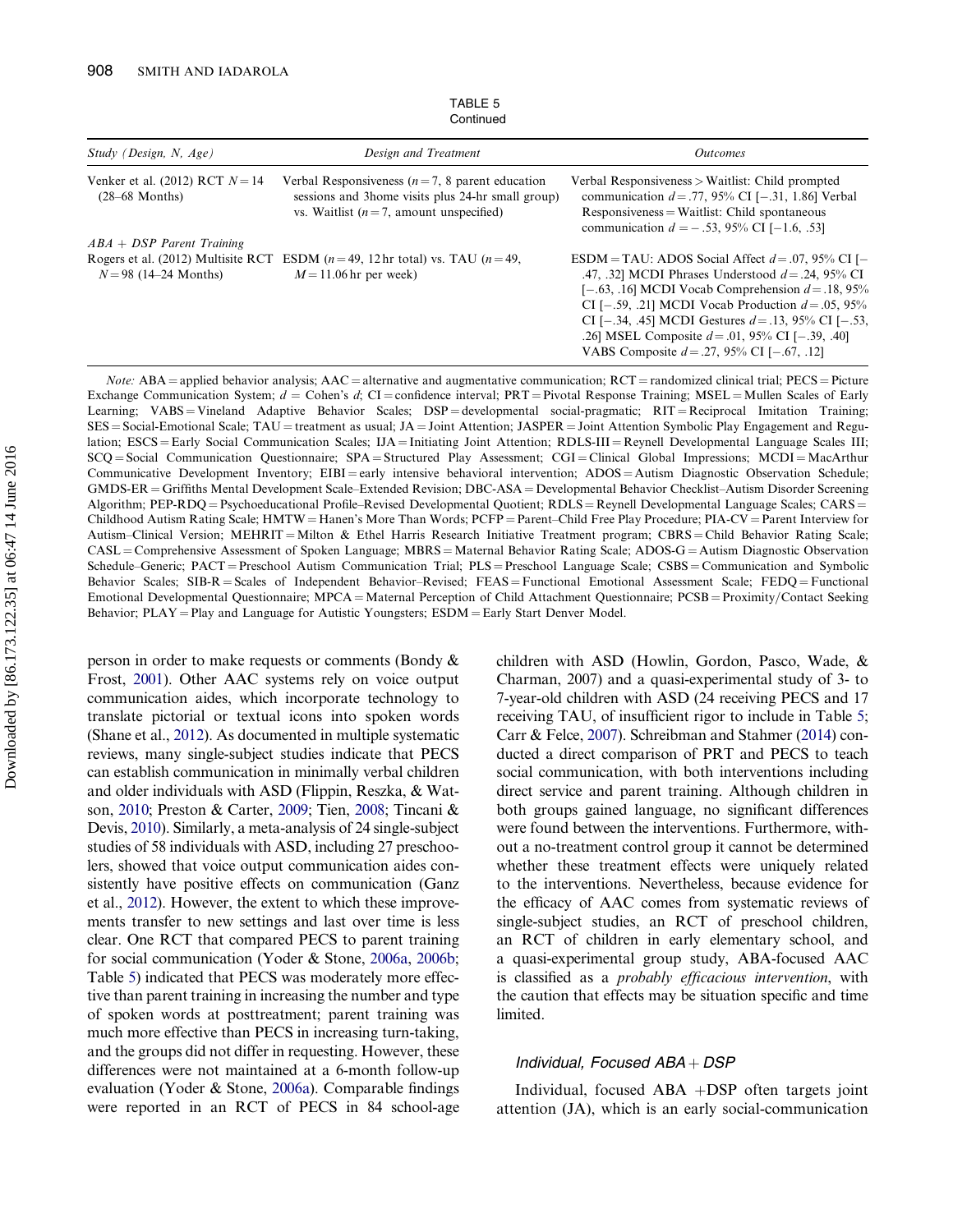skill that involves sharing interest by directing the attention of others through acts such as pointing, making eye contact, or showing objects. JA skills are often underdeveloped in children with ASD, which is concerning because JA is a precursor to language, play, and imitation. Kasari et al. ([2006\)](#page-23-0) compared individual, focused  $ABA + DSP$  for JA to the same type of intervention for symbolic play, and a no-treatment control group. Results from the initial study and two follow-up evaluations (Kasari, Gulsrud, Freeman, Paparella, & Hellemann, [2012;](#page-23-0) Kasari, Paparella, Freeman, & Jahromi, [2008](#page-23-0)) indicate that although the JA and play groups made comparable gains in skills, language, social engagement, and play, both groups made larger gains than the no-treatment group (see Table [5](#page-12-0)).

Reciprocal Imitation Training (RIT) is an approach that integrates incidental teaching and DSP to teach imitation within naturalistic social-communication contexts. Like other approaches that incorporate incidental teaching, the efficacy of RIT was initially explored in single-subject studies (Ingersoll & Lalonde, [2010](#page-22-0); Ingersoll & Schreibman, [2006\)](#page-22-0). Of late, research on RIT has included the use of a published manual and has extended to pilot RCTs. Preliminary findings indicate that children who receive RIT show benefit in social communication, including imitation (Ingersoll, [2010\)](#page-22-0) and joint attention and social-emotional functioning (Ingersoll, [2012](#page-22-0); secondary data analysis from the [2010](#page-22-0) study; Table [5\)](#page-12-0). One single-subject study independently reproduced these results (Cardon & Wilcox, [2011](#page-21-0)).

Overall, individual, focused  $ABA + DSP$  interventions have been shown to be superior to TAU in two independent RCTs and a series of single-subject studies, but definitive data on generalization and maintenance patterns are not yet available.. As such, they are characterized as probably efficacious for specific social-communication outcomes, such as JA, imitation, and play. Additional research in this area may very well add to the evidence base of individual  $ABA +DSP$  interventions, as the efficacy of teacher- and parent-implemented  $ABA + DSP$  interventions is emerging (see the Teacher-Implemented, Focused  $ABA + DSP$  and the  $ABA + DSP$  Parent Training sections). Finally, despite the overall classification assigned here, it is important to note that social engagement interventions comprise several different approaches (e.g., JA treatments, RIT), and it is currently unknown whether there are important distinctions among them.

#### Teacher-Implemented, Focused DSP

As is the case with comprehensive treatments, focused interventions are often offered in classroom settings. These interventions differ from those classified as comprehensive in that they are delivered on a time-limited basis, usually for only part of the day and across a finite number of weeks. At present, we have identified one classroom-based DSP intervention. Lawton and Kasari [\(2012](#page-23-0)) evaluated an intervention delivered by preschool teachers that emphasized child-directed play and social engagement opportunities. The results indicated that teachers were able to implement the intervention with high fidelity and that children showed significant improvements in JA and aspects of play (e.g., object engagement). Given that this one study meets all of the JCCAP methods criteria, teacher-implemented, focused DSP interventions are classified as possibly efficacious.

#### Teacher-Implemented, Focused  $ABA + DSP$

Some teacher-delivered interventions also include a blend of ABA and DSP strategies and are often based upon individual, focused treatments. For example, the focused  $ABA +DSP$  intervention described in an earlier section (Kasari et al. [2006](#page-23-0)) was adapted for delivery by classroom teachers, resulting in significant gains over TAU in play diversity and academic engagement (Goods, Ishijima, Chang, & Kasari, [2013](#page-22-0)). Other interventions that target social-communication skills, such as joint attention and play, have resulted in improvements in these specific skill areas (Kaale, Fagerland, Martinsen, & Smith, [2014;](#page-23-0) Kaale, Smith, & Sponheim, [2012\)](#page-23-0). To investigate mechanisms of change, one RCT (Landa, Holman, O'Neill, & Stuart, 2011) evaluated the contribution of a specific treatment ''ingredient,'' interpersonal synchrony (matching the child's behavior and affect). As presented in Table [5](#page-12-0), results indicated that a focus on interpersonal synchrony led to increases in one aspect of social-communication (socially engaged imitation) but not others (initiating joint attention or play). A few studies have included evaluations of skill generalization and maintenance. JA skills learned during treatment with an interventionist may extend to other people (Kaale et al., [2014](#page-23-0); Kaale et al., [2012](#page-23-0); Table [5\)](#page-12-0) and hold up over time (Kasari et al., [2012](#page-23-0); Kasari et al., [2008](#page-23-0)). Findings on whether these benefits lead to improvements on more global outcomes are mixed, with some studies documenting long-term change in language (Kasari et al., [2012](#page-23-0)) and others reporting few ancillary gains (Kaale et al., [2014\)](#page-23-0). Similar to individual focused  $ABA + DSP$  interventions, teacherimplemented focused  $ABA + DSP$  interventions are consistent with a classification of well-established for discrete social-communication skills. However, the current evidence does not clearly indicate whether these benefits extend to more global outcomes.

#### Focused Parent Training

As mentioned earlier, Rogers and Vismara [\(2008](#page-24-0)) classified parent training programs as possibly efficacious.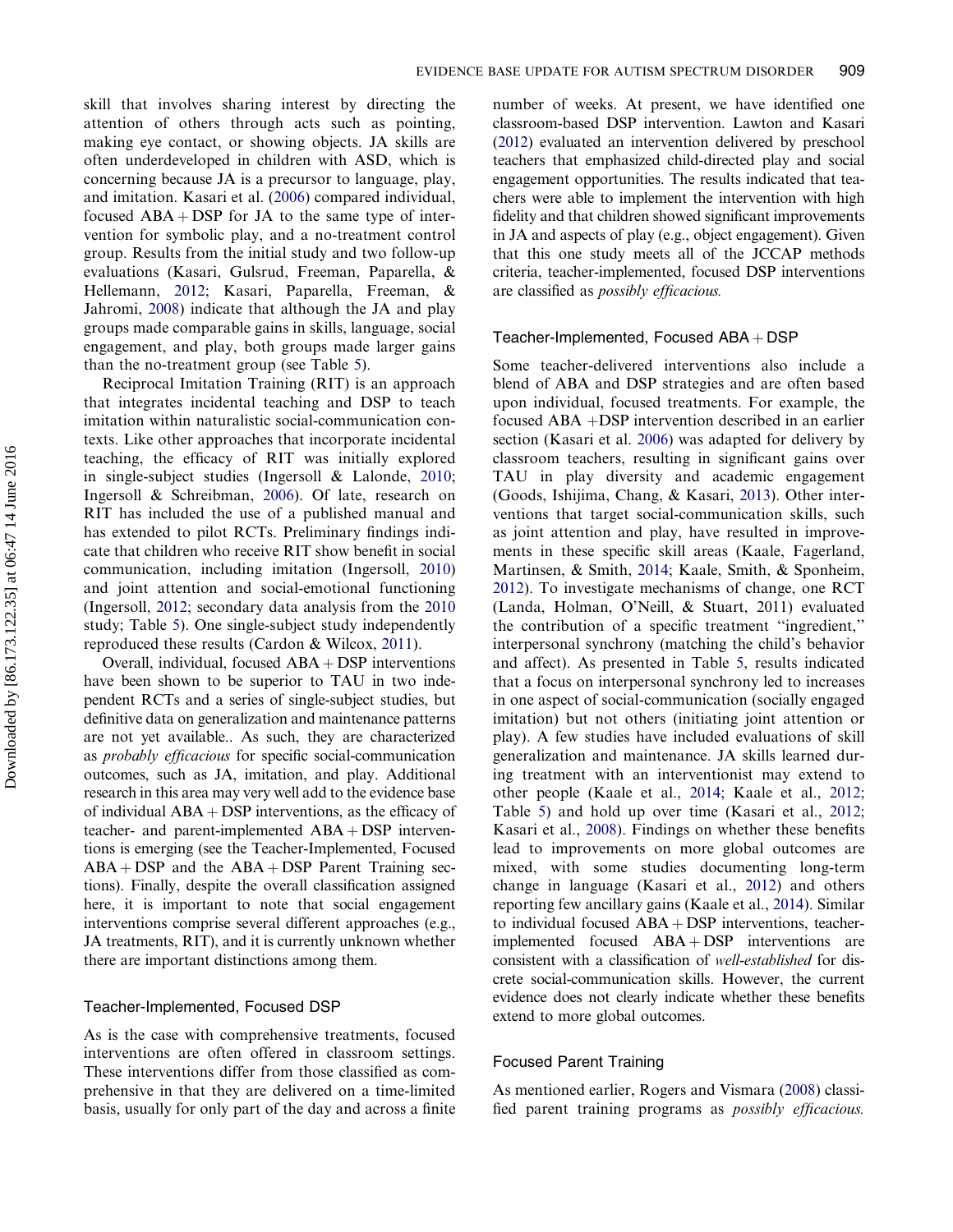Subsequently, many new RCTs have evaluated such programs, extending prior research indicating that parents can learn to implement a range of intervention strategies (Odom et al., [2003\)](#page-24-0). Although parent training is often an adaptation of interventions that were originally intended to be delivered directly to the child by specialists, we believe there is value in separately evaluating parent training models. First, if interventions can be disseminated to and delivered by ''nonprofessionals,'' children with ASD will have much greater access to a trained ''provider'' who can implement cost-effective intervention. Thus, research on parent training could lead to major changes in service delivery. Second, parent involvement can facilitate generalization and maintenance of acquired skills (Crockett et al., [2007;](#page-21-0) Kaiser, Hancock, & Nietfeld, [2000](#page-23-0)) that surpass what specialized interventionists can provide.

#### ABA Parent Training

Finding effective coping strategies and addressing child challenging behavior are common sources of stress for parents. Many single-subject studies center on guiding parents to use ABA techniques to help their children learn new skills or reduce challenging behavior such as tantrums (Odom et al., [2003](#page-24-0)). Although these studies show benefits, the available data and methodology do not support more precise conclusions. Two RCTs have used ABA parent training to target challenging behavior. Strauss et al. [\(2012](#page-25-0)) found that joint staff- and parent-delivered EIBI resulted in positive child outcomes, such as skill acquisition and reduced challenging behaviors. However, because the treatment group involved both parents and staff interventionists, the unique contribution of parent involvement cannot be determined. Furthermore, parents in the comparison group, which received an eclectic intervention, achieved more positive outcomes than parents in the EIBI group. Tonge, Brereton, Kiomall, Mackinnon, and Rinehart (2014) compared a parent skills intervention to an educational intervention and TAU. We consider the design of this study quasi-experimental, as participants were randomly assigned to one of the two treatment groups but not to the TAU group, which was recruited separately. Children whose parents were involved in the skills group made larger gains than children whose parents were in the other two groups in daily living skills, motor skills, and ASD symptom severity; however, for many outcomes, these benefits were observed mainly in children with the largest delays at entry into treatment.

One RCT (Hardan et al., [2014\)](#page-22-0) compared parent-implemented PRT to a group-based psychoeducation control. Results suggested that the parent training group was associated with improvements in spoken language on experimental and standardized measures, as well as improvements in global social-communication functioning. Overall, evidence from single-subject studies and two group studies suggest that ABA parent training may reduce challenging behavior. Additional single-subject studies and one group study suggest that ABA parent training may improve spoken communication. However, due to design limitations and the variability of chosen outcomes among these studies, the overall empirical support for ABA parent training programs is consistent with a classification of possibly efficacious.

## DSP Parent Training

Because social-communication deficits, a defining feature of ASD, are particularly stressful for parents (Davis & Carter, [2008](#page-21-0)), parent-implemented interventions to address these skills are increasingly well researched. Many different models of DSP parent-implemented interventions are now available. One popular example is Floortime<sup>TM</sup>, which encourages parents to engage their children by matching their behavior, both physically (i.e., by ''getting down on the floor'' to play) and behaviorally (following child's lead, imitating child behavior). Two initial RCTs indicated that Floortime parent training interventions (Casenhiser, Shanker, & Stieben, [2013](#page-21-0); Pajareya & Nopmaneejumruslers, [2011\)](#page-24-0) were associated with improvements in communication, decreases in symptom severity, and more responsive parent behaviors, as shown in Table [5.](#page-12-0) Further, responsive caregiver behavior correlated with positive child outcomes (Casenhiser et al., [2013](#page-21-0)). In another RCT of an intervention based on Floortime, Solomon et al. ([2014\)](#page-25-0) evaluated the Play and Language for Autistic Youngsters (PLAY) program, which included monthly home consultation with parents. Children in the PLAY group showed significant improvements in ASD classification, social-emotional skills, and quality of parent–child interactions but not ASD symptoms, communication skills, or development level.

RCTs of other DSP parent training programs have yielded mixed findings (Table [5](#page-12-0)). Two programs obtained similarly favorable results with targeted social-communication skills and more global outcomes (Kasari, Gulsrud, Wong, Kwon, & Locke, 2010; Siller, Hutman, & Sigman, [2013\)](#page-25-0). A secondary analysis of Siller's intervention indicated that this program was also associated with gains in some attachment-related behaviors (Siller, Swanson, Gerber, Hutman, & Sigman, 2014). Other RCTs have generally reported more favorable results for communication and social engagement outcomes than in global outcomes (e.g., ASD symptoms). For example, the Preschool Autism Communication Trial (Green et al., [2010\)](#page-22-0) evaluated a parent training program that consisted of 2-hr sessions every other week for 6 months, followed by monthly booster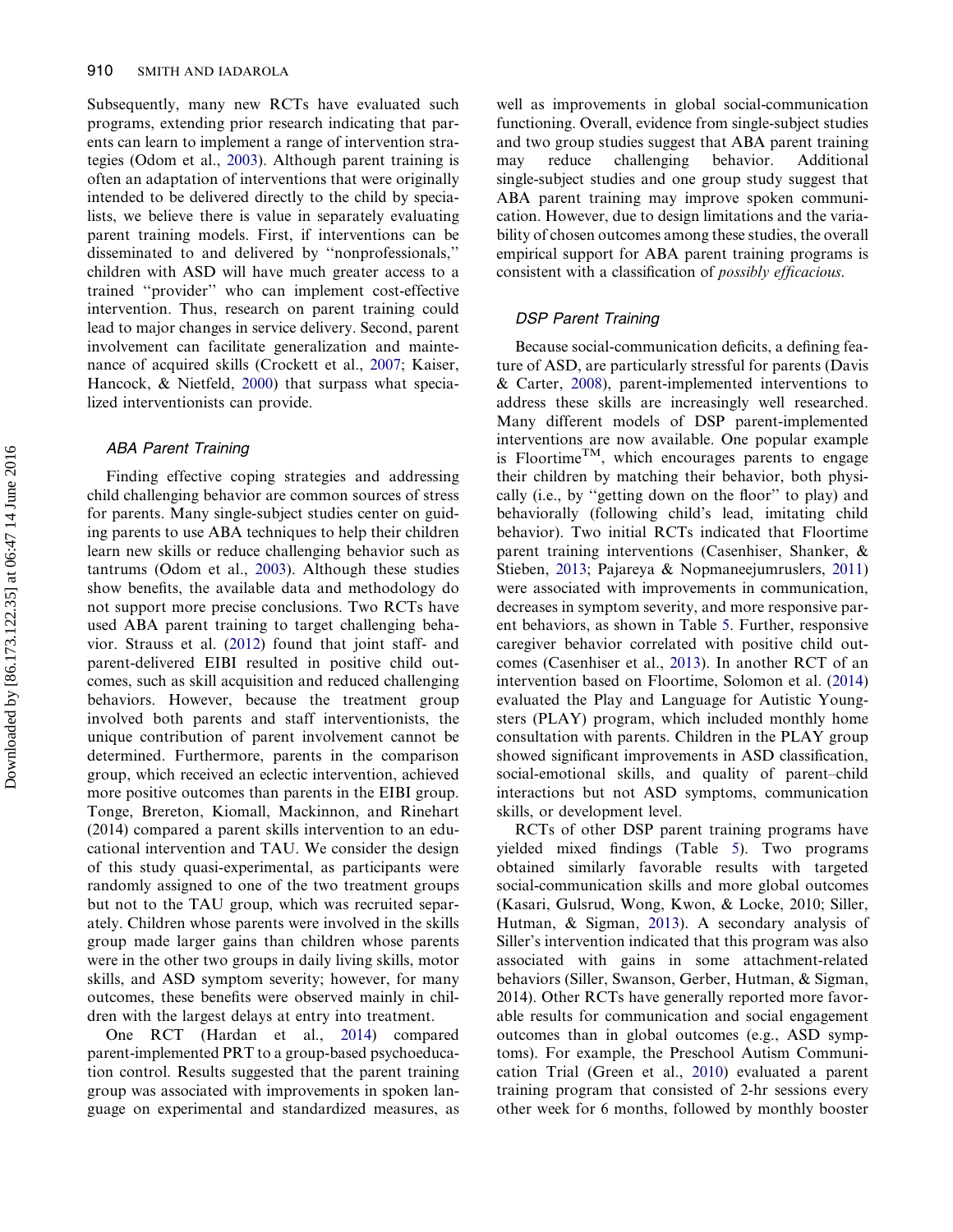sessions for another 6 months. This study is the largest RCT included in the current review and had an exceptionally well-designed methodology and analysis plan. At the end of intervention, children in the parent training group initiated communication more often than children in TAU, but the groups did not differ significantly in ASD symptoms or language level. Hanen's More Than Words is a speech and language-based program that aims to improve reciprocal interactions through repetition, turntaking, and a focus on child preference. In an RCT, Hanen's More Than Words did not reliably change child behaviors (Carter et al., [2011](#page-21-0)), although it was associated with improvements in parental synchrony with the child (i.e., matching the child's behavior and affect). An additional RCT showed changes solely in parent outcomes (Keen, Couzens, Muspratt, & Rodger, [2010](#page-23-0)); another found no changes in either parent or child outcomes (Oosterling et al., [2010](#page-24-0)). Overall, outcomes tend to be more positive for parent behavior than child behavior (Carter et al., [2011;](#page-21-0) Venker, McDuffie, Weismer, & Abbeduto, [2012\)](#page-25-0).

Roberts et al. (2011) specifically set out to compare parent and child outcomes in DSP parent training and included two approaches to training (i.e., home based and center based) and a TAU condition. Consistent with other studies, the authors found variability in both parent and child outcomes. They observed improvements in receptive language and socialization skills in center-based treatment but no effects of this treatment on other outcomes (e.g., expressive language, developmental behavior). Parents whose children were in center-based treatment made gains in parenting skills and knowledge. However, parents in the home-based group reported greater access to specialized services and social support around special needs. Other measures such as parenting stress were unrelated to either treatment. At present, therefore, factors that may contribute to the inconsistent findings across studies remain unclear.

Overall, the literature on DSP parent training includes many methodologically strong studies such as the Preschool Autism Communication Trial. However, the positive findings in some studies are tempered by a large number of null findings in other studies. Further, the tendency of these types of interventions to focus on highly specific social-communication outcomes, which are inconsistently related to broader, clinically relevant outcomes, detracts somewhat from the strength of the evidence base (Weitlauf et al., 2014). Consistent with the Chambless and Hollon [\(1998\)](#page-21-0) recommendation to be conservative, the mixed evidence in this area is most consistent with a classification of probably efficacious.

## $ABA + DSP$  Parent Training

Rogers et al. (2012) conducted an RCT of parent training in ESDM intervention strategies (described in

the Comprehensive  $ABA + DSP$  Classrooms section). Parent training was provided at low intensity (i.e., 1 hr per week, compared to 20 hr per week in the full ESDM program). Outcomes of children in the parent training program and children in TAU were indistinguishable (Table [5\)](#page-12-0). Thus, despite promising findings from the initial RCT of the full ESDM program (Dawson et al., [2010;](#page-21-0) Table [5](#page-12-0)), parent training in ESDM approaches was not found to be efficacious. Yoder and Stone [\(2006a](#page-26-0), [2006b](#page-26-0)), in a study described in the Individual, Focused ABA for Augmentative and Alternative Communication section, reported that  $ABA$  +DSP parent training was more efficacious than ABA for increasing turn-taking but not for other outcomes (Yoder & Stone, [2006a,](#page-26-0) [2006b\)](#page-26-0). An additional multimethod intervention, integrating ABA and TEACCH (Wang, [2008\)](#page-24-0), yielded positive effects relative to TAU for parental behaviors during parent–child interactions; however, child outcomes were not evaluated. Given the limited evidence that  $ABA +DSP$  parent training programs improve child outcomes, these programs are classified as experimental.

## **Summary**

The increase in RCTs to evaluate parent training programs is encouraging, given the methodological concerns highlighted in previous reviews (Rogers & Vismara, [2008](#page-24-0); Warren, McPheeters et al., 2011). However, additional research is needed to resolve the conflicting findings across studies and determine whether the parent training programs that have support from initial RCTs (e.g., Siller et al., [2013\)](#page-25-0) can be independently replicated (Oono, Honey, & McConachie, [2013;](#page-24-0) Wetlauf et al., [2014](#page-25-0)).

#### PREDICTORS, MEDIATORS, AND MODERATORS

The extent to which analyses of predictors, mediators, and moderators has been conducted varies greatly by treatment approach, with the most detailed investigations done on comprehensive interventions. Although researchers have generally not performed formal mediator and moderator analyses, they have identified both child and intervention characteristics that may predict outcomes. Given the wide range of outcomes documented in this review, it is essential for future research to determine which child and treatment factors are most likely to derive maximal benefit from each intervention approach.

#### Comprehensive Interventions

Despite the overall positive findings on individual, comprehensive ABA, studies consistently show large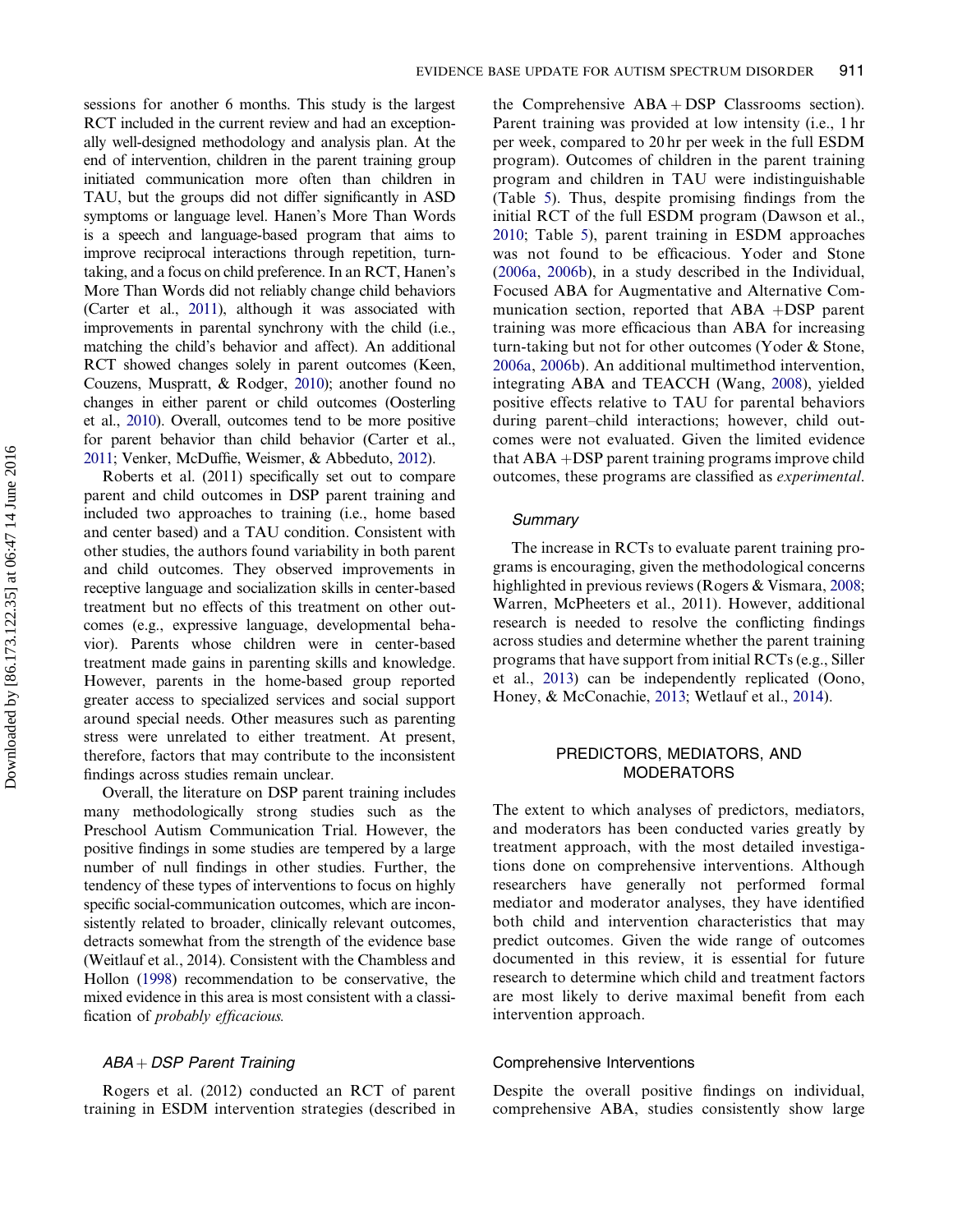variations in outcomes across children. Learners may show reliable change in IQ and other measures (Sallows & Graupner, [2005\)](#page-24-0), acquire many new skills but not catch up to their peers, or show little or no improvement with this therapy (Lovaas, [1987](#page-23-0); Smith et al., [2000](#page-25-0)). Regarding child characteristics, the most consistent finding thus far is that higher pretreatment IQ predicts better outcome, although this prediction is far from perfect (Eldevik et al., [2009\)](#page-22-0). Potential predictors that have not yet been tested via RCTs include younger age (e.g., Granpeesheh, Dixon, Tarbox, Kaplan, & Wilke, 2009; Smith, Klorman, & Mruzek, [2015\)](#page-25-0) and social and object interest (Klintwall & Eikeseth, [2012;](#page-22-0) Smith et al., [2015](#page-25-0)). Other potentially important child and family characteristics (e.g., race, ethnicity, cultural background, socioeconomic status) have received little attention, although the few available findings have not shown an association with outcome (e.g., Smith et al., [2000](#page-25-0)).

In addition to child factors, particular components of individual, comprehensive ABA could be ''active ingredients'' that produce favorable outcomes (Kasari, [2002](#page-23-0)), although few of these have been directly tested. Potential important components include amount of supervision (e.g., Magiati et al., [2011\)](#page-23-0), treatment ''dose'' (Eldevik et al., [2009](#page-22-0); Granpeesheh et al., [2009](#page-22-0); Sheinkopf & Siegel, 1998; Smith et al., [2015](#page-25-0)), and parental involvement (Smith, [2010](#page-22-0)). Finally, despite varying opinions about the method and content of individual, comprehensive ABA (e.g., the optimal mix of structured and child-led intervention strategies, the most useful skills to target in intervention), systematic comparisons are currently unavailable.

#### Focused Interventions

The limited available evidence on parent training suggests that favorable response to treatment is moderated by baseline participant characteristics including object interest (Carter et al., [2011](#page-21-0)) and more limited pretreatment communication skills (Siller, Swanson et al., 2014; Tonge et al., [2014](#page-25-0)). Other studies focused on predictors of outcome, such as the child's joint attention, involvement, enjoyment (Casenhiser et al., [2013\)](#page-21-0), and age (Rogers et al., 2012); parent's intervention fidelity (Rogers et al., 2012) and quality of engagement (Kasari et al., [2010](#page-23-0)); and treatment ''dose'' (Rogers et al., [2012](#page-23-0)). Although no consistent mediators or moderators of focused, social engagement interventions have been identified, one study indicated that functional language, functional play, and intervention at a younger age predicted success at a 5-year follow-up (Kasari et al., [2012](#page-23-0)).

Focused interventions vary across several dimensions that may directly relate to outcomes (e.g., duration, intensity, coaching of parents or teachers on intervention strategies with or without children present).

However, research is currently unavailable on the effects of these variables.

#### **DISCUSSION**

The quantity and quality of research on interventions for young children with ASD have has increased markedly since the previous JCCAP review (Rogers & Vismara, [2008\)](#page-24-0), thereby boosting the number of interventions that have some empirical support. Whereas the previous review classified only one intervention as wellestablished, none as probably efficacious, and three as possibly efficacious, the current review identifies two interventions as well-established (individual, comprehensive ABA and teacher-implemented, focused  $ABA +$ DSP), three as probably efficacious (individual, focused ABA for AAC; individual, focused  $ABA + DSP$ ; and focused DSP parent training), and five as possibly efficacious (individual, comprehensive  $ABA + DSP$ ; comprehensive ABA classrooms; focused ABA for spoken communication; teacher-implemented focused DSP; and focused ABA parent training). These interventions, summarized in Table [6](#page-17-0), are based on diverse theoretical frameworks and practice elements, indicating that a variety of approaches can be efficacious for young children with ASD.

However, even the research on well-established treatments continues to have important gaps, particularly limitations in outcome measures (discussed further in the Complications section). These limitations make it difficult to determine whether the interventions in Table [6](#page-17-0) have similar or differing effects. For example, as shown in the table, outcome measures in studies on one well-established intervention (individual, comprehensive ABA) have usually focused on associated features of ASD such as cognitive and adaptive functioning; little is known about the effects of this intervention on defining features of ASD. In contrast, outcome measures in studies on the other wellestablished intervention (teacher-implemented, focused  $ABA + DSP$ ) have usually focused on defining features of ASD such as joint engagement, and the effects of this intervention on associated features are unclear.

In addition, recent research has sometimes produced contradictory results, notably the mixed findings across studies on classroom ABA (Table [4](#page-7-0)) and DSP parent training (Table [5\)](#page-12-0). Information on mediators and moderators of outcome also remains scant. Hence, little guidance is available on how investigators might enhance the potency of interventions or tailor intervention plans for an individual child with ASD.

Despite these caveats, advancements in ASD intervention research and the increase in treatments that have some empirical support are welcome developments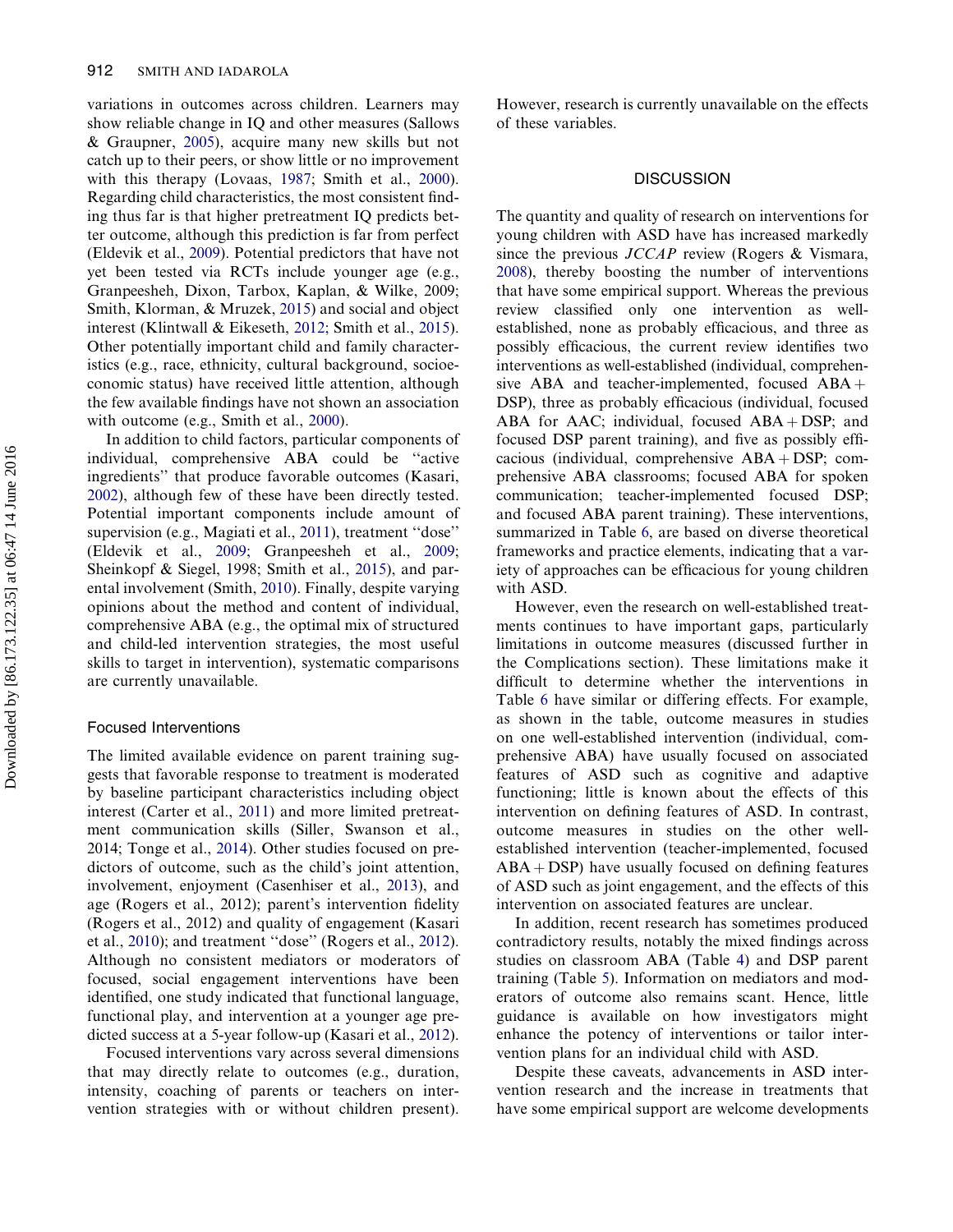TABLE 6

<span id="page-17-0"></span>Summary of Levels of Evidence and Primary Outcomes Reported in Research on Psychological and Behavioral Interventions for Young Children With Autism Spectrum Disorder

| <i>Intervention</i>                                                       | Primary Outcomes Reported in Research                                                                                                            |
|---------------------------------------------------------------------------|--------------------------------------------------------------------------------------------------------------------------------------------------|
| Level 1: Well-Established                                                 |                                                                                                                                                  |
| Individual, Comprehensive ABA                                             | IQ/DQ, Parent-rated adaptive functioning                                                                                                         |
| Teacher-Implemented, Focused ABA + DSP                                    | Joint engagement in play activities with caregivers and teachers                                                                                 |
| Level 2: Probably Efficacious                                             |                                                                                                                                                  |
| Individual, Focused ABA for Augmentative and Alternative<br>Communication | Use of picture symbols to make requests                                                                                                          |
| Individual, Focused $ABA + DSP$                                           | Initiation of joint attention, Joint engagement in play activities with<br>caregivers and other adults, Imitation, Language and cognitive skills |
| Focused DSP Parent Training                                               | Joint engagement in play activities with caregivers and other adults,<br>Communication with caregivers, Make-believe play                        |
| Level 3: Possibly Efficacious                                             |                                                                                                                                                  |
| Individual, Comprehensive ABA + DSP                                       | DQ, Parent-rated adaptive skills                                                                                                                 |
| Comprehensive ABA Classrooms                                              | Examiner-rated ASD symptoms, Language, DQ, Teacher-rated social<br><b>Skills</b>                                                                 |
| Focused ABA for Spoken Communication                                      | Use of spoken words for joint engagement or requesting                                                                                           |
| Teacher-Implemented, Focused DSP                                          | Initiation of joint attention with teachers, Engagement with objects<br>during interactions with teachers                                        |
| Focused, ABA Parent-Training                                              | Parent-reported adaptive behavior, Use of utterances or words to<br>communicate                                                                  |
| Level 4: Experimental                                                     |                                                                                                                                                  |
| Comprehensive, $ABA + DSP$ Classrooms <sup><i>a</i></sup>                 |                                                                                                                                                  |
| Focused $ABA + DSP$ Parent Training                                       |                                                                                                                                                  |

*Note:* ABA = applied behavior analysis;  $DQ$  = developmental quotient;  $DSP$  = developmental social-pragmatic; Comprehensive = intended to address all areas of need; Focused  $=$  intended to target a specific outcome (e.g., an ASD symptom).

"Comprehensive,  $ABA + DSP$  classrooms also emphasize instructional strategies based on research on neuropsychology and learning style in ASD.

for the ASD community. Moreover, this progress is attributable not only to the rise in research funding afforded by initiatives such as the Combating Autism Act (2006) but also to investigators' adroitness in designing and carrying out rigorous group studies of interventions for children with ASD (Lord et al., [2005\)](#page-23-0). As described in the Method for the Current Review section, investigators must overcome many logistical obstacles, including the length and intensity of many interventions, strong parent preferences, and availability of comparable interventions from publicly funded programs in some locations. Nevertheless, they have successfully carried out large, quasi-experimental studies of well-matched groups of participants who are either receiving individual, comprehensive ABA or TAU (Table [4\)](#page-7-0). For comprehensive treatments that are less widely available, such as individual, comprehensive  $ABA + DSP$  and classroom ABA, investigators have conducted RCTs comparing these treatments to TAU (Table [4](#page-7-0)). Such comparisons provide some evidence for the relative efficacy of these treatments, even though the services encompassed in TAU are certainly not uniform.

Another productive strategy has been to study focused treatments that have more circumscribed (yet important) goals. Although research on focused treatments was just emerging at the time of the previous review, many focused DSP interventions have quickly attracted more high-quality RCTs than any other behavioral treatments for children with ASD. The mixed findings on DSP parent training show that focused treatments may fall short for some outcomes. However, studies on individual, focused DSP and perhaps individual, focused ABA suggest that meaningful gains can occur even with a relatively small amount of intervention, often in the range of 10 to 50 hr of direct contact between the service provider and child or family (Table [5\)](#page-12-0).

#### Practical Implications

Children with ASD, their families, and providers now have more viable treatment options than they did even a few years ago. Research indicates that, although not a cure, comprehensive treatments can accelerate development of cognitive and adaptive skills, and focused treatments can help establish and expand social communication. It is difficult to foresee how far this progress will go toward addressing the myriad public health issues associated with ASD, but research trends do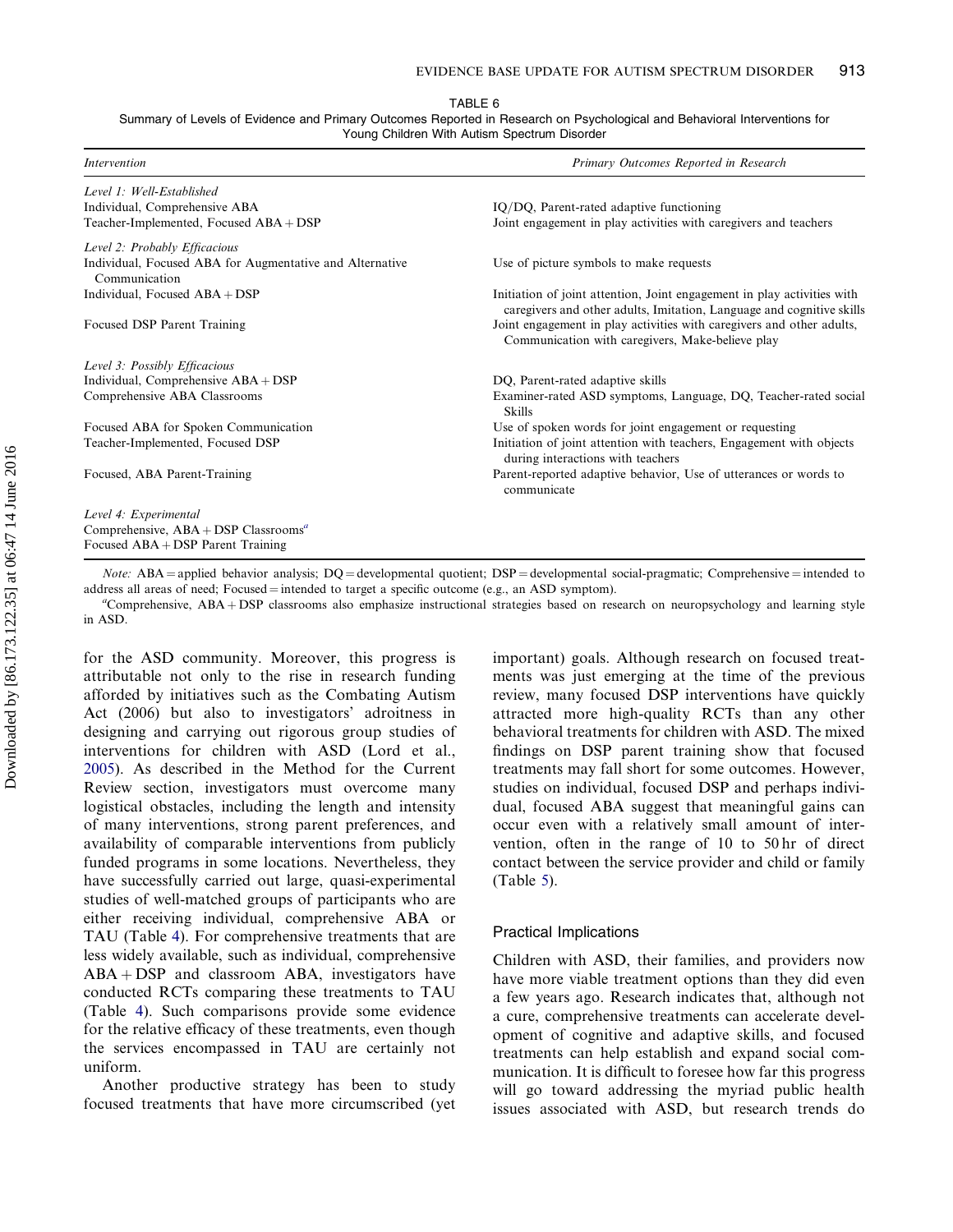lay the groundwork for improvement. Useful resources already exist to guide families toward empirically supported treatments and help providers learn to implement them. Information for families includes lay summaries of research findings by the Agency for Healthcare Research and Quality ([www.ahrq.gov\)](www.ahrq.gov), Association for Science in Autism Treatment [\(www.asatonline.org\)](www.asatonline.org), and Interactive Autism Network [\(www.iancommunity.org](www.iancommunity.org)); family-friendly books (Topics in Autism series [Woodbine House], Thompson, [2007\)](#page-25-0); toolkits on the website of Autism Speaks ([www.autismspeaks.org\)](www.autismspeaks.org) consumer guidelines ([www.bacb.com/downloadfiles/](www.bacb.com/downloadfiles/ABA_Guidelines_for_ASD.pdf) [ABA\\_Guidelines\\_for\\_ASD.pdf\)](www.bacb.com/downloadfiles/ABA_Guidelines_for_ASD.pdf); and resource directories [\(www.autismspeaks.org/family-services/resource](www.autismspeaks.org/family-services/resource-guide)[guide](www.autismspeaks.org/family-services/resource-guide)). Provider resources include published manuals (e.g., through [www.aap.org\)](www.aap.org), online videos illustrating intervention techniques [\(www.ocali.org\)](www.ocali.org), and training opportunities.

Well-established approaches, particularly individual, comprehensive ABA and teacher-implemented, focused DSP, can be considered first-line treatments. However, because of the wide individual variation in outcome and the dearth of information about mediators and moderators linked to these outcomes, an empirical trial with careful monitoring of progress is necessary to determine whether these treatments are helpful for each individual child with ASD. Such trials are especially important for comprehensive interventions, given the extensive commitment of time and resources that these interventions entail. The most intensive of these interventions is individual, comprehensive ABA. Working groups of investigators, providers, and family members have proposed benchmarks to help determine whether this intervention is progressing as intended (Blalock & Perry, [2010;](#page-21-0) Region 6 Autism Connection, 2006). In addition, investigators have outlined remedial strategies to consider when the intervention is not progressing (Ferraioli, Hughes, & Smith, [2005](#page-22-0)).

Probably or possibly efficacious interventions also merit consideration. Many of these interventions have techniques and goals that differ greatly from individual, comprehensive ABA and focused, teacher-implemented  $ABA + DSP$ . For example, they may rely more on child-led interactions than does individual, comprehensive ABA, and they may focus on associated features more than does focused, teacher-implemented ABA  $+$ DSP. As such, they may be beneficial even for children who struggle with well-established treatments, although additional research is needed to verify this supposition.

Besides differences, empirically supported treatments also have commonalities, which, in the view of many investigators, can be regarded as a set of best practices that should always be incorporated into services offered to children with ASD (Iovannone, Dunlap, Huber, & Kincaid, [2003](#page-22-0)):

- 1. Individualized services and supports: making use of the particular interests and individual learning style of each child with ASD to increase engagement in activities through interventions such as reinforcement systems and incorporation of preferred activities into intervention sessions.
- 2. Systematic intervention planning: selecting goals and instructional procedures based on data-based assessment of each child, monitoring progress, and troubleshooting as needed.
- 3. Comprehensible, structured environments such as using visual schedules to help children with ASD anticipate transitions between activities and organized work spaces to facilitate task completion.
- 4. Specific intervention content to address the impairments in social communication and restricted, repetitive behaviors that define ASD.
- 5. Functional approach to problem behavior: assessing the function or purpose of the behavior and selecting intervention strategies based on this assessment.
- 6. Family involvement to promote consistency between home and the intervention setting, take advantage of the family's knowledge of the child with ASD, and overcome difficulties that children with ASD are likely to have in conveying information from one setting to another.

## Complications

Although investigators have made a concerted and largely successful effort to carry out controlled group studies, much uncertainty remains about outcome measurement and about criteria for appraising studies in systematic reviews. Regarding measurement, many studies have met JCCAP's criteria of incorporating ''reliable and valid outcome assessment measures gauging the problems targeted'' (Table [1](#page-4-0)). However, as Tables [4](#page-7-0) and [5](#page-12-0) make clear, investigators use a broad range of measures to evaluate associated and defining features of ASD, ranging from discrete socialcommunication skills (e.g., joint attention, eye contact, play) to global, standardized outcome measures (e.g., IQ, adaptive behavior). Even within families of treatments that employ similar methods, investigators lack consensus on which measures to use. The variation in measures across studies makes it difficult to compare findings. Moreover, studies of individual, comprehensive ABA have given priority to changes in associated features of ASD (delays in cognitive and adaptive skills), rather than primary ASD symptoms. Studies on DSP treatments have emphasized changes in laboratory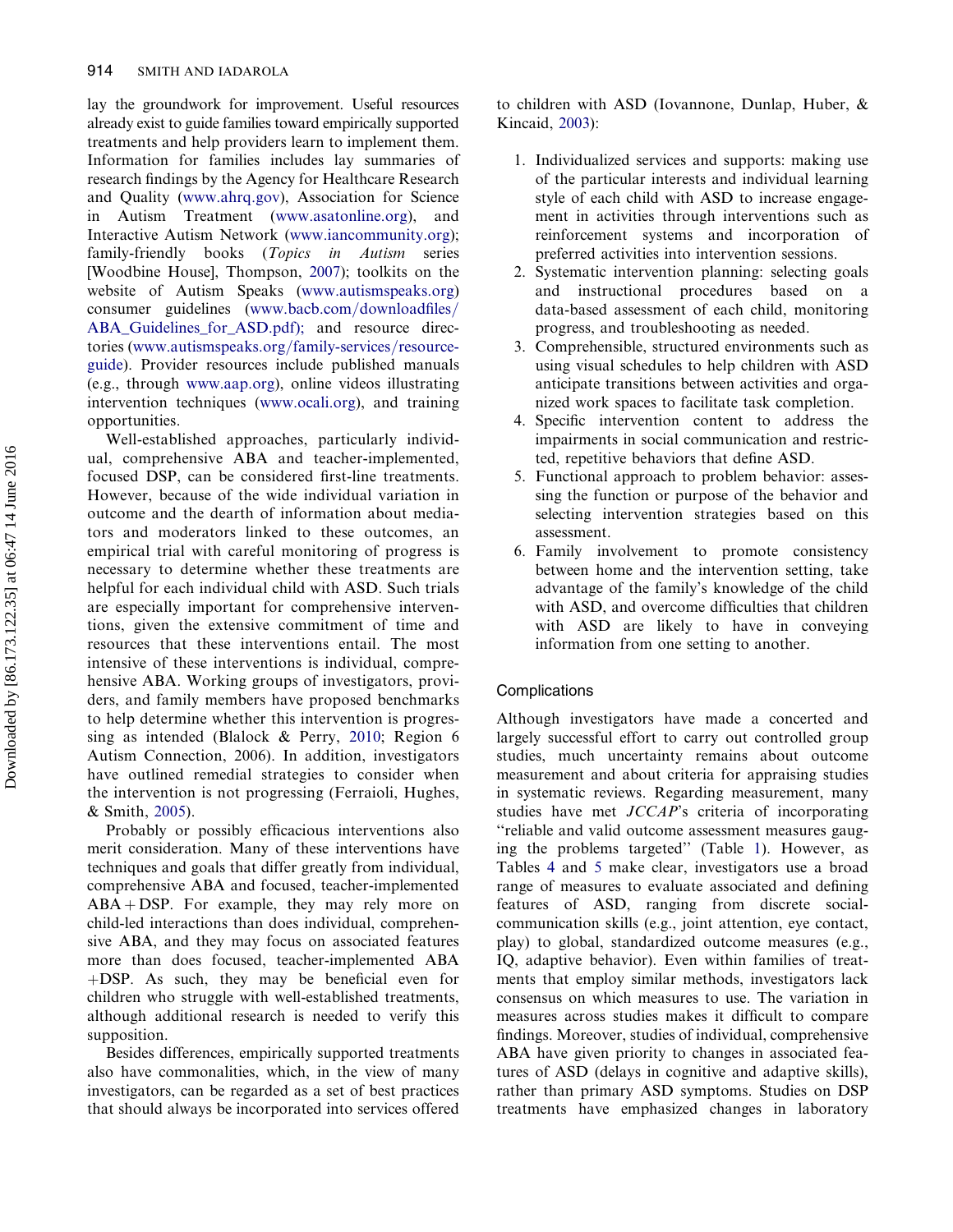observations of individual ASD symptoms (especially in the area of social communication), but these measures have uncertain relevance to everyday functioning. Across many treatment families, a few investigators have administered ASD diagnostic tools as outcome measures, but such tools were not intended to be used for this purpose and may not be sensitive to change. Unfortunately, a practical, ecologically valid measure of change in ASD symptoms does not yet exist. There are currently no published, observational measures designed to detect such change in preschool children, although some measures are currently under development (Lord, Carr, & Grzadzinaski, [2013\)](#page-23-0). One study incorporated a neurological measure of change (electroencephalogram recordings of children's responses to faces; Dawson et al., [2012](#page-21-0)), but no other studies have done so. Although brief symptom checklists have been created to monitor response to treatment in disorders such as attention-deficit/hyperactivity disorder, oppositionaldefiant disorder, anxiety, and depression, no checklists of this kind are available for ASD. Longer rating scales have been devised (e.g., Cohen, Schmidt-Lackner, Romanczyk, & Sudhalter, [2003\)](#page-21-0) but were not given in any of the studies listed in Tables [4](#page-7-0) and [5](#page-12-0). Thus, the need to identify appropriate outcome measures, particularly for ASD symptoms, is acute.

Regarding methods criteria, beyond taking divergent stances on the role of single-subject studies and manuals (described in the Method for the Current Review section), investigators have also applied varying criteria to evaluate group studies and combine evidence across studies. For example, although JCCAP requires randomized studies to classify a treatment as well-established, other systems go further and require a clear description of how randomization was accomplished and how the allocation sequence was concealed from the investigators (Warren et al., [2011](#page-26-0)). In addition,  $JCCAP$  requires that ''sample size was sufficient to detect expected effects'' (Table [1](#page-4-0)), but other systems rate the precision with which effect size can be determined (Maglione et al., [2012](#page-23-0)). In contrast to the focus in JCCAP's criteria on the number of well-designed studies that support an intervention, other systems rate the consistency of evidence across studies (Warren et al., [2011\)](#page-26-0). Depending on how stringently these criteria are applied, treatments that are classified as well-established in this review have been rated as having low to moderate levels of evidence in some other reviews (Maglione et al., [2012](#page-23-0); Reichow et al., [2012](#page-24-0); Weitlauf et al., 2014). Conversely, for several intervention approaches (e.g., parent training for problem behavior, incidental teaching), preliminary support in RCTs extends long-standing findings from singlesubject research. Alternative review systems that allow single-subject research to support a ''well-established'' classification may depict the evidence base for some of these intervention approaches as stronger than it appears here.

The limited information on randomization protocols in some studies reflects the absence of a standard in the ASD intervention literature for transparent reporting of study procedures, such as the Consolidated Standards of Reporting Trials (CONSORT) Statement for RCTs (Moher et al., [2010](#page-24-0)) and the Transparent Reporting of Evaluations with Nonrandomized Trials (TREND) Statement for quasi-experimental studies (Fuller, Pearson, Peters, & Anderson, [2012\)](#page-22-0). At present, specialized journals for research on ASD or other intellectual disabilities do not instruct authors to follow such standards, nor do many other journals that commonly publish ASD intervention research. We do not believe that the extent to which reports adhered to these standards would have influenced the evidence ratings in the current review. However, "transparent reporting" should be considered in both funding and publication as well as in rating individual studies, and it may be advisable for ASD journals to consider requiring authors to follow standard reporting guidelines.

Appraisal of the precision of effect size estimates and consistency of findings across studies may facilitate moving beyond identifying treatments as wellestablished toward gauging their potential utility in practice. The magnitude and clinical relevance of effects also would be important to assess. Because of the small sample sizes in many studies and the wide range of outcome measures used, effect size estimates remain somewhat imprecise even for well-established treatments. Also, as previously discussed, limitations in the measures reduce the clinical relevance of findings. Inconsistent findings across studies are also a prominent issue, particularly in research on classroom ABA and DSP parent training. Some approaches to conducting systematic reviews allow for assigning separate ratings to the quality of evidence and the strength of clinical recommendations that can be derived from the evidence (e.g., Grading of Recommendations Assessment, Development and Evaluation; Guyatt et al., [2008](#page-22-0)). It may be beneficial to adapt such a system for use in reviewing ASD intervention studies, particularly as research in this area grows more sophisticated.

## FUTURE DIRECTIONS

The development and validation of interventions is a process with a sequence of stages (initial tests for ''proof of concept,'' standardization into a manual and pilot testing, efficacy trials, and effectiveness studies). From this perspective, much work remains to be done at all stages. At the initial stage, research has barely begun on specific interventions for one of the defining features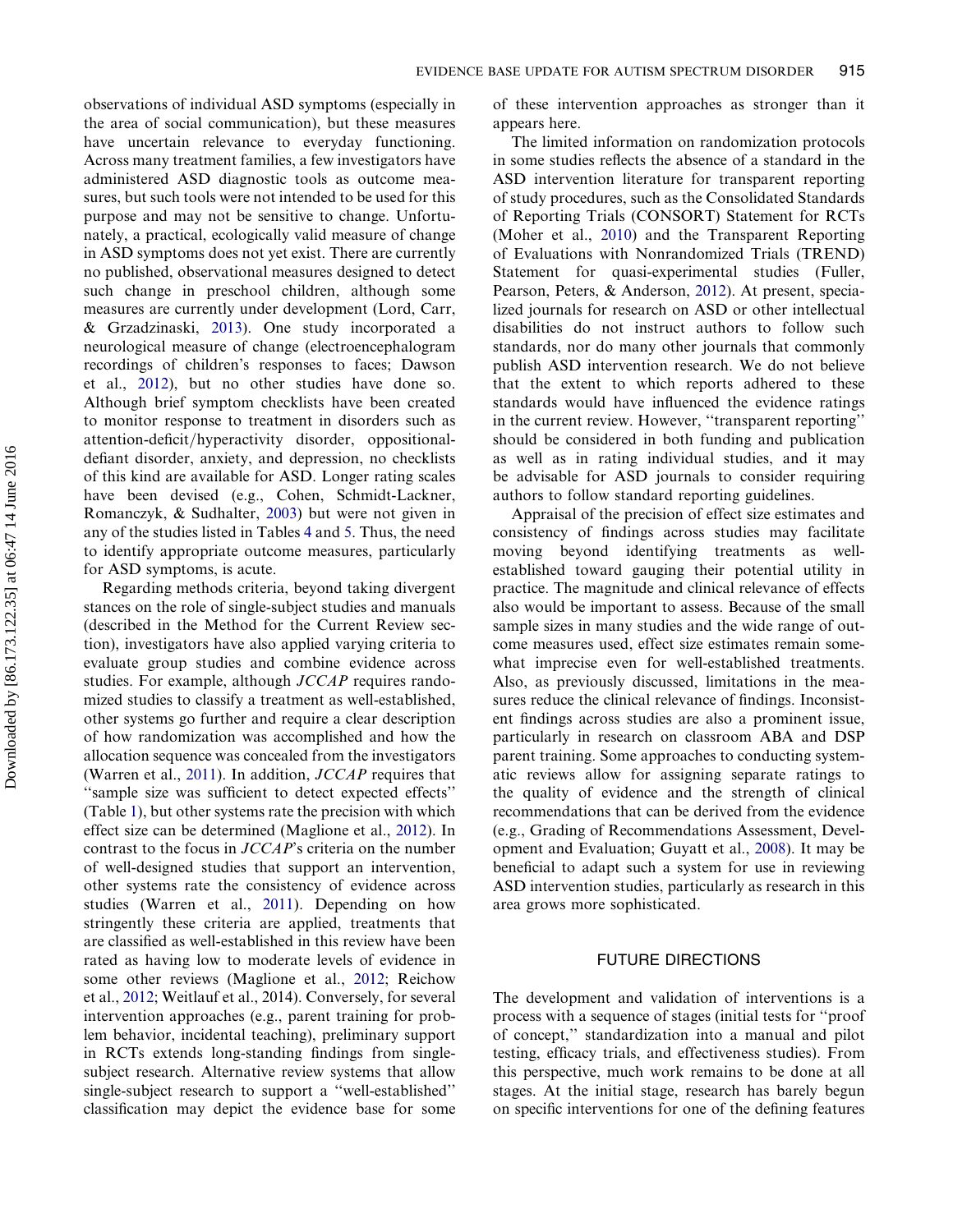of ASD: restricted, repetitive behavior. Indeed, no studies on this symptom area met criteria for inclusion in the current review. Also, although research is available on establishing social communication, few studies have examined interventions for more advanced skills such as back-and-forth conversations and complex, sociodramatic play. Thus, proof-of-concept studies are needed to start addressing these key problems in ASD.

Many interventions have support from numerous single-subjects studies and are ready to progress to standardization into a manual. Examples include video modeling to demonstrate social skills (Bellini & Akullian, [2007](#page-21-0)), functional communication training to teach communication skills as a replacement for problem behavior (Hart & Banda, [2010](#page-22-0)), and differential reinforcement procedures to address difficulties with sleep (Durand, [2014](#page-21-0)) and feeding (Sharp, Jaquess, Morton, & Herzinger, 2010). A few interventions (e.g., incidental teaching approaches such as PRT) have been described in a manual (Koegel et al., [1989\)](#page-23-0) but not yet tested in group studies.

At the stage of efficacy trials, most group studies have compared an active intervention against a waitlist control or TAU (Tables [3–5](#page-21-0)). With noteworthy exceptions (e.g., Boyd et al., [2014](#page-21-0); Landa et al., [2011\)](#page-23-0), investigators have not yet contrasted an active treatment with a well-defined control group (i.e., a control condition standardized in a manual; Lord et al., [2005](#page-23-0)) or another active treatment, conducted dismantling or constructive studies, designed adaptive trials, or employed other strategies that would help pinpoint the ''active ingredients'' of a treatment. Moreover, few studies have enrolled enough participants to support adequately powered analyses of mediators and moderators. The limited socioeconomic, cultural, and racial or ethnic diversity of study participants also make it difficult to determine whether these factors moderate outcomes. In the absence of such research, treatment families were defined in the present review based on clinical impression, rather than known mechanisms of action. More important, there is no established mechanism for improving upon existing interventions, and providers and families have little basis for selecting one empirically supported intervention over another. Thus, it will be crucial for investigators to go beyond simply comparing an active treatment against no treatment or TAU.

Community effectiveness studies have been reported on individual, comprehensive ABA, classroom ABA, and teacher-implemented, focused DSP. Studies in which providers have received ongoing supervision from experts in the intervention have generally reported favorable outcomes (e.g., Eikeseth et al., [2012](#page-21-0); Strain & Bovey, [2011](#page-25-0)), but studies without such supervision have not (e.g., Boyd et al., [2014;](#page-21-0) Magiati et al., [2007](#page-22-0)). Although preliminary, these studies suggest that exporting empirically supported

interventions into community settings may prove difficult. Investigators might need to consider strategies such as engaging community partners early in the process of designing interventions or working with them to adapt interventions for use outside of a research context (Kasari & Smith, [2013](#page-23-0)).

Given that two ongoing developments are an increased focus on RCTs and legislation to increase access to ASD services, it may be possible to merge these two initiatives. New, publicly funded programs usually start small and gradually expand over time. As a result, when the programs begin, most families endure lengthy waits for services or have limited access to these services. Under these circumstances, it may make sense to conduct RCTs comparing outcomes in the new program to community TAU. This has been accomplished in publicly funded initiatives for other groups of children, such as charter schools and mandates to reduce class size (Murnane & Willett, [2010](#page-24-0)). In ASD research, one such example already exists, involving school-age children with ASD. The School District of Philadelphia decided to introduce ABA classrooms in its selfcontained classrooms in early elementary education and agreed to an RCT comparing these classrooms with TAU, enhanced with extra training opportunities for teachers (Mandell et al., [2013\)](#page-24-0). Adding to evidence from early intervention studies that community-based treatment is not always effective, this study revealed that teachers' fidelity of implementation was uneven and that outcomes in classroom ABA did not significantly differ from outcomes with TAU (Mandell et al., [2013\)](#page-24-0). Thus, despite disappointing outcomes, the study was informative and may serve as a model for working with publicly funded programs to conduct RCTs.

At the time of the previous review (Rogers  $&$  Vismara, [2008](#page-24-0)), most group studies centered on a single treatment, the UCLA/Lovaas model of individual, comprehensive ABA. This intervention continues to have stronger empirical support than other comprehensive treatments. However, several of these other treatments show promise and merit further study. Also, a variety of focused treatments have emerged, many of which can be considered possibly or probably efficacious or well-established. Eventually, empirically supported, focused treatments may become available to individual children in a modular format (i.e., treatment components selected based on data). This modular approach could serve as an alternative to comprehensive treatments (Kasari & Smith, [2013](#page-23-0)). Overall, our review surveys many different behavioral interventions for young children with ASD and highlights the recent evolution toward broader, more rigorous evaluations of such interventions. Well-designed studies that produce interpretable data on a range of treatment modalities will help communities provide appropriate, effective services for children with ASD.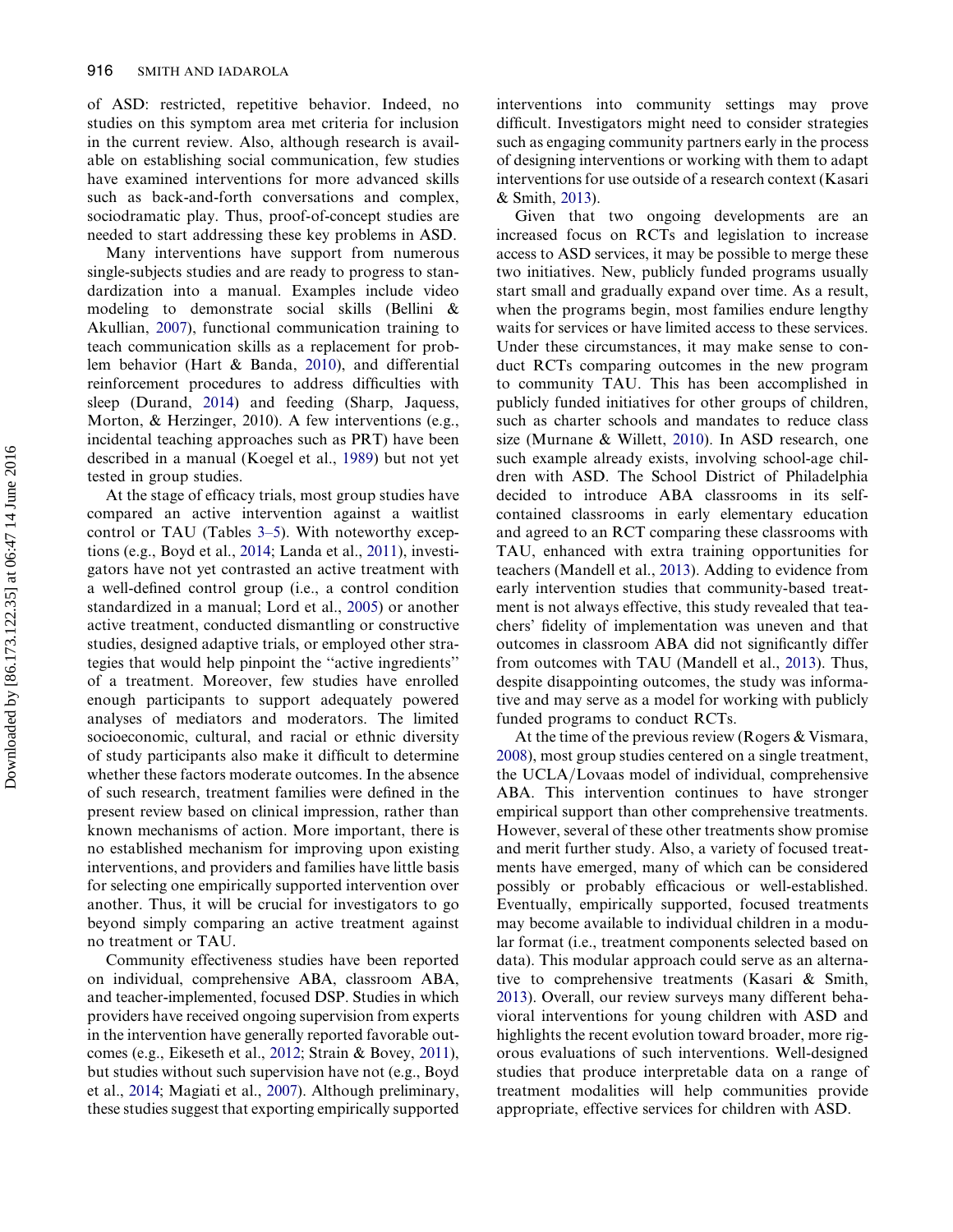## ACKNOWLEDGMENTS

<span id="page-21-0"></span>We thank Susan Hyman, Jennifer Katz, and Dan Mruzek for commenting on drafts of the manuscript.

#### **REFERENCES**

- Achenbach, T. M., & Rescorla, L. A. (2000). Manual for the ASEBA preschool forms and profiles. Burlington: University of Vermont.
- Aldred, C., Green, J., & Adams, C. (2004). A new social communication intervention for children with autism: Pilot randomized controlled treatment study suggesting effectiveness. Journal of Child Psychology and Psychiatry, 45, 1420-1430. [doi:10.1111](http://dx.doi.org/10.1111/j.1469-7610.2004.00338.x)/[j.1469-](http://dx.doi.org/10.1111/j.1469-7610.2004.00338.x) [7610.2004.00338.x](http://dx.doi.org/10.1111/j.1469-7610.2004.00338.x)
- American Psychiatric Association. (2013). Diagnostic and statistical manual of mental disorders (5th ed.). Arlington, VA: American Psychiatric Publishing.
- Autism and Developmental Disabilities Monitoring Network Surveillance Year 2010 Principal Investigators. (2014, March 28). Prevalence of autism spectrum disorder among children aged 8 years – Autism and developmental disabilities monitoring network, 11 Sites, United States, 2010. Morbidity and Mortality Weekly Report, 63(SS02), 1–21.
- Autism Speaks. (2011). Background information on the combating autism act. Retrieved from [http://www.autismvotes.org/site/](http://www.autismvotes.org/site/c.frKNI3PCImE/b.3944501/k.C05F/Background_Information_on_the_Combating_Autism_Act.htm) [c.frKNI3PCImE/b.3944501/k.C05F/Background\\_Information\\_on\\_](http://www.autismvotes.org/site/c.frKNI3PCImE/b.3944501/k.C05F/Background_Information_on_the_Combating_Autism_Act.htm) [the\\_Combating\\_Autism\\_Act.htm](http://www.autismvotes.org/site/c.frKNI3PCImE/b.3944501/k.C05F/Background_Information_on_the_Combating_Autism_Act.htm)
- Autism Speaks. (2015). Hawaii 42nd state to pass autism insurance reform. Retrieved from [https://www.autismspeaks.org/advocacy/](https://www.autismspeaks.org/advocacy/advocacy-news/hawaii-42nd-state-pass-autism-insurance-reform) [advocacy-news/hawaii-42nd-state-pass-autism-insurance-reform](https://www.autismspeaks.org/advocacy/advocacy-news/hawaii-42nd-state-pass-autism-insurance-reform)
- Bayley, N. (2005). Bayley scales of infant and toddler development-third edition: Administration manual. San Antonio, TX: Harcourt Assessment.
- Bellini, S., & Akullian, J. (2007). A meta-analysis of video modeling and video self-modeling interventions for children and adolescents with autism spectrum disorders. Exceptional Children, 73(3), 264–287. [doi:10.1177/001440290707300301](http://dx.doi.org/10.1177/001440290707300301)
- Blalock, K., & Perry, A. (2010). Testing the application of benchmarks for children in Ontario's IBI program: Six case studies. Journal on Developmental Disabilities, 2, 33–43.
- Bodfish, J. W., Symons, F. J., & Lewis, M. H. (1998). The Repetitive Behavior Scale: A test manual. Morgantown, NC: Western Carolina Center Research Reports.
- Bondy, A., & Frost, L. (2001). The picture exchange communication system. Behavior Modification, 25, 725–744.
- Boyd, B., Hume, K., McBee, M., Alessandri, M., Gutierrez, A., Johnson, L., ... Odom, S. (2014). Comparative efficacy of LEAP, TEACCH and non-model-specific special education programs for preschoolers with autism spectrum disorders. Journal of Autism and Developmental Disorders,  $44$ ,  $366-380$ . [doi:10.1007](http://dx.doi.org/10.1007/s10803-013-1877-9)/[s10803-](http://dx.doi.org/10.1007/s10803-013-1877-9) [013-1877-9](http://dx.doi.org/10.1007/s10803-013-1877-9)
- Buescher, A. V., Cidav, Z., Knapp, M., & Mandell, D. S. (2014). Costs of autism spectrum disorders in the United Kingdom and the United States. JAMA Pediatrics, 168, 721-728. [doi:10.1001](http://dx.doi.org/10.1001/jamapediatrics.2014.210)/[jamapediatrics.](http://dx.doi.org/10.1001/jamapediatrics.2014.210) [2014.210](http://dx.doi.org/10.1001/jamapediatrics.2014.210)
- Cardon, T. A., & Wilcox, M. J. (2011). Promoting imitation in young children with autism: A comparison of reciprocal imitation training and video modeling. Journal of Autism and Developmental Disorders, 41, 654–666, [doi:10.1007](http://dx.doi.org/10.1007/s10803-010-1086-8)/[s10803-010-1086-8](http://dx.doi.org/10.1007/s10803-010-1086-8)
- Carr, D., & Felce, J. (2007). The effects of PECS teaching to phase III on the communicative interactions between children with autism and their teachers. Journal of Autism and Developmental Disorders, 37, 724–737. [doi:10.1007](http://dx.doi.org/10.1007/s10803-006-0203-1)/[s10803-006-0203-1](http://dx.doi.org/10.1007/s10803-006-0203-1)
- Carter, A. S., Messinger, D. S., Stone, W. L., Celimli, S., Nahmias, A. S., & Yoder, P. (2011). A randomized controlled trial of Hanen's 'more than words' in toddlers with early autism symptoms. Journal of Child Psychology and Psychiatry, 52, 741-752. [doi:10.1111](http://dx.doi.org/10.1111/j.1469-7610.2011.02395.x)/ [j.1469-7610.2011.02395.x](http://dx.doi.org/10.1111/j.1469-7610.2011.02395.x)
- Casenhiser, D. M., Shanker, S. G., & Stieben, J. (2013). Learning through interaction in children with autism: Preliminary data from asocial-communication-based intervention. Autism, 17(2), 220–241. [doi:10.1177](http://dx.doi.org/10.1177/1362361311422052)/[1362361311422052](http://dx.doi.org/10.1177/1362361311422052)
- Chambless, D. L., Baker, M. J., Baucom, D. H., Beutler, L. E., Calhoun, K. S., Crits-Christoph, P., ... Woody, S. R. (1998). Update on empirically validated therapies, II. Clinical Psychologist, 51, 3–16. Retrieved from [http://iacp.asu.edu/~horan/ced522readings/div12/](http://iacp.asu.edu/~horan/ced522readings/div12/chambless98.pdf) [chambless98.pdf](http://iacp.asu.edu/~horan/ced522readings/div12/chambless98.pdf)
- Chambless, D. L., & Hollon, S. D. (1998). Defining empirically supported therapies. Journal of Consulting and Clinical Psychology, 66, 7-18. [doi:10.1037](http://dx.doi.org/10.1037//0022-006x.66.1.7)//[0022-006x.66.1.7](http://dx.doi.org/10.1037//0022-006x.66.1.7). Retrieved from [http://](http://www.ncbi.nlm.nih.gov/pubmed/9489259) [www.ncbi.nlm.nih.gov/pubmed/9489259](http://www.ncbi.nlm.nih.gov/pubmed/9489259)
- Chambless, D. L., & Ollendick, T. H. (2001). Empirically supported psychological interventions: Controversies and evidence. Annual Review of Psychology, 52, 685–716. [doi:10.1146](http://dx.doi.org/10.1146 = annurev.psych.52.1.685) = [annurev.](http://dx.doi.org/10.1146 = annurev.psych.52.1.685) [psych.52.1.685](http://dx.doi.org/10.1146 = annurev.psych.52.1.685)
- Chambless, D. L., Sanderson, W. C., Shoham, V., Johnson, S. B., Pope, K. S., Crits-Christoph, P., ... McCurry, S. (1996). An update on empirically validated therapies. The Clinical Psychologist, 9(2), 5–18. [doi:10.1037](http://dx.doi.org/10.1037=e555332011-003)=[e555332011-003](http://dx.doi.org/10.1037=e555332011-003)
- Cohen, I. L., Schmidt-Lackner, S., Romanczyk, R., & Sudhalter, V. (2003). The PDD Behavior inventory: A rating scale for assessing response to intervention in children with pervasive developmental disorder. Journal of Autism and Developmental Disorders, 33, 31–45.
- Combating Autism Act of 2006 (Public Law 109–416). (2006, December 19). U.S. Department of Health and Human Services: Health Resources and Services Administration (HRSA). Retrieved from <http://www.mchb.hrsa.gov/autism>
- Crockett, J. L., Fleming, R. K., Doepke, K. J., & Stevens, J. S. (2007). Parent training: Acquisition and generalization of discrete trials teaching skills with parents of children with autism. Research in Developmental Disabilities, 28, 23-36. [doi:10.1016](http://dx.doi.org/10.1016/j.ridd.2005.10.003)/[j.ridd.2005.10.003](http://dx.doi.org/10.1016/j.ridd.2005.10.003)
- Davis, N. O., & Carter, A. S. (2008). Parenting stress in mothers and fathers of toddlers with autism spectrum disorders: Associations with child characteristics. Journal of Autism and Developmental Disorders, 38, 1278-1291. [doi:10.1007](http://dx.doi.org/10.1007/s10803-007-0512-z)/[s10803-007-0512-z](http://dx.doi.org/10.1007/s10803-007-0512-z)
- Dawson, G., Jones, E. J., Merkle, K., Venema, K., Lowy, R., Faja, S., ... Webb, S. J. (2012). Early behavioral intervention is associated with normalized brain activity in young children with autism. Journal of the American Academy of Child & Adolescent Psychiatry, 51, 1150–1159. [doi:10.1016](http://dx.doi.org/10.1016/j.jaac.2012.08.018)/[j.jaac.2012.08.018](http://dx.doi.org/10.1016/j.jaac.2012.08.018)
- Dawson, G., Rogers, S., Munson, J., Smith, M., Winter, J., Greenson, J., ... Varley, J. (2010). Randomized, controlled trial of an intervention for toddlers with autism: The early start Denver model. Pediatrics, 125, e17-e23. [doi:10.1542](http://dx.doi.org/10.1542/peds.2009-0958)/[peds.2009-0958](http://dx.doi.org/10.1542/peds.2009-0958)
- Dove, D., Warren, Z., McPheeters, M. L., Taylor, J. L., Sathe, N. A., & Veenstra-VanderWeele, J. (2012). Medications for adolescents and young adults with autism spectrum disorders: A systematic review. Pediatrics, 130, 717-726. [doi:10.1542](http://dx.doi.org/10.1542/peds.2012-0683)/[peds.2012-0683](http://dx.doi.org/10.1542/peds.2012-0683)
- Drew, A., Baird, G., Baron-Cohen, S., Cox, A., Slonims, V., Wheelwright, S., ... Charman, T. (2002). A pilot randomised control trial of a parent training intervention for pre-school children with autism: Preliminary findings and methodological challenges. European Child & Adolescent Psychiatry, 11, 266–272.
- Durand, V. M. (2014). Sleep better! A guide to improving sleep for children with special needs. Baltimore, MD: Brookes.
- Eikeseth, S., Klintwall, L., Jahr, E., & Karlsson, P. (2012). Outcome for children with autism receiving early and intensive behavioral intervention in mainstream preschool and kindergarten settings.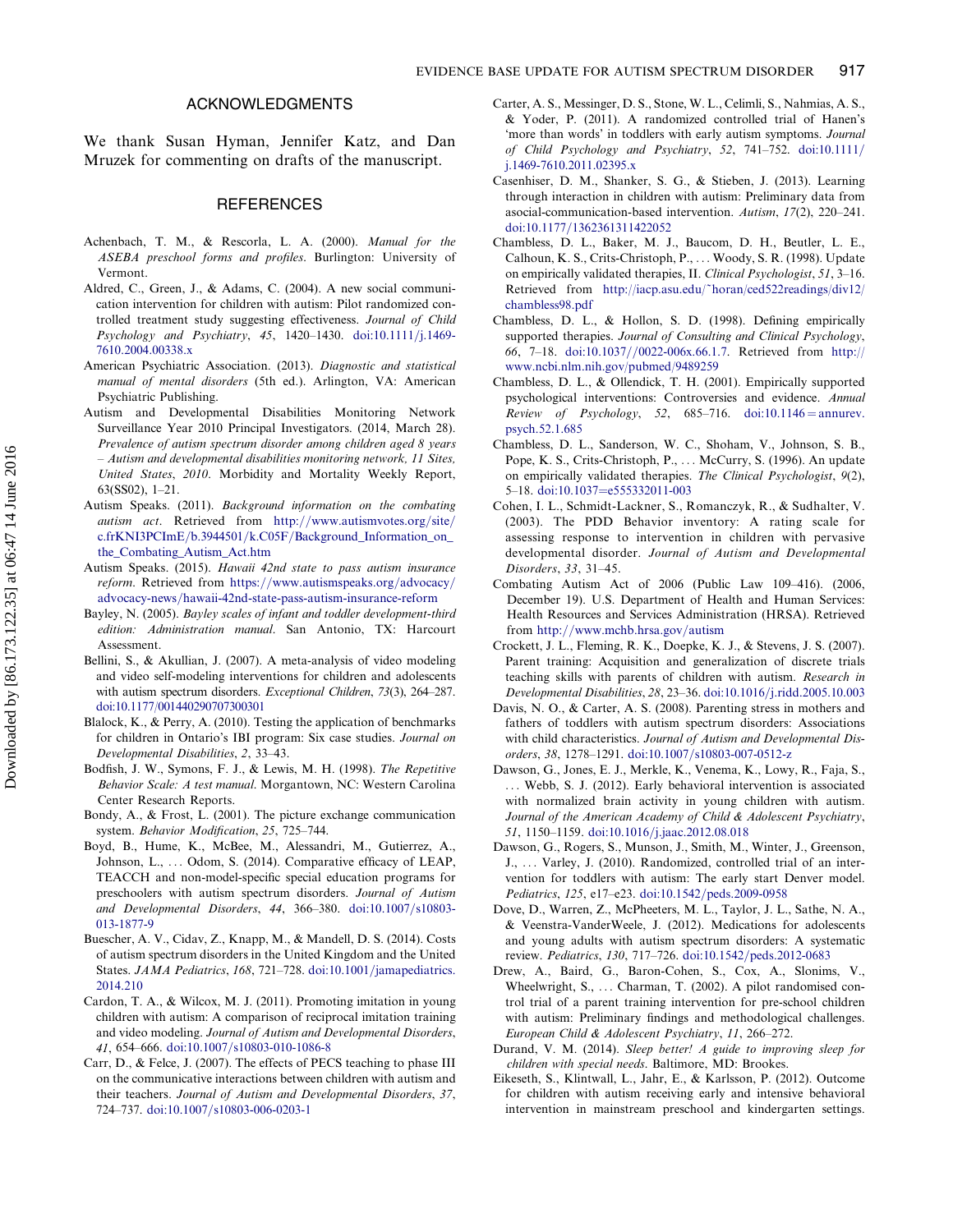<span id="page-22-0"></span>Research in Autism Spectrum Disorders, 6, 829-835. [doi:10.1016](http://dx.doi.org/10.1016/j.rasd.2011.09.002)/ [j.rasd.2011.09.002](http://dx.doi.org/10.1016/j.rasd.2011.09.002)

- Eikeseth, S., Smith, T., Jahr, E., & Eldevik, S. (2002). Intensive behavioral treatment at school for 4- to 7-year-old children with autism: A 1-year comparison controlled study. Behavior Modification, 26, 49-68. [doi:10.1177](http://dx.doi.org/10.1177/0145445502026001004)/[0145445502026001004](http://dx.doi.org/10.1177/0145445502026001004)
- Eikeseth, S., Smith, T., Jahr, E., & Eldevik, S. (2007). Outcome for children with autism who began intensive behavioral treatment between age four and seven: A comparison controlled study. Behavior Modification, 31, 264-278. [doi:10.1177](http://dx.doi.org/10.1177/0145445506291396)/[0145445506291396](http://dx.doi.org/10.1177/0145445506291396)
- Eldevik, S., Hastings, R. P., Hughes, J. C., Jahr, E., Eikeseth, S., & Cross, S. (2009). Meta-analysis of early intensive behavioral intervention for children with autism. Clinical and Adolescent Psychology, 38, 439–450.
- Eldevik, S., Hastings, R. P., Hughes, J. C., Jahr, E., Eikeseth, S., & Cross, S. (2010). Using participant data to extend the evidence base for intensive behavioral intervention for children with autism. American Journal on Intellectual and Developmental Disabilities, 115, 381-405. [doi:10.1352](http://dx.doi.org/10.1352/1944-7558-115.5.381)/[1944-7558-115.5.381](http://dx.doi.org/10.1352/1944-7558-115.5.381)
- Eldevik, S., Hastings, R. P., Jahr, E., & Hughes, J. C. (2012). Outcomes of behavioral intervention for children with autism in mainstream pre-school settings. Journal of Autism and Developmental Disorders, 42, 210-220. [doi:10.1007](http://dx.doi.org/10.1007/s10803-011-1234-9)/[s10803-011-1234-9](http://dx.doi.org/10.1007/s10803-011-1234-9)
- Ferraioli, S., Hughes, C., & Smith, T. (2005). A model for problem solving in discrete trial training for children with autism. Journal of Early Intensive Behavioral Intervention, 2, 224–246.
- Flanagan, H. E., Perry, A., & Freeman, N. L. (2012). Effectiveness of large-scale community-based intensive behavioral Intervention: A waitlist comparison study exploring outcomes and predictors. Research in Autism Spectrum Disorders, 6(2), 673–682.
- Flippin, M., Reszka, S., & Watson, L. R. (2010). Effectiveness of the picture exchange communication system (PECS) on communication and speech for children with autism spectrum disorders: A meta-analysis. American Journal of Speech-Language Pathology, 19, 178-185. [doi:10.1044](http://dx.doi.org/10.1044/1058-0360(2010/09-0022))/[1058-0360\(2010](http://dx.doi.org/10.1044/1058-0360(2010/09-0022))/[09-0022\)](http://dx.doi.org/10.1044/1058-0360(2010/09-0022))
- Fuller, T., Pearson, M., Peters, J. L., & Anderson, R. (2012). Evaluating the impact and use of transparent reporting of evaluations with non-randomised designs (TREND) reporting guidelines. British Medical Journal Open, 2(6), e002073. [doi:10.1136](http://dx.doi.org/10.1136/bmjopen-2012-002073)/[bmjopen-](http://dx.doi.org/10.1136/bmjopen-2012-002073)[2012-002073](http://dx.doi.org/10.1136/bmjopen-2012-002073)
- Ganz, J. B., Earles-Vollrath, T. L., Heath, A. K., Parker, R. I., Rispoli, M. J., & Duran, J. B. (2012). A meta-analysis of single case research studies on aided augmentative and alternative communication systems with individuals with autism spectrum disorders. Journal of Autism and Developmental Disorders, 42, 60-74. [doi:10.1007](http://dx.doi.org/10.1007/s10803-011-1212-2)/ [s10803-011-1212-2](http://dx.doi.org/10.1007/s10803-011-1212-2)
- Goods, K. S., Ishijima, E., Chang, Y.-C., & Kasari, C. (2013). Preschool based JASPER intervention in minimally verbal children with autism: Pilot RCT. Journal of Autism and Developmental Disorders, 43, 1050-1056. [doi:10.1007](http://dx.doi.org/10.1007/s10803-012-1644-3)/[s10803-012-1644-3](http://dx.doi.org/10.1007/s10803-012-1644-3)
- Granpeesheh, D., Dixon, D. R., Tarbox, J., Kaplan, A. M., & Wilke, A. E. (2009). The effects of age and treatment intensity on behavioral intervention outcomes for children with autism spectrum disorders. Research in Autism Spectrum Disorders, 3, 1014–1022. [doi:10.1016](http://dx.doi.org/10.1016/j.rasd.2009.06.007)/[j.rasd.2009.06.007](http://dx.doi.org/10.1016/j.rasd.2009.06.007)
- Green, J., Charman, T., McConachie, H., Aldred, C., Slonims, V., Howlin, P., ... Pickles, A. (2010). Parent-mediated communication-focused treatment in children with autism (PACT): A randomised controlled trial. The Lancet, 375, 2152-2160. [doi:10.1016](http://dx.doi.org/10.1016/s0140-6736(10)60587-9)/ [s0140-6736\(10\)60587-9](http://dx.doi.org/10.1016/s0140-6736(10)60587-9)
- Guyatt, G. H., Oxman, A. D., Vist, G. E., Kunz, R., Falck-Ytter, Y., Alonso-Coello, P., ... for the GRADE Working Group. (2008). GRADE: An emerging consensus on rating quality of evidence and strength of recommendations. British Medical Journal, 336, 924–926. [doi:10.1136](http://dx.doi.org/10.1136/bmj.39489.470347.ad)/[bmj.39489.470347.ad](http://dx.doi.org/10.1136/bmj.39489.470347.ad)
- Handleman, J. S., & Harris, S. L. (2001). Preschool education programs for children with autism. Austin, TX: Pro-Ed.
- Hardan, A. Y., Gengoux, G. W., Berquist, K. L., Libove, R. A., Ardel, C. M., Phillips, J., ... Minjarez, M. B. (2014). A randomized controlled trial of pivotal response treatment group for parents of children with autism. Journal of Child Psychology and Psychiatry, 56, 884-892. [doi:10.1111](http://dx.doi.org/10.1111/jcpp.12354)/[jcpp.12354](http://dx.doi.org/10.1111/jcpp.12354)
- Hart, S. L., & Banda, D. R. (2010). Picture exchange communication system with individuals with developmental disabilities: A meta-analysis of single subject studies. Remedial and Special Education, 31, 476-488. [doi:10.1177](http://dx.doi.org/10.1177/0741932509338354)/[0741932509338354](http://dx.doi.org/10.1177/0741932509338354)
- Hayes, S. C., Barlow, D. H., & Nelson-Gray, R. O. (1999). The scientist-practitioner: Research and accountability in the age of managed care (2nd ed.). Boston, MA: Allyn & Bacon.
- Horner, R. H., Carr, E. G., Halle, J., McGee, G., Odom, S., & Wolery, M. (2005). The use of single subject research to identify evidence-based practice in special education. Exceptional Children, 71, 165-179. [doi:10.1177](http://dx.doi.org/10.1177/001440290507100203)/[001440290507100203](http://dx.doi.org/10.1177/001440290507100203)
- Howard, J. S., Sparkman, C. R., Cohen, H. G., Green, G., & Stanislaw, H. (2005). A comparison of intensive behavior analytic and eclectic treatments for young children with autism. Research in Developmental Disabilities, 26, 359-383. [doi:10.1016](http://dx.doi.org/10.1016/j.ridd.2004.09.005)/[j.ridd.](http://dx.doi.org/10.1016/j.ridd.2004.09.005) [2004.09.005](http://dx.doi.org/10.1016/j.ridd.2004.09.005)
- Howlin, P., Gordon, R. K., Pasco, G., Wade, G., & Charman, T. (2007). The effectiveness of Picture Exchange Communication System (PECS) training for teachers of children with autism: A pragmatic, group randomised controlled trial. Journal of Child  $Psychology & Psychiatry, 48, 473–481. doi:10.1111/j.1469-7610.$  $Psychology & Psychiatry, 48, 473–481. doi:10.1111/j.1469-7610.$  $Psychology & Psychiatry, 48, 473–481. doi:10.1111/j.1469-7610.$  $Psychology & Psychiatry, 48, 473–481. doi:10.1111/j.1469-7610.$ [2006.01707.x](http://dx.doi.org/10.1111/j.1469-7610.2006.01707.x)
- Howlin, P., Magiati, I., & Charman, T. (2009). Systematic review of early intensive behavioral interventions for children with autism. American Journal of Intellectual and Developmental Disabilities, 114, 23-41. [doi:10.1352](http://dx.doi.org/10.1352/2009.114:23;nd41)/[2009.114:23;nd41](http://dx.doi.org/10.1352/2009.114:23;nd41)
- Ingersoll, B. (2010). Brief report: Pilot randomized controlled trial of reciprocal imitation training for teaching elicited and spontaneous imitation to children with autism. Journal of Autism and Developmental Disorders, 40, 1154-1160. [doi:10.1007](http://dx.doi.org/10.1007/s10803-010-0966-2)/[s10803-](http://dx.doi.org/10.1007/s10803-010-0966-2) [010-0966-2](http://dx.doi.org/10.1007/s10803-010-0966-2)
- Ingersoll, B. (2012). Brief report: Effect of a focused imitation intervention on social functioning in children with autism. Journal of Autism and Developmental Disorders, 42, 1768-1773. [doi:10.1007](http://dx.doi.org/10.1007/s10803-011-1423-6)/ [s10803-011-1423-6](http://dx.doi.org/10.1007/s10803-011-1423-6)
- Ingersoll, B., & Lalonde, K. (2010). The impact of object and gesture imitation training on language use in children with autism spectrum disorder. Journal of Speech, Language, and Hearing Research, 53, 1040–1051. [doi:10.1044](http://dx.doi.org/10.1080/15374416.2015.1077448)/[1092-4388\(2009](http://dx.doi.org/10.1080/15374416.2015.1077448)/[09-0043\)](http://dx.doi.org/10.1080/15374416.2015.1077448)
- Ingersoll, B., & Schreibman, L. (2006). Teaching reciprocal imitation skills to young children with autism using a naturalistic behavioral approach: Effects on language, pretend play, and joint attention. Journal of Autism and Developmental Disorders, 36, 487–505. [doi:10.1007](mailto:Tristram_Smith@URMC.Rochester.edu)/[s10803-006-0089-y](mailto:Tristram_Smith@URMC.Rochester.edu)
- Ingersoll, B., Dvortcsak, A., Whalen, C., & Sikora, D. (2005). The effects of a developmental, social-pragmatic language intervention on rate of expressive language production in young children with autistic spectrum disorders. Focus on Autism and Other Developmental Disabilities, 20, 213–222. [doi:10.1177/10883576050200040301.](http://dx.doi.org/10.1177/10883576050200040301)
- Interagency Autism Coordinating Committee. (2014, April). IACC strategic plan for autism spectrum disorder (ASD) research -2013 Update. Retrieved from the U.S. Department of Health and Human Services Interagency Autism Coordinating Committee website: <http://iacc.hhs.gov/strategic-plan/2013/index.shtml>
- Iovannone, R., Dunlap, G., Huber, H., & Kincaid, D. (2003). Effective educational practices for students with autism spectrum disorders. Focus on Autism and Other Developmental Disabilities, 18, 150–165. [doi:10.1177](http://dx.doi.org/10.1177/10883576030180030301)/[10883576030180030301](http://dx.doi.org/10.1177/10883576030180030301)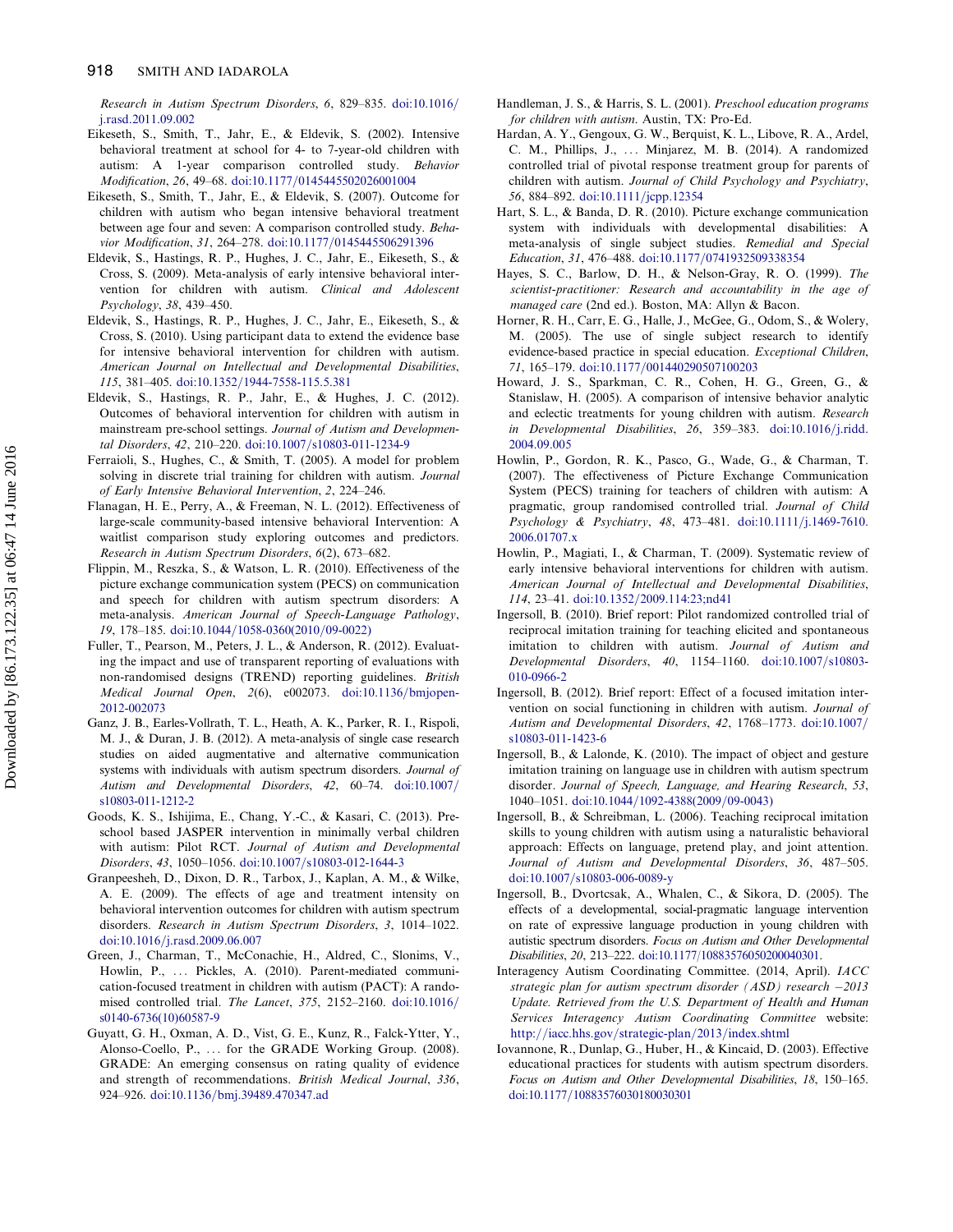- <span id="page-23-0"></span>Jacobson, N. S., & Truax, P. (1991). Clinical significance: A statistical approach to defining meaningful change in psychotherapy research. Journal of Consulting and Clinical Psychology, 59, 12–19. [doi:10.1037](http://dx.doi.org/10.1037/0022-006x.59.1.12)/[0022-006x.59.1.12](http://dx.doi.org/10.1037/0022-006x.59.1.12)
- Jocelyn, L. J., Casiro, O. G., Beattie, D., Bow, J., & Kneisz, J. (1998). Treatment of children with autism: A randomized controlled trial to evaluate a caregiver-based intervention program in community day-care centers. Journal of Developmental & Behavioral Pediatrics, 19, 326-334. [doi:10.1097](http://dx.doi.org/10.1097/00004703-199810000-00002)/[00004703-199810000-00002](http://dx.doi.org/10.1097/00004703-199810000-00002)
- Kaale, A., Fagerland, M. W., Martinsen, E. W., & Smith, L. (2014). Preschool-based social-communication treatment for children with autism: 12-month follow-up of a randomized trial. Journal of the American Academy of Child & Adolescent Psychiatry, 53, 188–198. [doi:10.1016](http://dx.doi.org/10.1016/j.jaac.2013.09.019)/[j.jaac.2013.09.019](http://dx.doi.org/10.1016/j.jaac.2013.09.019)
- Kaale, A., Smith, L., & Sponheim, E. (2012). A randomized controlled trial of preschool-based joint attention intervention for children with autism. Journal of Child Psychology and Psychiatry, 53, 97–105. [doi:10.1111](http://dx.doi.org/10.1111/j.1469-7610.2011.02450.x)/[j.1469-7610.2011.02450.x](http://dx.doi.org/10.1111/j.1469-7610.2011.02450.x)
- Kaiser, A. P., Hancock, T. B., & Nietfeld, J. P. (2000). The effects of parent-implemented enhanced milieu teaching on the social communication of children who have autism. Early Education & Development, 11, 423-446. [doi:10.1207](http://dx.doi.org/10.1207/s15566935eed1104_4)/[s15566935eed1104\\_4](http://dx.doi.org/10.1207/s15566935eed1104_4)
- Kasari, C. (2002). Assessing change in early intervention programs for children with autism. Journal of Autism and Developmental Disorders, 32, 447–462.
- Kasari, C., Freeman, S., & Paparella, T. (2006). Joint attention and symbolic play in young children with autism: A randomized controlled intervention study. Journal of Child Psychology and Psychiatry, 47, 611-620. [doi:10.1111](http://dx.doi.org/10.1111/j.1469-7610.2005.01567.x)/[j.1469-7610.2005.01567.x](http://dx.doi.org/10.1111/j.1469-7610.2005.01567.x)
- Kasari, C., Gulsrud, A., Freeman, S., Paparella, T., & Hellemann, G. (2012). Longitudinal follow-up of children with autism receiving targeted interventions on joint attention and play. Journal of the American Academy of Child & Adolescent Psychiatry, 51, 487–495. [doi:10.1016](http://dx.doi.org/10.1016/j.jaac.2012.02.019)/[j.jaac.2012.02.019](http://dx.doi.org/10.1016/j.jaac.2012.02.019)
- Kasari, C., Gulsrud, A. C., Wong, C., Kwon, S., & Locke, J. (2010). Randomized controlled caregiver mediated joint engagement intervention for toddlers with autism. Journal of Autism and Developmental Disorders, 40, 1045-1056. [doi:10.1007](http://dx.doi.org/10.1007/s10803-010-0955-5)/[s10803-](http://dx.doi.org/10.1007/s10803-010-0955-5) [010-0955-5](http://dx.doi.org/10.1007/s10803-010-0955-5)
- Kasari, C., Paparella, T., Freeman, S., & Jahromi, L. B. (2008). Language outcome in autism: Randomized comparison of joint attention and play interventions. Journal of Consulting and Clinical Psychology, 76, 125-137. [doi:10.1037](http://dx.doi.org/10.1037/0022-006x.76.1.125)/[0022-006x.76.1.125](http://dx.doi.org/10.1037/0022-006x.76.1.125)
- Kasari, C., & Smith, T. (2013). Interventions in schools for children with autism spectrum disorder: Methods and recommendations. Autism, 17, 254-267. [doi:10.1177](http://dx.doi.org/10.1177/1362361312470496)/[1362361312470496](http://dx.doi.org/10.1177/1362361312470496)
- Keen, D., Couzens, D., Muspratt, S., & Rodger, S. (2010). The effects of a parent-focused intervention for children with a recent diagnosis of autism spectrum disorder on parenting stress and competence. Research in Autism Spectrum Disorders, 4, 229-241. [doi:10.1016](http://dx.doi.org/10.1016/j.rasd.2009.09.009)/ [j.rasd.2009.09.009](http://dx.doi.org/10.1016/j.rasd.2009.09.009)
- Kendall, T., Megnin-Viggars, O., Gould, N., Taylor, C., Burt, L. R., & Baird, G., on behalf of the Guideline Development Group. (2013). Management of autism in children and young people: Summary of NICE and SCIE guidance. British Medical Journal, 347, f4865. [doi:10.1136](http://dx.doi.org/10.1136/bmj.f4865)/[bmj.f4865](http://dx.doi.org/10.1136/bmj.f4865)
- Klintwall, L., & Eikeseth, S. (2012). Number and controllability of reinforcers as predictors of individual outcome for children with autism receiving early and intensive behavioral intervention: A preliminary study. Research in Autism Spectrum Disorders, 6, 493–499. [doi:10.1016](http://dx.doi.org/10.1016/j.rasd.2011.07.009)/[j.rasd.2011.07.009](http://dx.doi.org/10.1016/j.rasd.2011.07.009)
- Koegel, L. K., Koegel, R. L., Shoshan, Y., & McNerney, E. (1999). Pivotal response intervention II: Preliminary long-term outcome data. Research and Practice for Persons with Severe Disabilities, 24, 186-198. [doi:10.2511](http://dx.doi.org/10.2511/rpsd.24.3.186)/[rpsd.24.3.186](http://dx.doi.org/10.2511/rpsd.24.3.186)
- Koegel, R. L., & Koegel, L. K. (2006). Pivotal response treatments for autism: Communication, social, and academic development. Baltimore, MD: Brookes.
- Koegel, R. L., Schreibman, L., Good, A., Cerniglia, L., Murphy, C., & Koegel, L. K. (1989). How to teach pivotal behaviors to children with autism: A training manual. Retrieved from [http://www.users.qwest.](http://www.users.qwest.net/~tbharris/prt.htm) [net/~tbharris/prt.htm](http://www.users.qwest.net/~tbharris/prt.htm)
- Kovshoff, H., Hastings, R. P., & Remington, B. (2011). Two-year outcomes for children with autism after the cessation of early intensive behavioral intervention. Behavior Modification, 35, 427–450. [doi:10.1177](http://dx.doi.org/10.1177/0145445511405513)/[0145445511405513](http://dx.doi.org/10.1177/0145445511405513)
- Kraijer, D. (1999). Autism and Autistic-like Conditions in Mental Retardation. Journal of Intellectual Disability Research, 43(4), 341– 343. [doi:10.1046/j.1365-2788.1999.00043-4-2.x](http://dx.doi.org/10.1046/j.1365-2788.1999.00043-4-2.x)
- Kuhn, L. R., Bodkin, A. E., Devlin, S. D., & Doggett, R. A. (2008). Using pivotal response training with peers in special education to facilitate play in two children with autism. Education and Training in Developmental Disabilities, 43, 37.
- Landa, R. J., Holman, K. C., O'Neill, A. H., & Stuart, E. A. (2011). Intervention targeting development of socially synchronous engagement in toddlers with autism spectrum disorder: A randomized controlled trial. Journal of Child Psychology and Psychiatry and Allied Disciplines, 52, 13-21. [doi:10.1111](http://dx.doi.org/10.1111/j.1469-7610.2010.02288.x)/[j.1469-7610.2010.02288.x](http://dx.doi.org/10.1111/j.1469-7610.2010.02288.x)
- Laupacis, A., Sackett, D. L., & Roberts, R. S. (1988). An assessment of clinically useful measures of the consequences of treatment. New England Journal of Medicine, 318, 1728-1733. [doi:10.1056](http://dx.doi.org/10.1056/nejm198806303182605)/ [nejm198806303182605](http://dx.doi.org/10.1056/nejm198806303182605)
- Lawton, K., & Kasari, C. (2012). Teacher-implemented joint attention intervention: Pilot randomized controlled study for preschoolers with autism. Journal of Consulting and Clinical Psychology, 80, 687–693. [doi:10.1037](http://dx.doi.org/10.1037/a0028506)/[a0028506](http://dx.doi.org/10.1037/a0028506)
- Lipsey, M. W., & Wilson, D. B. (2001). Practical meta-analysis. Thousand Oaks, CA: Sage.
- Lord, C., Carr, T., & Grzadzinaski, R. (2013, May). Measuring emerging changes in social communication. In L. B. Adamson & C. Kasari (Chairs), Measuring treatment change in core symptoms: Novel methods, meaningful outcomes. Symposium conducted at the International Meeting For Autism Research, San Sebastian, Spain.
- Lord, C., Wagner, A., Rogers, S., Szatmari, P., Aman, M., Charman, T., ... Yoder, P. (2005). Challenges in evaluating psychosocial interventions for autistic spectrum disorders. Journal of Autism and Developmental Disorders, 35, 696-708. [doi:10.1007](http://dx.doi.org/10.1007/s10803-005-0017-6)/[s10803-005-](http://dx.doi.org/10.1007/s10803-005-0017-6) [0017-6](http://dx.doi.org/10.1007/s10803-005-0017-6)
- Lovaas, O. I. (1987). Behavioral treatment and normal educational and intellectual functioning in young autistic children. Journal of Consulting and Clinical Psychology, 55, 3-9. [doi:10.1037](http://dx.doi.org/10.1037/0022-006x.55.1.3)/[0022-](http://dx.doi.org/10.1037/0022-006x.55.1.3) [006x.55.1.3](http://dx.doi.org/10.1037/0022-006x.55.1.3)
- Magiati, I., Charman, T., & Howlin, P. (2007). A two-year prospective follow-up study of community-based early intensive behavioural intervention and specialist nursery provision for children with autism spectrum disorders. Journal of Child Psychology and Psychiatry, 48, 803-812. [doi:10.1111](http://dx.doi.org/10.1111/j.1469-7610.2007.01756.x)/[j.1469-7610.2007.01756.x](http://dx.doi.org/10.1111/j.1469-7610.2007.01756.x)
- Magiati, I., Moss, J., Charman, T., & Howlin, P. (2011). Patterns of change in children with autism spectrum disorders who received community based comprehensive interventions in their pre-school years: A seven year follow up study. Research in Autism Spectrum Disorders, 5, 1016-1027. [doi:10.1016](http://dx.doi.org/10.1016/j.rasd.2010.11.007)/[j.rasd.2010.11.007](http://dx.doi.org/10.1016/j.rasd.2010.11.007)
- Maglione, M. A., Gans, D., Das, L., Timbie, J., & Kasari, C., for the Technical Expert Panel, HRSA Autism Intervention Research - Behavioral (AIR-B) Network. (2012). Nonmedical interventions for children with ASD: Recommended guidelines and further research needs. Pediatrics, 130, S169-S178. [doi:10.1542](http://dx.doi.org/10.1542/peds.2012-09000)/[peds.](http://dx.doi.org/10.1542/peds.2012-09000) [2012-09000](http://dx.doi.org/10.1542/peds.2012-09000)
- Makrygianni, M. K., & Reed, P. (2010). A meta-analytic review of the effectiveness of behavioural early intervention programs for children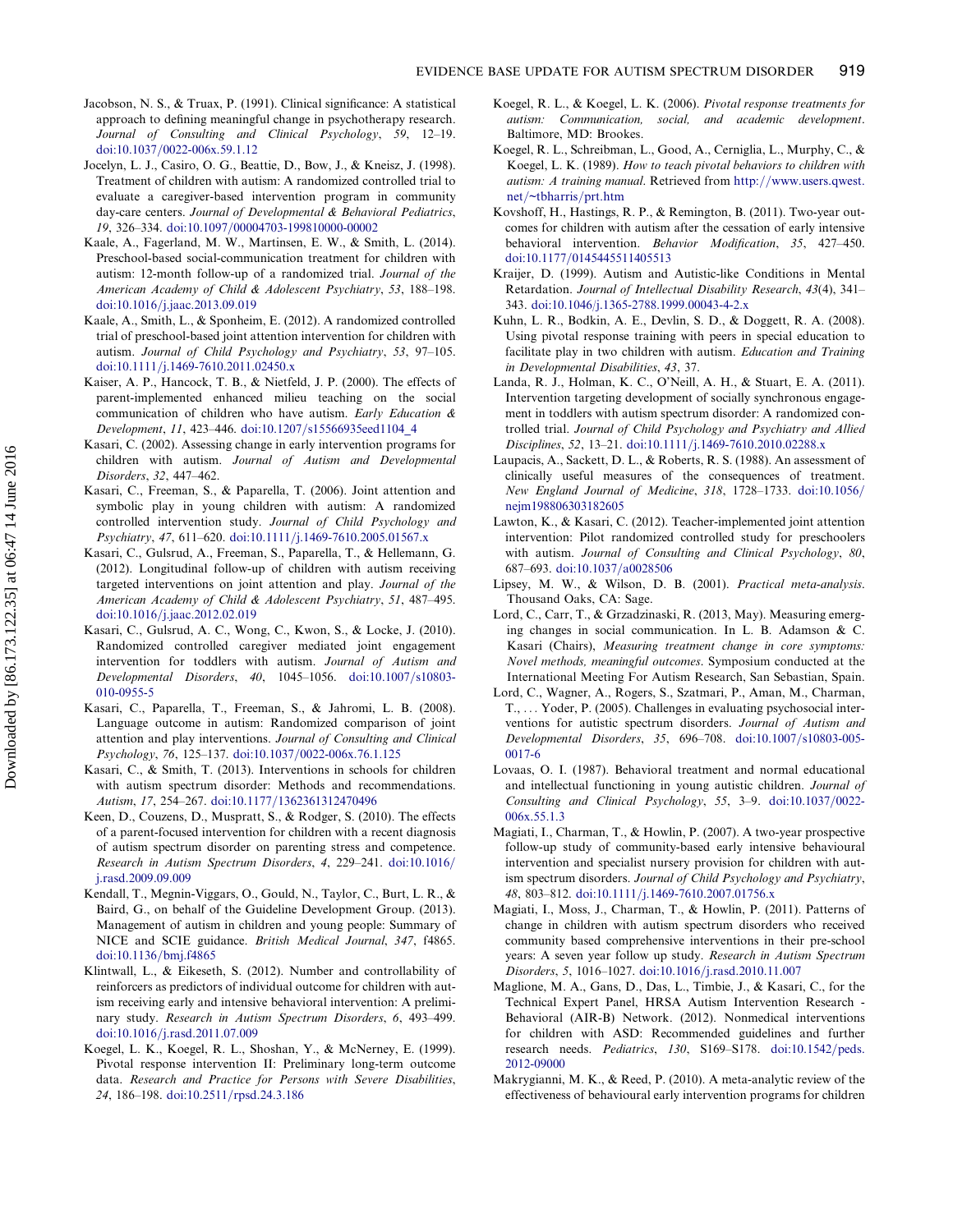<span id="page-24-0"></span>with autistic spectrum disorders. Research in Autism Spectrum Disorders, 4, 577-593. [doi:10.1016](http://dx.doi.org/10.1016/j.rasd.2010.01.014)/[j.rasd.2010.01.014](http://dx.doi.org/10.1016/j.rasd.2010.01.014)

- Mandell, D. S., Stahmer, A. C., Shin, S., Xie, M., Reisinger, E., & Marcus, S. C. (2013). The role of treatment fidelity on outcomes during a randomized field trial of an autism intervention. Autism, 17, 281-295. [doi:10.1177](http://dx.doi.org/10.1177/1362361312473666)/[1362361312473666](http://dx.doi.org/10.1177/1362361312473666)
- McHugh, R. K., & Barlow, D. H., (Eds.). (2012). Dissemination and implementation of evidence-based interventions. Cary, NC: Oxford University Press.
- McPheeters, M. L., Warren, Z., Sathe, N., Bruzek, J. L., Krishnaswami, S., Jerome, R. N., & Veenstra-VanderWeele, J. (2011). A systematic review of medical treatments for children with autism spectrum disorders. Pediatrics, 127, e1312-e1321. [doi:10.1542](http://dx.doi.org/10.1542/peds.2011-0427)/ [peds.2011-0427](http://dx.doi.org/10.1542/peds.2011-0427)
- Mesibov, G. B., Shea, V., & Schopler, E. (2004). The TEACCH approach to autism spectrum disorders. New York, NY: Springer.
- Moher, D., Hopewell, S., Schulz, K. F., Montori, V., Gøtzsche, P. C., Devereaux, P. J., ... Altman, D. G. (2010). CONSORT 2010 explanation and elaboration: Updated guidelines for reporting parallel group randomised trial. British Medical Journal, 340, c869. [doi:10.1136](http://dx.doi.org/10.1136/bmj.c869)/[bmj.c869](http://dx.doi.org/10.1136/bmj.c869)
- Mullen, E. (1995). Mullen scales of early learning. Circle Pines, MN: American Guidance Service.
- Murnane, R. J., & Willett, J. B. (2010). Methods matter: Improving causal inference in educational and social science research. New York, NY: Oxford University Press.
- Mundy, P., & Crowson, M. (1997). Joint attention and early social communication: Implications for research on intervention with autism. Journal of Autism and Developmental Disorder, 27, 653–676.
- Myers, S. M., & Johnson, C. P. (2007). Management of children with autism spectrum disorders. Pediatrics, 120, 1162–1182.
- Odom, S. L., Boyd, B. A., Hall, L. J., & Hume, K. (2010). Evaluation of comprehensive treatment models for individuals with autism spectrum disorders. Journal of Autism and Developmental Disorders, 40, 425-436. [doi:10.1007](http://dx.doi.org/10.1007/s10803-009-0825-1)/[s10803-009-0825-1](http://dx.doi.org/10.1007/s10803-009-0825-1)
- Odom, S. L., Brown, W. H., Frey, T., Karasu, N., Smith-Canter, L. L., & Strain, P. S. (2003). Evidence-based practices for young children with autism: Contributions for single-subject design research. Focus on Autism and Other Developmental Disabilities, 18, 166–175. [doi:10.1177](http://dx.doi.org/10.1177/10883576030180030401)/[10883576030180030401](http://dx.doi.org/10.1177/10883576030180030401)
- Oono, I. P., Honey, E. J., & McConachie, H. (2013). Parent-mediated early intervention for young children with autism spectrum disorders (ASD). Evidence-Based Child Health: A Cochrane Review Journal, 8, 2380-2479. [doi:10.1002](http://dx.doi.org/10.1002/ebch.1952)/[ebch.1952](http://dx.doi.org/10.1002/ebch.1952)
- Oosterling, I., Visser, J., Swinkels, S., Rommelse, N., Donders, R., Woudenberg, T., ... Buitelaar, J. (2010). Randomized controlled trial of the focus parent training for toddlers with autism: 1-year outcome. Journal of Autism and Developmental Disorders, 40, 1447-1458. [doi:10.1007](http://dx.doi.org/10.1007/s10803-010-1004-0)/[s10803-010-1004-0](http://dx.doi.org/10.1007/s10803-010-1004-0)
- Pajareya, K., & Nopmaneejumruslers, K. (2011). A pilot randomized controlled trial of  $DIR/Floortime<sup>TM</sup>$  parent training intervention for pre-school children with autistic spectrum disorders. Autism, 15, 563-577. [doi:10.1177](http://dx.doi.org/10.1177/1362361310386502)/[1362361310386502](http://dx.doi.org/10.1177/1362361310386502)
- Perry, A., Cummings, A., Geier, J. D., Freeman, N. L., Hughes, S., LaRose, L., ... Williams, J. (2008). Effectiveness of intensive behavioral intervention in a large, community-based program. Research on Autism Spectrum Disorders, 2, 621-642. [doi:10.1016](http://dx.doi.org/10.1016/j.rasd.2008.01.002)/ [j.rasd.2008.01.002](http://dx.doi.org/10.1016/j.rasd.2008.01.002)
- Peters-Scheffer, N., Didden, R., Mulders, M., & Korzilius, H. (2010). Low intensity behavioral treatment supplementing preschool services for young children with autism spectrum disorders and severe to mild intellectual disability. Research in Developmental Disabilities, 31, 1678-1684. [doi:10.1016](http://dx.doi.org/10.1016/j.ridd.2010.04.008)/[j.ridd.2010.04.008](http://dx.doi.org/10.1016/j.ridd.2010.04.008)
- Preston, D., & Carter, M. (2009). A review of the efficacy of the picture exchange communication system intervention. Journal of Autism

and Developmental Disorders, 39, 1471-1486. [doi:10.1007](http://dx.doi.org/10.1007/s10803-009-0763-y)/[s10803-](http://dx.doi.org/10.1007/s10803-009-0763-y) [009-0763-y](http://dx.doi.org/10.1007/s10803-009-0763-y)

- Prizant, B. M., & Wetherby, A. M. (2005). Critical issues in enhancing communication abilities for persons with autism spectrum disorders. In F. R. Volkmar, R. Paul, A. Klin, & D. Cohen (Eds.), Handbook of autism and pervasive developmental dsorders, Vol. 2: Assessment, interventions, and policy (3rd ed., pp. 925-945). Hoboken, NJ: Plenum Press.
- Region 6 Autism Connection. (2006). Working together to complete the puzzle (3rd ed.). Retrieved from [http://www.vmrc.net/Adobe\\_Files/](http://www.vmrc.net/Adobe_Files/EIBT.pdf) [EIBT.pdf](http://www.vmrc.net/Adobe_Files/EIBT.pdf)
- Reichow, B. (2012). Overview of meta-analyses on early intensive behavioral intervention for young children with autism spectrum disorders. Journal of Autism and Developmental Disorders, 42, 512–520. [doi:10.1007](http://dx.doi.org/10.1007/s10803-011-1218-9)/[s10803-011-1218-9](http://dx.doi.org/10.1007/s10803-011-1218-9)
- Reichow, B., Barton, E. E., Boyd, B. A., & Hume, K. (2012). Early intensive behavioral intervention (EIBI) for young children with autism spectrum disorders. Cochrane Database of Systematic Reviews, 10. Art. No. CD009260.
- Reichow, B., & Wolery, M. (2009). Comprehensive synthesis of early intensive behavioral interventions for young children with autism based on the UCLA Young Autism Project Model. Journal of Autism and Developmental Disabilities, 39, 23-41. [doi:10.1007](http://dx.doi.org/10.1007/s10803-008-0596-0)/ [s10803-008-0596-0](http://dx.doi.org/10.1007/s10803-008-0596-0)
- Remington, B., Hastings, R. P., Kovshoff, H., degli Espinosa, F., Jahr, W., Brown, T., ... Ward, N. (2007). A field effectiveness study of early intensive behavioral intervention: Outcomes for children with autism and their parents after two years. American Journal on Mental Retardation, 112, 418–438.
- Roberts, J., Williams, K., Carter, M., Evans, D., Parmenter, T., Silove, N., ... Warren, A. (2011). A randomised controlled trial of two early intervention programs for young children with autism: Centre-based with parent program and home-based. Research in Autism Spectrum Disorders, 5, 1553-1566. [doi:10.1016](http://dx.doi.org/10.1016/j.rasd.2011.03.001)/[j.rasd.2011.03.001](http://dx.doi.org/10.1016/j.rasd.2011.03.001)
- Rogers, S. J. (1998). Neuropsychology of autism in young children and its implications for early intervention. Mental Retardation and Developmental Disabilities Research Reviews, 4, 104–112. [doi:10.1002](http://dx.doi.org/10.1002/(sici)1098-2779(1998)4:2<104::aid-mrdd7>3.3.co;2-m)= [\(sici\)1098-2779\(1998\)4:2](http://dx.doi.org/10.1002/(sici)1098-2779(1998)4:2<104::aid-mrdd7>3.3.co;2-m)<[104::aid-mrdd7](http://dx.doi.org/10.1002/(sici)1098-2779(1998)4:2<104::aid-mrdd7>3.3.co;2-m)>[3.3.co;2-m](http://dx.doi.org/10.1002/(sici)1098-2779(1998)4:2<104::aid-mrdd7>3.3.co;2-m)
- Rogers, S. J., & Dawson, G. (2009). Early Start Denver Model for young children with autism: Promoting language, learning, and engagement. New York, NY: Guilford.
- Rogers, S. J., Estes, A., Lord, C., Vismara, L., Winter, J., Fitzpatrick, A., ... Dawson, G. Effects of a Brief Early Start Denver Model (ESDM) based parent intervention on toddlers at risk for Autism Spectrum Disorders: A randomized controlled trial. Journal of the American Academy of Child & Adolescent Psychiatry, 51(10), 1052–1065. [doi:10.1016](http://dx.doi.org/10.1016/j.jaac.2012.08.003)/[j.jaac.2012.08.003](http://dx.doi.org/10.1016/j.jaac.2012.08.003)
- Rogers, S. J., & Vismara, L. A. (2008). Evidence-based comprehensive treatments for early autism. Journal of Clinical Child & Adolescent Psychology, 37, 8-38. [doi:10.1080](http://dx.doi.org/10.1080/15374410701817808)/[15374410701817808](http://dx.doi.org/10.1080/15374410701817808)
- Roid, G. H. (2003). Stanford-Binet intelligence scales, examiner manual (5th ed.). Itasca, IL: Riverside.
- Sallows, G. D., & Graupner, T. D. (2005). Intensive behavioral treatment for children with autism: Four-year outcomes and predictors. American Journal on Mental Retardation, 110, 417-438. [doi:10.1352](http://dx.doi.org/10.1352/0895-8017(2005)110[417:ibtfcw]2.0.co;2)/ [0895-8017\(2005\)110\[417:ibtfcw\]2.0.co;2](http://dx.doi.org/10.1352/0895-8017(2005)110[417:ibtfcw]2.0.co;2)
- Schopler, E., Reichler, R. J., & Renner, B. R. (1988). Childhood autism rating scale. Austin, TX: Pro-Ed.
- Schreibman, L., Dawson, G., Stahmer, A. C., Landa, R., Rogers, S. J., McGee, G. G., ... Halladay, A. (2015). Naturalistic developmental behavioral interventions: Empirically validated treatments for autism spectrum disorder. Journal of Autism and Developmental Disorders, 45, 2411-2428. [doi:10.1007](http://dx.doi.org/10.1007/s10803-015-2407-8)/[s10803-015-2407-8](http://dx.doi.org/10.1007/s10803-015-2407-8)
- Schreibman, L., & Stahmer, A. C. (2014). A randomized trial comparison of the effects of verbal and pictorial naturalistic communication strategies on spoken language for young children with autism.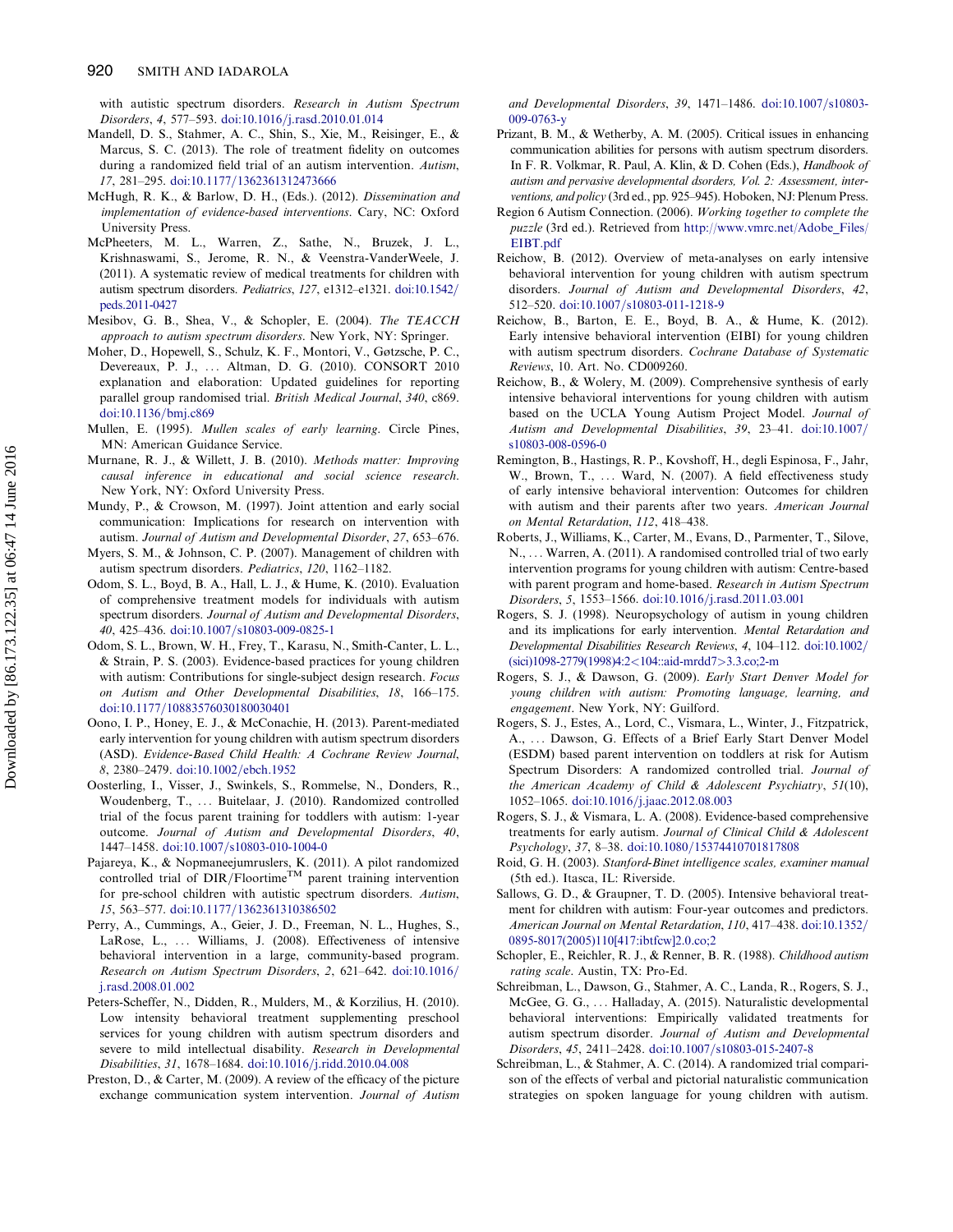<span id="page-25-0"></span>Journal of Autism and Developmental Disorders, 44, 1244–1251. [doi:10.1007](http://dx.doi.org/10.1007/s10803-013-1972-y)/[s10803-013-1972-y](http://dx.doi.org/10.1007/s10803-013-1972-y)

- Sham, E., & Smith, T. (2014). Publication bias in studies of an applied behavior-analytic intervention: An initial analysis. Journal of Applied Behavior Analysis,  $47, 663-678$ . [doi:10.1002](http://dx.doi.org/10.1002/jaba.146)/[jaba.146](http://dx.doi.org/10.1002/jaba.146)
- Shane, H., Laubscher, E. H., Schlosser, R. W., Flynn, S., Sorce, J. F., & Abramson, J. (2012). Applying technology to visually support language and communication in individuals with autism spectrum disorders. Journal of Autism and Developmental Disorders, 42, 1228–1235. [doi:10.1007/s10803-011-1304-z](http://dx.doi.org/10.1007/s10803-011-1304-z)
- Sharp, W. G., Jaquess, D. L., Morton, J. F., & Herzinger, C. V. (2010). Pediatric feeding disorders: A quantitative synthesis of treatment outcomes. Clinical Child and Family Psychology Review, 13, 348–365. [doi:10.1007](http://dx.doi.org/10.1007/s10567-010-0079-7)/[s10567-010-0079-7](http://dx.doi.org/10.1007/s10567-010-0079-7)
- Sheinkopf, S. J., & Siegel, B. (1998). Home-based behavioral treatment of young children with autism. Journal of Autism and Developmental Disorders, 28, 15–23.
- Siegel, M., & Beaulieu, A. A. (2012). Psychotropic medications in children with autism spectrum disorders: A systematic review and synthesis for evidence-based practice. Journal of Autism and Developmental Disorders, 42, 1592-1605. [doi:10.1007](http://dx.doi.org/10.1007/s10803-011-1399-2)/[s10803-011-1399-2](http://dx.doi.org/10.1007/s10803-011-1399-2)
- Siller, M., Hutman, T., & Sigman, M. (2013). A parent-mediated intervention to increase responsive parental behaviors and child communication in children with ASD: A randomized clinical trial. Journal of Autism and Developmental Disorders, 43, 540–555. [doi:10.1007](http://dx.doi.org/10.1007/s10803-012-1584-y)/[s10803-012-1584-y](http://dx.doi.org/10.1007/s10803-012-1584-y)
- Siller, M., Morgan, L., Turner-Brown, L., Baggett, K. M., Baranek, G. T., Brian, J., ... Zwaigenbaum, L. (2014). Designing studies to evaluate parent-mediated interventions for toddlers with autism spectrum disorder. Journal of Early Intervention, 35, 355-377. [doi:10.1177](http://dx.doi.org/10.1177/1053815114542507)/[1053815114542507](http://dx.doi.org/10.1177/1053815114542507)
- Siller, M., Swanson, M., Gerber, A., Hutman, T., & Sigman, M. (2014). A parent-mediated intervention that targets responsive parental behaviors increases attachment behaviors in children with ASD: Results from a randomized clinical trial. Journal of Autism and Developmental Disorders, 44, 1720-1732. [doi:10.1007](http://dx.doi.org/10.1007/s10803-014-2049-2)/[s10803-014-2049-2](http://dx.doi.org/10.1007/s10803-014-2049-2)
- Silverman, W. K., & Hinshaw, S. P. (2008). The second special issue on evidence-based psychosocial treatments for children and adolescents: A 10-year update. Journal of Clinical Child & Adolescent Psychology, 37, 1-7. [doi:10.1080](http://dx.doi.org/10.1080/15374410701817725)/[15374410701817725](http://dx.doi.org/10.1080/15374410701817725)
- Simpson, R. L., Mundschenk, N. A., & Heflin, L. J. (2011). Issues, policies, and recommendations for improving the education of learners with autism spectrum disorders. Journal of Disability Policy Studies, 22, 3-17. [doi:10.1177](http://dx.doi.org/10.1177/1044207310394850)/[1044207310394850](http://dx.doi.org/10.1177/1044207310394850)
- Smith, T. (2010). Early and intensive behavioral intervention in autism. In J. R. Weisz & A. E. Kazdin (Eds.), Evidence-based psychotherapies for children and adolescents (2nd ed., pp. 312–326). New York, NY: Guilford.
- Smith, T. (2011). Applied behavior analysis and early intensive intervention. In D. G. Amaral, G. Dawson & D. H. Geschwind (Eds.), Autism spectrum disorders (pp. 1037–1055). New York, NY: Oxford University Press.
- Smith, T. (2012). Evolution of research on interventions for children with autism spectrum disorder: Implications for behavior analysts. The Behavior Analyst, 35, 101–113.
- Smith, T. (2013). What is evidence-based behavior analysis? The Behavior Analyst, 36, 7–33.
- Smith, T., Groen, A. D., & Wynn, J. W. (2000). Randomized trial of intensive early intervention for children with pervasive developmental disorder. American Journal on Mental Retardation, 4, 269–285. [doi:10.1352](http://dx.doi.org/10.1352/0895-8017(2000)105 < 0269:rtoiei >2.0.co;2)/[0895-8017\(2000\)105](http://dx.doi.org/10.1352/0895-8017(2000)105 < 0269:rtoiei >2.0.co;2) < [0269:rtoiei](http://dx.doi.org/10.1352/0895-8017(2000)105 < 0269:rtoiei >2.0.co;2) >[2.0.co;2](http://dx.doi.org/10.1352/0895-8017(2000)105 < 0269:rtoiei >2.0.co;2)
- Smith, T., Klorman, R., & Mruzek, D. W. (2015). Predicting outcome of community-based early intensive behavioral intervention for children with autism. Journal of Abnormal Child Psychology. Advance online publication. [doi:10.1007/s10802-015-0002-2](http://dx.doi.org/10.1007/s10802-015-0002-2)
- Smith, T., Scahill, L., Dawson, G., Guthrie, D., Lord, C., Odom, S., ... Wagner, A. (2007). Designing research studies on psychosocial interventions in autism. Journal of Autism and Developmental Disorders, 37, 354-366. [doi:10.1007](http://dx.doi.org/10.1007/s10803-006-0173-3)/[s10803-006-0173-3](http://dx.doi.org/10.1007/s10803-006-0173-3)
- Solomon, R., Van Egeren, L. A., Mahoney, G., Quon Huber, M. S., & Zimmerman, P. (2014). PLAY Project Home Consultation intervention program for young children with autism spectrum disorders: A randomized controlled trial. Journal of Developmental and Behavioral Pediatrics, 35, 475-485. [doi:10.1097](http://dx.doi.org/10.1097/dbp.0000000000000096)/ [dbp.0000000000000096](http://dx.doi.org/10.1097/dbp.0000000000000096)
- Southam-Gerow, M. A., & Prinstein, M. J. (2014). Evidence base updates: the evolution of the evaluation of psychological treatments for children and adolescents. Journal of Clinical Child & Adolescent  $Psychology, 43, 1–6. \text{doi: } 10.1080/15374416.2013.855128$  $Psychology, 43, 1–6. \text{doi: } 10.1080/15374416.2013.855128$
- Sparrow, S., Cicchetti, D., & Balla, D. (2005). Vineland adaptive behavior scales: (Vineland II), survey interview form/caregiver rating form. Livonia, MN: Pearson Assessments.
- Spreckley, M., & Boyd, R. (2009). Efficacy of applied behavioral intervention in preschool children with autism for improving cognitive, language, and adaptive behavior: A systematic review and meta-analysis. The Journal of Pediatrics, 154, 338–344. [doi:10.](http://dx.doi.org/10.1016/j.jpeds.2008.09.012) [1016](http://dx.doi.org/10.1016/j.jpeds.2008.09.012)/[j.jpeds.2008.09.012](http://dx.doi.org/10.1016/j.jpeds.2008.09.012)
- Strain, P. S., & Bovey, E. H. (2011). Randomized control trial of the LEAP model of early intervention for young children with autism spectrum disorders. Topics in Early Childhood Special Education, 31, 133-154. [doi:10.1177](http://dx.doi.org/10.1177/0271121411408740)/[0271121411408740](http://dx.doi.org/10.1177/0271121411408740)
- Strauss, K., Vicari, S., Valeri, G., D'Elia, L., Arima, S., & Fava, L. (2012). Parent inclusion in early intensive behavioral intervention: The influence of parental stress, parent treatment fidelity and parent-mediated generalization of behavior targets on child outcomes. Research in Developmental Disabilities, 33, 688–703. [doi:10.1016](http://dx.doi.org/10.1016/j.ridd.2011.11.008)/[j.ridd.2011.11.008](http://dx.doi.org/10.1016/j.ridd.2011.11.008)
- Taylor, J. L., Dove, D., Veenstra-VanderWeele, J., Sathe, N. A., McPheeters, M. L., Jerome, R. N., & Warren, Z. (2012). Interventions for adolescents and young adults with autism spectrum disorders. Comparative effectiveness review No. 65 (Prepared by the Vanderbilt Evidence-based Practice Center under Contract No. 290–2007- 10065-I; AHRQ Publication No. 12-EHC063-EF). Rockville, MD: Agency for Healthcare Research and Quality. Retrieved from <http://www.effectivehealthcare.ahrq.gov/reports/final.cfm>
- Thompson, T. (2007). Making sense of autism. Baltimore, MD: Brookes.
- Tien, K-C. (2008). Effectiveness of the picture exchange communication system as a functional communication intervention for individuals with autism spectrum disorders: A practice-based research synthesis. The entity from which ERIC acquires the content, including journal, organization, and conference names, or by means of online submission from the author. Education and Training in Developmental Disabilities, 43, 61–76.
- Tincani, M., & Devis, K. (2010). Quantitative synthesis and component analysis of single-participant studies on the Picture Exchange Communication System. Remediation and Special Education, 32, 458–470. [doi:10.1177](http://dx.doi.org/10.1177/0741932510362494)/[0741932510362494](http://dx.doi.org/10.1177/0741932510362494)
- Tonge, B., Brereton, A., Kiomall, M., Mackinnon, A., & Rinehart, N. J. (2014). A randomised group comparison controlled trial of 'preschoolers with autism': a parent education and skills training intervention for young children with autistic disorder. Autism, 18, 166–177. [doi:10.1177](http://dx.doi.org/10.1177/1362361312458186)/[1362361312458186](http://dx.doi.org/10.1177/1362361312458186)
- Venker, C. E., McDuffie, A., Weismer, S. E., & Abbeduto, L. (2012). Increasing verbal responsiveness in parents of children with autism: A pilot study. Autism, 16, 568-585. [doi:10.1177](http://dx.doi.org/10.1177/1362361311413396)/[1362361311413396](http://dx.doi.org/10.1177/1362361311413396)
- Virues-Ortega, J., Julio, F. M., & Pastor-Barriuso, R. (2013). The TEACCH program for children and adults with autism: A meta-analysis of intervention studies. Clinical Psychology Review, 33, 940-953. [doi:10.1016](http://dx.doi.org/10.1016/j.cpr.2013.07.005)/[j.cpr.2013.07.005](http://dx.doi.org/10.1016/j.cpr.2013.07.005)